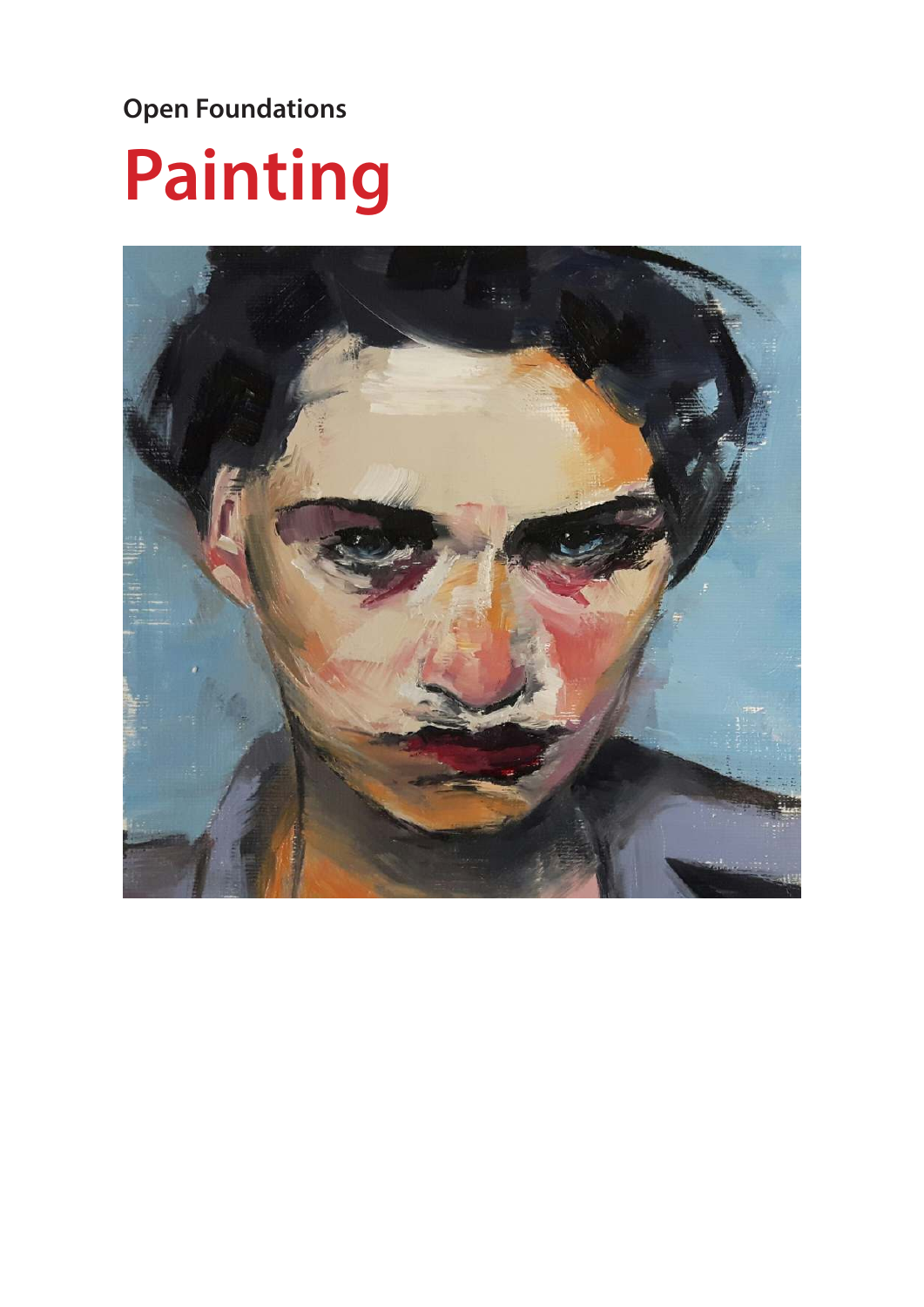Open College of the Arts Michael Young Arts Centre Redbrook Business Park Wilthorpe Road Barnsley S75 1JN

> 0800 731 2116 enquiries@oca.ac.uk weareoca.com oca.ac.uk

Registered charity number: 327446 OCA is a company limited by guarantee and registered in England under number 2125674.

Copyright OCA: 2018

Document Control Number: CGFD0PT261118

No part of this publication may be reproduced, stored in a retrieval system, or transmitted in any form or by any means - electronic, mechanical, photocopy, recording or otherwise - without prior permission of the publisher (Open College of the Arts)

Images © The Bridgeman Art Library – London, New York, Paris.

Additional images by OCA students and tutors unless otherwise attributed.

Every effort has been made to obtain permissions for the images used in this coursebook.

Course written by: Clare Wilson

Cover image: OCA student, Alison Macpherson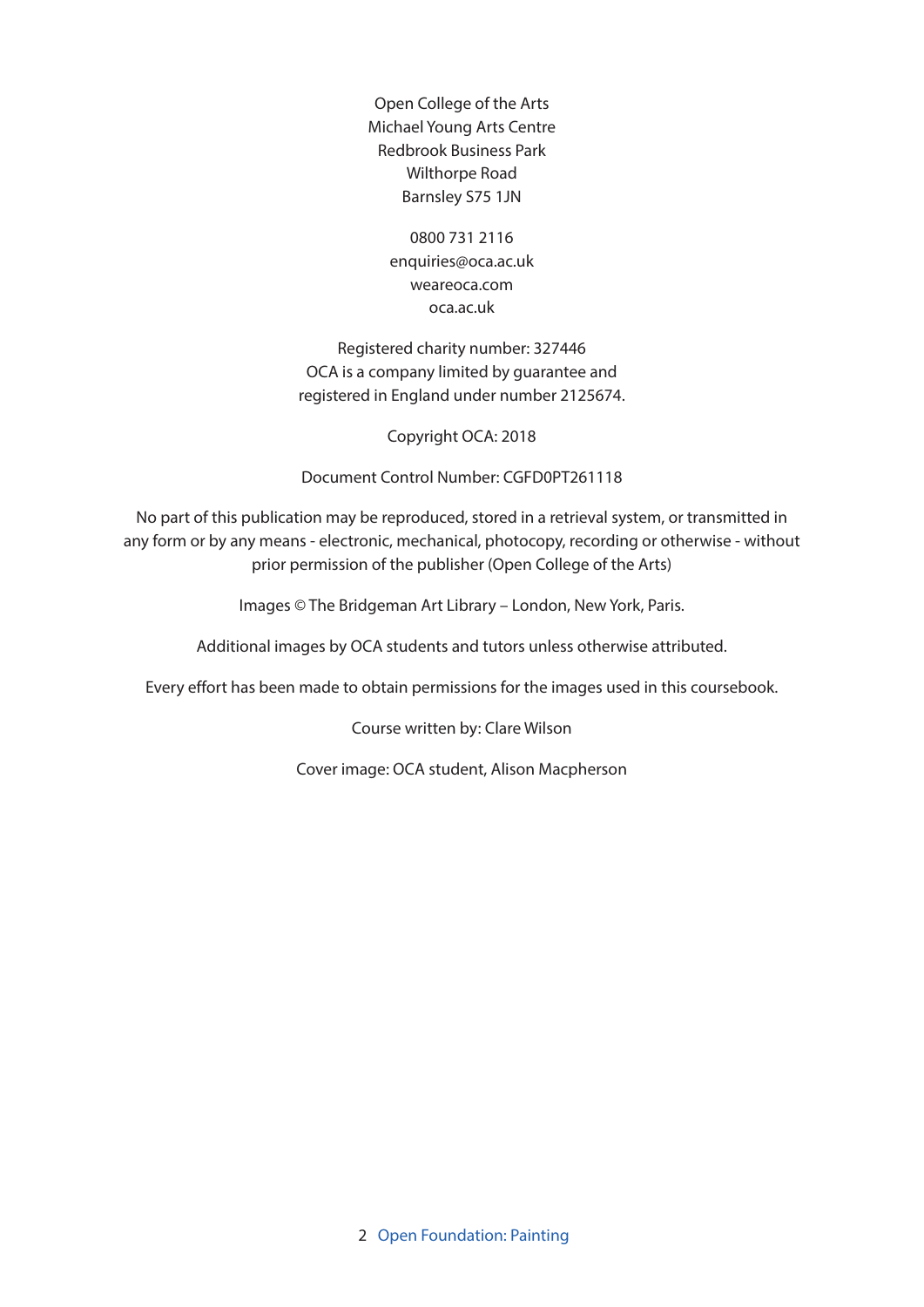# **Contents**

| Welcome                                                                                                                                              | 5                            |
|------------------------------------------------------------------------------------------------------------------------------------------------------|------------------------------|
| A brief history of painting                                                                                                                          | 19                           |
| Part one The possibilities of paint                                                                                                                  | 53                           |
| Introduction<br>Topic 1: Ways of applying paint<br><b>Topic 2: Translucency</b><br>Topic 3: Developing your mark making<br><b>Feedback Points</b>    | 55<br>56<br>58<br>64<br>71   |
| <b>Part two Thinking in Colour</b>                                                                                                                   | 73                           |
| <b>Introduction</b><br>Topic 1: Getting to know your colours<br>Topic 2: Still life studies<br><b>Feedback Points</b>                                | 75<br>76<br>84<br>88         |
| <b>Part three Composition</b>                                                                                                                        | 89                           |
| <b>Introduction</b><br>Topic 1: Composition Studies<br>Topic 2: Perspective<br><b>Topic 3: Negative and Positive Space</b><br><b>Feedback Points</b> | 91<br>93<br>95<br>101<br>104 |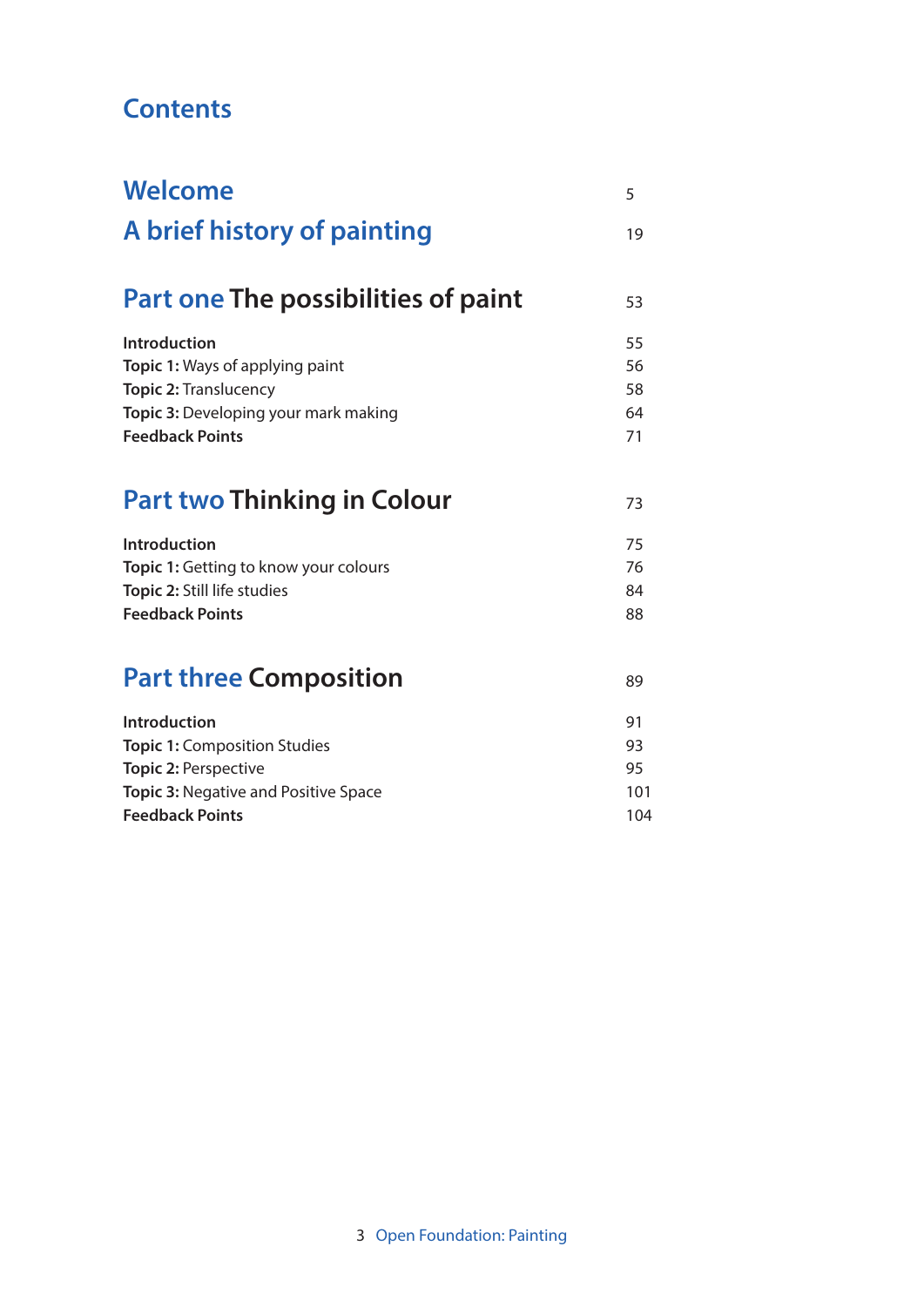| <b>Part four Narrative</b>                    | 105 |
|-----------------------------------------------|-----|
| Introduction                                  | 107 |
| <b>Topic 1:</b> Story telling and composition | 108 |
| <b>Topic 2: Figure studies</b>                | 110 |
| Topic 3: The bigger picture                   | 113 |
| <b>Feedback Points</b>                        | 119 |
| Part five A series of paintings               | 121 |
| Introduction                                  | 123 |
| <b>Feedback Point</b>                         | 136 |
| <b>Brief Glossary of painting terms</b>       | 137 |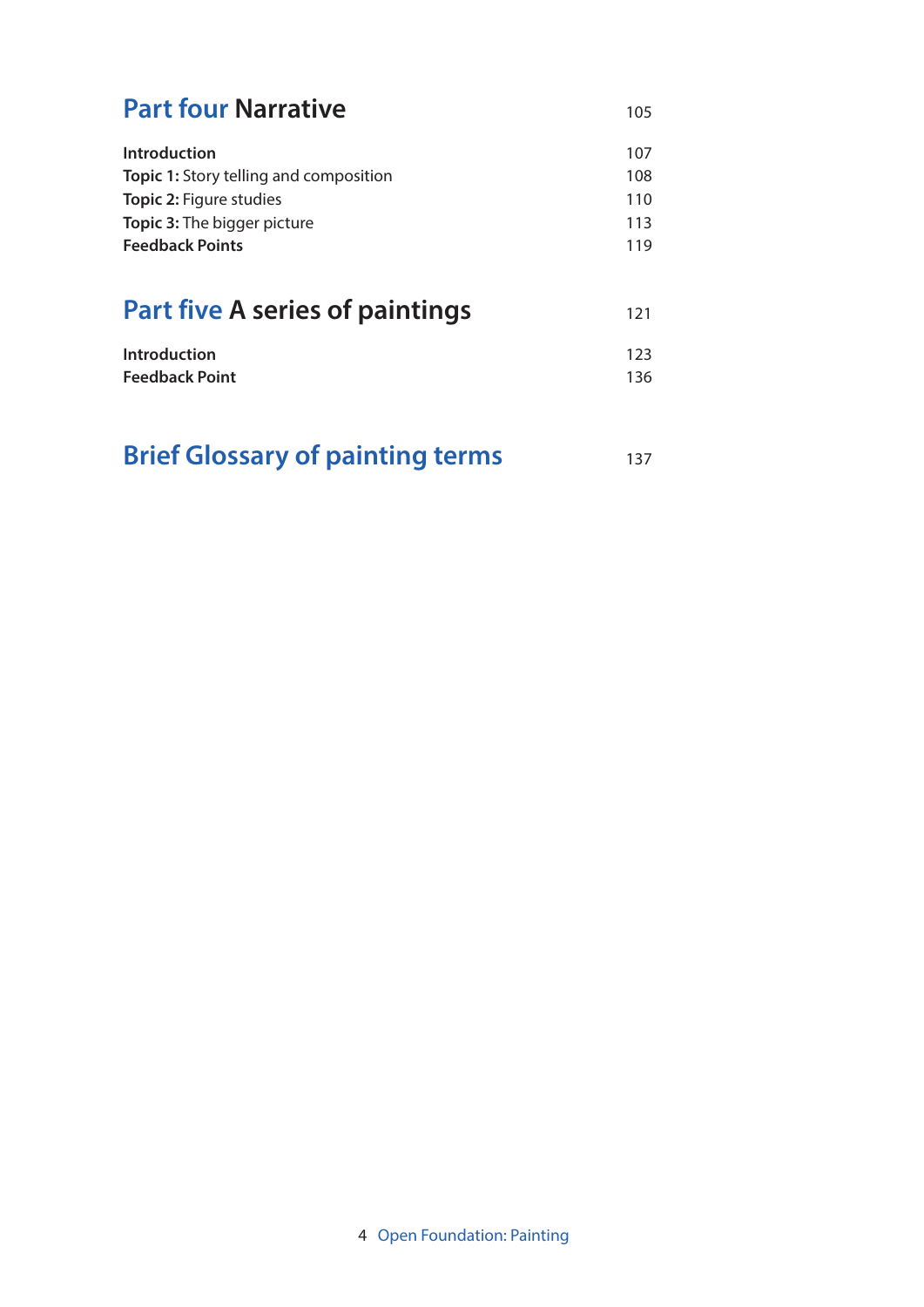# **Welcome**

Welcome to the Open College of the Arts and to your Open Foundation in Painting.

# **About The Open College of the Arts (OCA)**

OCA is a leading provider of flexible, open learning courses, a thriving educational charity, and part of the University for the Creative Arts (UCA).

Founded in 1987 by Michael Young, Lord Young of Dartington, OCA's charitable purpose is to widen participation in arts education. We achieve this through embedding our values of openness and flexibility into how our courses are designed, structured and taught. This means producing high quality learning materials that are open and flexible enough for all students to have meaningful learning experiences, and a teaching model that allows you to work flexibly, where and when you want. Supporting this approach are tutors, who are experienced educators and creative practitioners, also working flexibly, and at a distance.

UCA are a leading specialist arts institution that have validated the educational quality of OCA courses for many years. While your foundation course is not currently validated, UCA are still involved in ensuring the quality of the support you receive.

# **About your Open Foundation course**

OCA's Open Foundations courses are designed for students who want to develop their skills and understanding before embarking onto higher education (HE) study, but they can also be studied as interesting courses in their own right.

The idea of the Foundation course has a long history in art colleges, from their development at the Bauhaus in 1920s Germany and 1940s USA, to the 'Basic Design Course' within UK art colleges from the 1950s onwards. In line with this tradition, OCA's Open Foundation aims to provide a broad introduction to creative disciplines through which you can make informed decisions about your creative direction, build your confidence, and familiarise yourself with the study skills needed to progress.

The Foundation is a pre-degree course that equates to HE Level 3. It encourages you to take an exploratory approach to how you develop, and test your skills, knowledge and understanding to an introductory level, as well as providing a diagnostic experience that allows you to test out a range of different ways of working. It has been designed to be an achievable course for those new to the subject, but equally should be challenging enough to make the experience meaningful to you.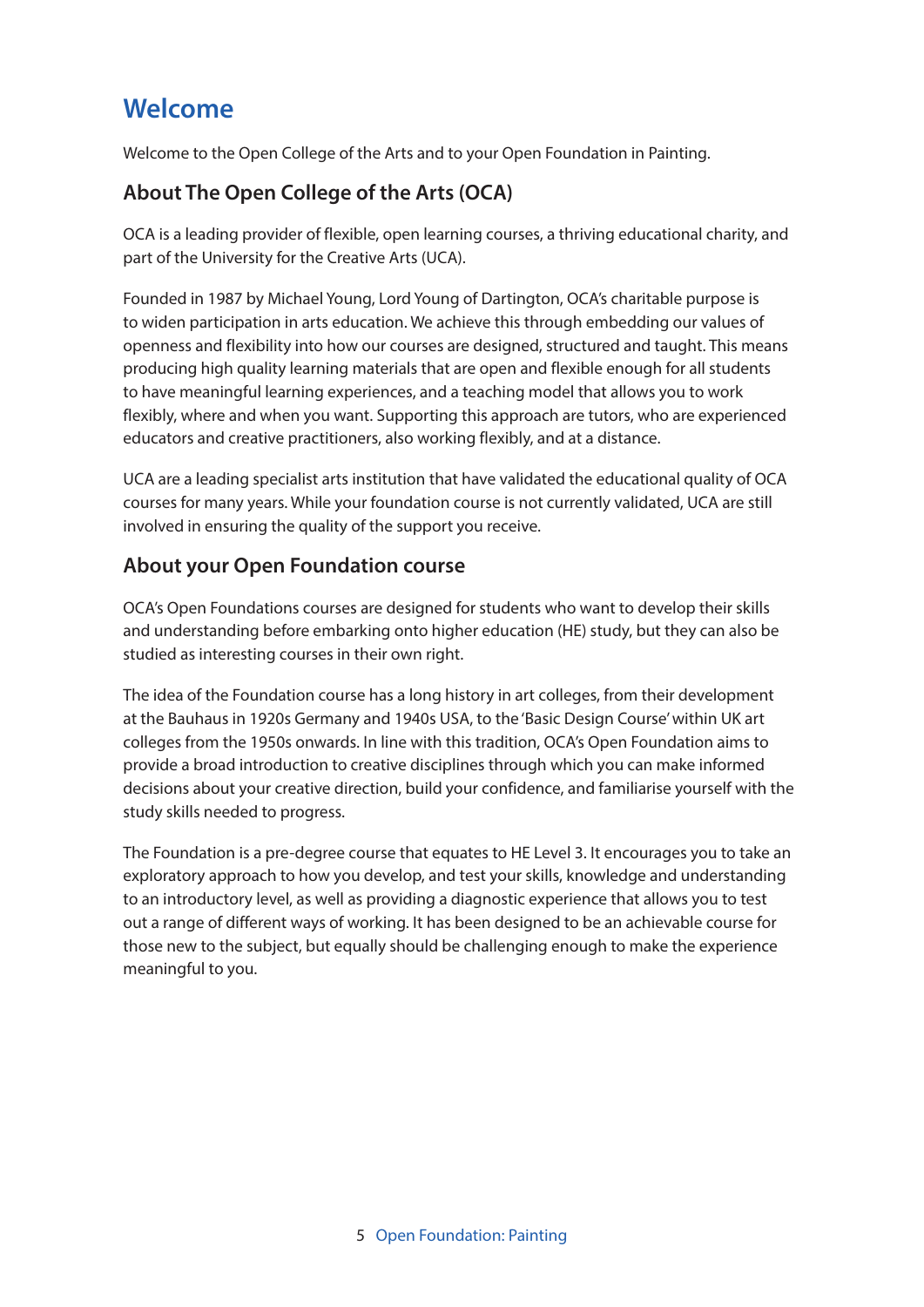# **Course aims**

The Open Foundation: Painting course aims to help you explore the possibilities of painting. You are encouraged to be experimental and to enjoy the process of learning about a range of painting media and techniques. You will also gain confidence in your ability to work from observation and to understand different approaches to subject matter. You will begin to use research as a way of enhancing the development of your own practice.

## **Learning outcomes**

On successful completion of this course, you'll be able to:

- Employ a range of painting techniques, processes and media.
- Creatively explore different subject matter
- Have a greater awareness of what painting is, in both historical and contemporary terms.
- Gain confidence in your potential as an artist

By the end of the course your tutor will help you judge whether you have gained sufficient skills and enough confidence to go on to further study at HE level with OCA, or elsewhere, and be able to decide on the nature and direction of your studies or practice.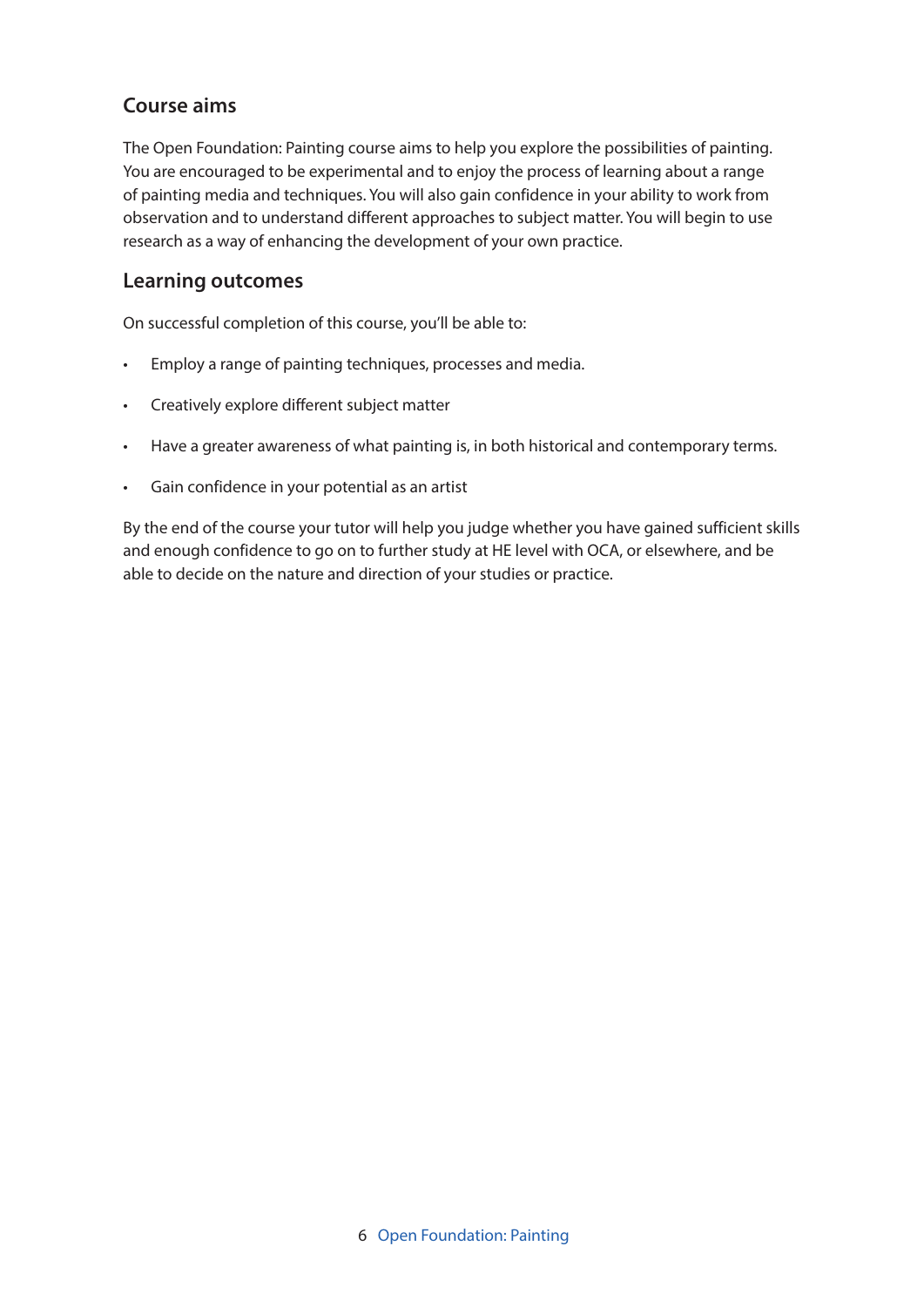# **Getting started**

This section introduces you to studying at OCA and helps you get started by undertaking a series of seven short exercises. These are designed to help you establish a learning log, set up your working space, and study schedule. They also prepare you for your initial contact with your tutor and to say hello to fellow students. You should be able to work through these reasonably quickly, and the time invested will help you throughout your studies.

As a distance learning student you receive learning materials that take you through the content of the Foundation. These have been developed by experienced academics and creative practitioners in collaboration with OCA. Your materials provide case studies and visual examples, links to resources and suggested research, and are typically structured into five parts covering a number of different topics. Each part contains research tasks, exercises, and topics that encourages you to undertake your own research, make work, and reflect on your progress. You will work through one part at a time, undertaking any tasks and documenting your work as you go in your learning log. Once you complete a given part, you will submit a selection of your work and your learning log to your tutor, who will review it and provide you with feedback.



# **Research task: The role of the tutor**

You can find out more about the role of your tutor through watching this short video: https://vimeo.com/180282269

Tutor feedback can be written or verbal (provided online through Google Meet or by telephone with brief notes), depending on what you would rather receive. Tutor feedback will be timely, well-grounded, constructive, and challenging. It will reflect on the work you have produced, and provide pointers on how you can improve.

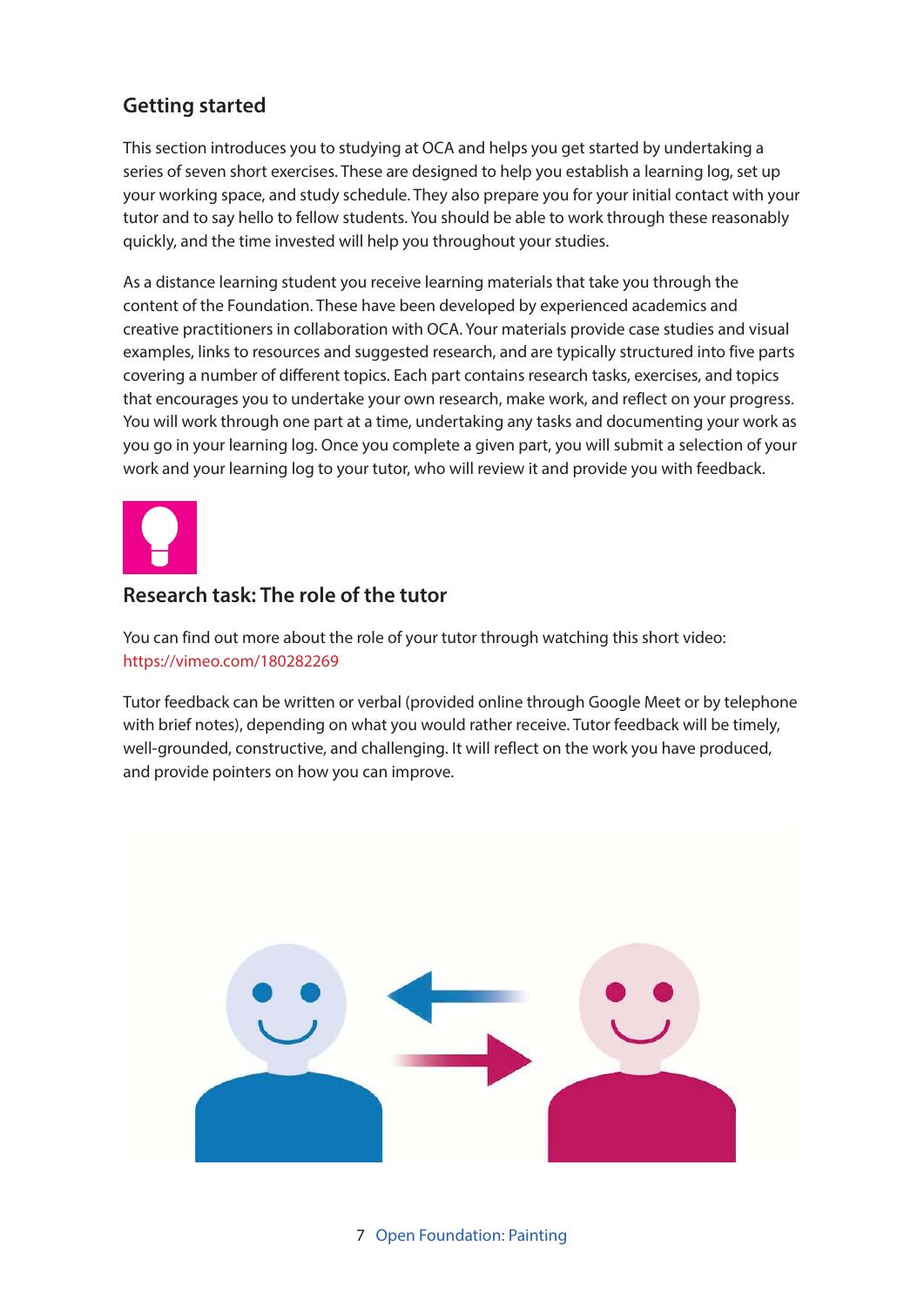

# **Tip: Reflecting on your feedback**

It's really useful for you to reflect on this feedback in your learning log, identifying what you feel are the key themes and areas for development. This will help provide a better understanding of what you are taking from your feedback, and help you develop a reflective approach to your studies. If you are using a public facing blog, and want to quote from the feedback, please refer to 'your tutor' rather than by naming them personally.

Alongside providing learning materials and access to a tutor, OCA supports your learning by providing additional resources and opportunities to talk to fellow students on our discuss forums.



# **Research task: Accessing OCA's student website**

The OCA student site [www.oca-student.com] will be a key resource for you during your studies with OCA, so take some time to familiarise yourself with it. Log onto the OCA student website and find the video guide to using the website. Watch the video and make some notes in your learning log.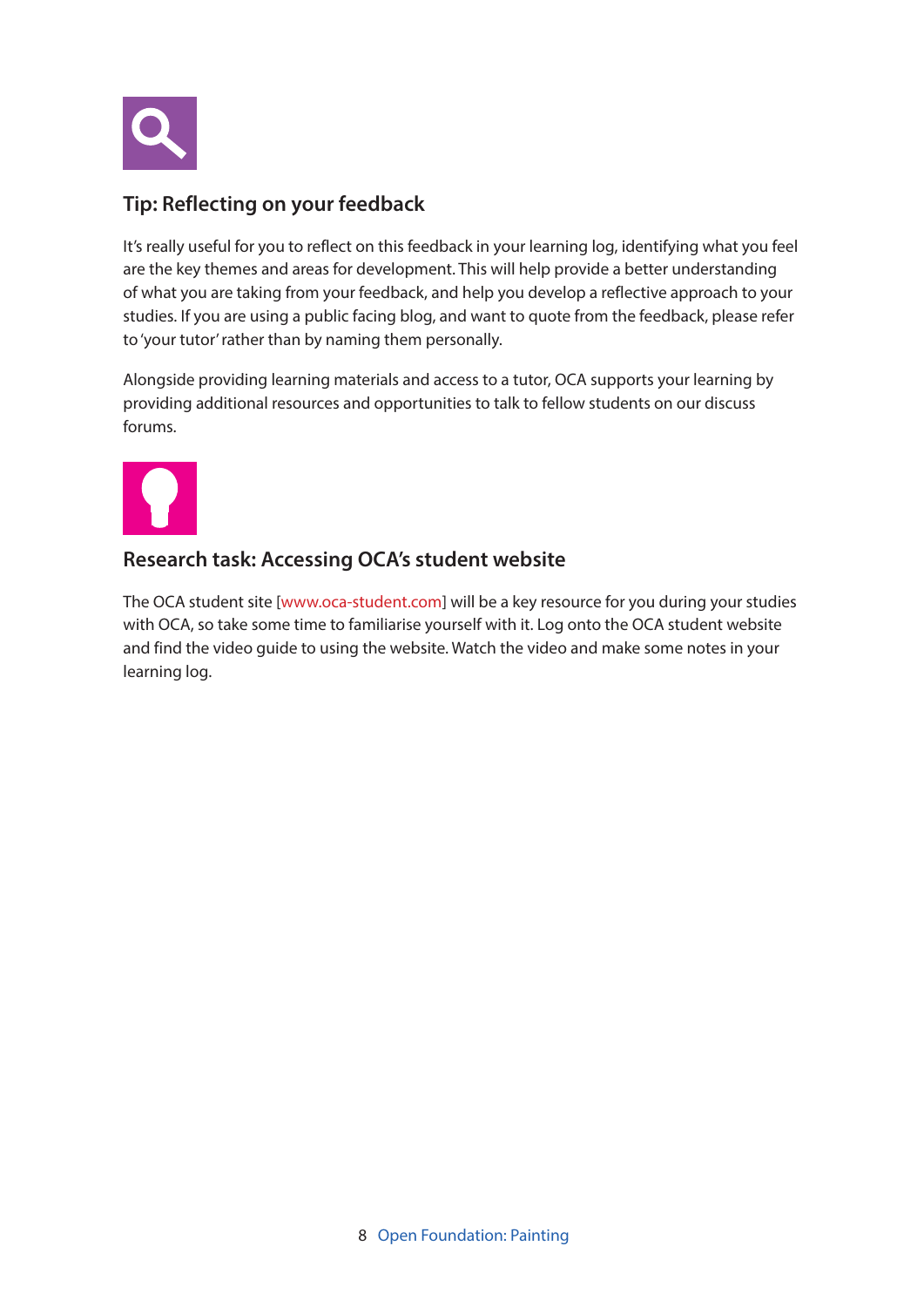

# **Exercise 0.1: What do you want/need to gain from the Open Foundation?**

As a Foundation, the course aims to introduce you to some of the main ideas and practices of your creative discipline. You may already be bringing some skills, knowledge and understanding with you, based on previous experiences or other courses. Equally you may be aware of gaps in your knowledge that you want to develop, or areas you are keen to explore for the first time.

To help support your learning it's useful for your tutor to get a sense of your own creative background, your expectations of the Foundation and any other information you'd like to share. To help you think about this, respond to the following two questions that ask what you want and what you might need from the course. Write a short paragraph or around 5 bullet points for each question.

Write down the key things you would like to gain from doing the Open Foundation course. These might be based on what's motivating you to study - for example, a desire to progress into higher education, wanting to develop your work, a love of your subject, or wishing to engage with other creative practitioners. In other words, what do you want to gain from the course?

Write down the key things you feel might need to develop to gain these things. These might be practical considerations, such as developing your IT skills, thoughts on how you adapt to flexible learning, or other areas you feel you need to develop.

As an OCA student you need to keep a learning log as a way of documenting your creative responses to this course, your reflections on your progress, and as a way of sharing your work with your tutor.

A learning log should be a summary of your creative process, documenting the various stages you have gone through, with visual examples, and a brief narrative explaining or reflecting on your creative process and outcomes. It is helpful if your learning log makes reference to each part of the course including any exercise titles or research tasks.

Some OCA students choose to keep their learning log as an online blog, a notebook or a combination of these. One advantage of using a blog is that it allows your tutor to follow your work as it develops and makes sharing your work simple, especially if you have a lot of digital elements. You may also find it useful to have notebooks as well as a blog. For example, to take notes at gallery visits so things are fresh in your mind, but then allows you to type up your notes and add any photos onto your blog afterwards. Some students use their mobile phones to flick through sketchbooks to add to their blogs, rather than posting them. In addition to blogs, some students produce a series of short audio or video logs (vlogs) to record their reflections.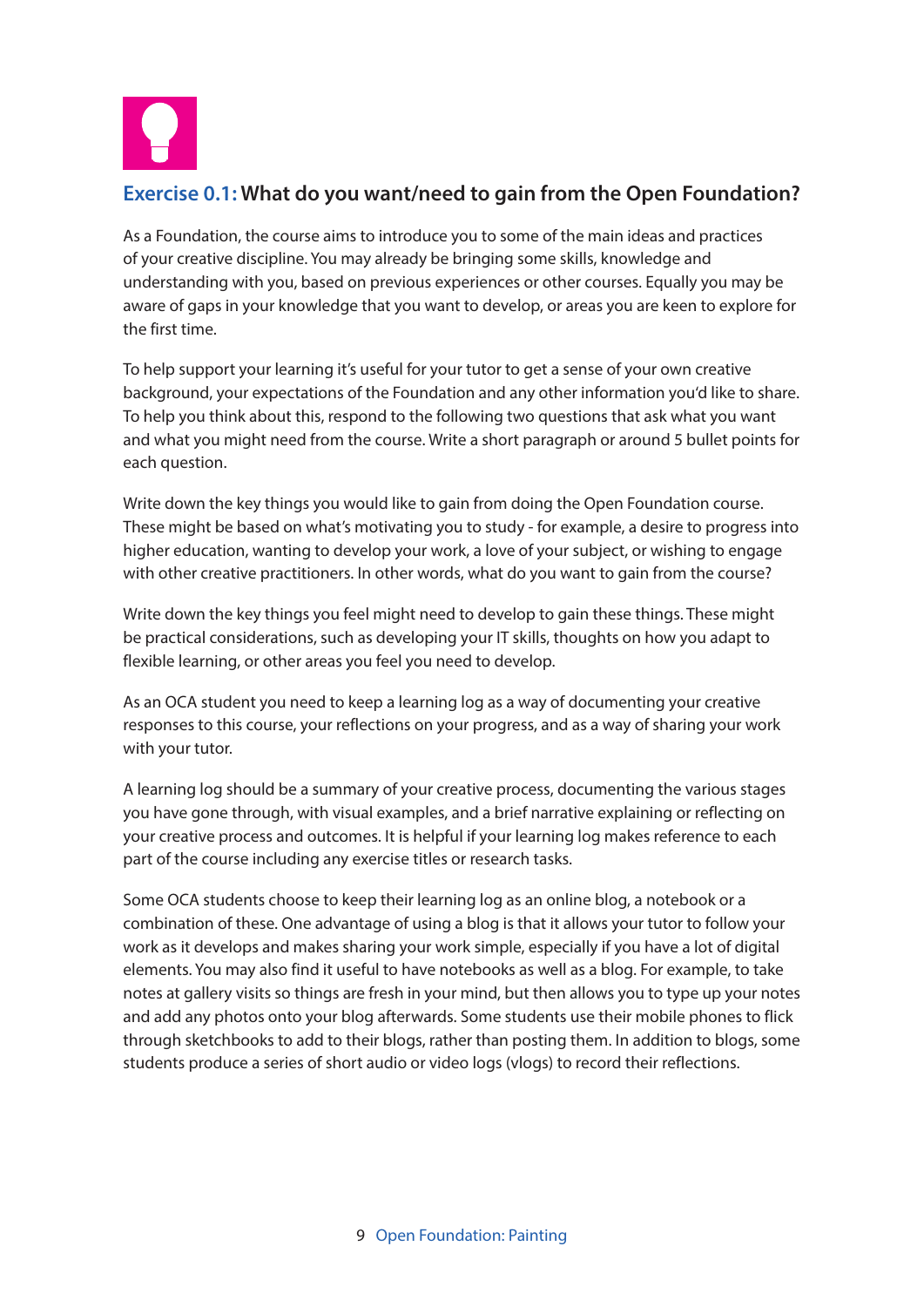You may find that you start out using one method but feel you may prefer the other. Don't worry this is perfectly normal and all part of your learning journey - simply let your tutor know which method works best for you.



# **Tip: summarising your learning**

Whatever form of learning log you decide to use, get into the habit of going through what you've produced and summarising your key learning for your tutor. See this summary as a signpost to your learning, so you're pointing out key moments or blog posts. This will save them having to read, watch, or listen to your entire log to find out what's been important to you. It also encourages you to be more reflective in your approach.



# **Research task: Looking at learning logs**

There are many blog posts on weareoca.com about learning logs. Do some research to see how other students have approached theirs. https://weareoca.com/?s=learning+log

# **Exercise 0.2: Setting up your learning log**

If you want to set up your learning log as an online blog follow these steps and use the OCA blog template to help you get started:

#### www.oca-student.com/resource-type/study-guide/oca-wordpress-blog-template

If you're not using a blog, establish how you might use folders, sketchbooks, or a digital file as your learning log.

You can find more guides on the OCA student website on Introducing Learning logs and Keeping an Online Blog.

www.oca-student.com/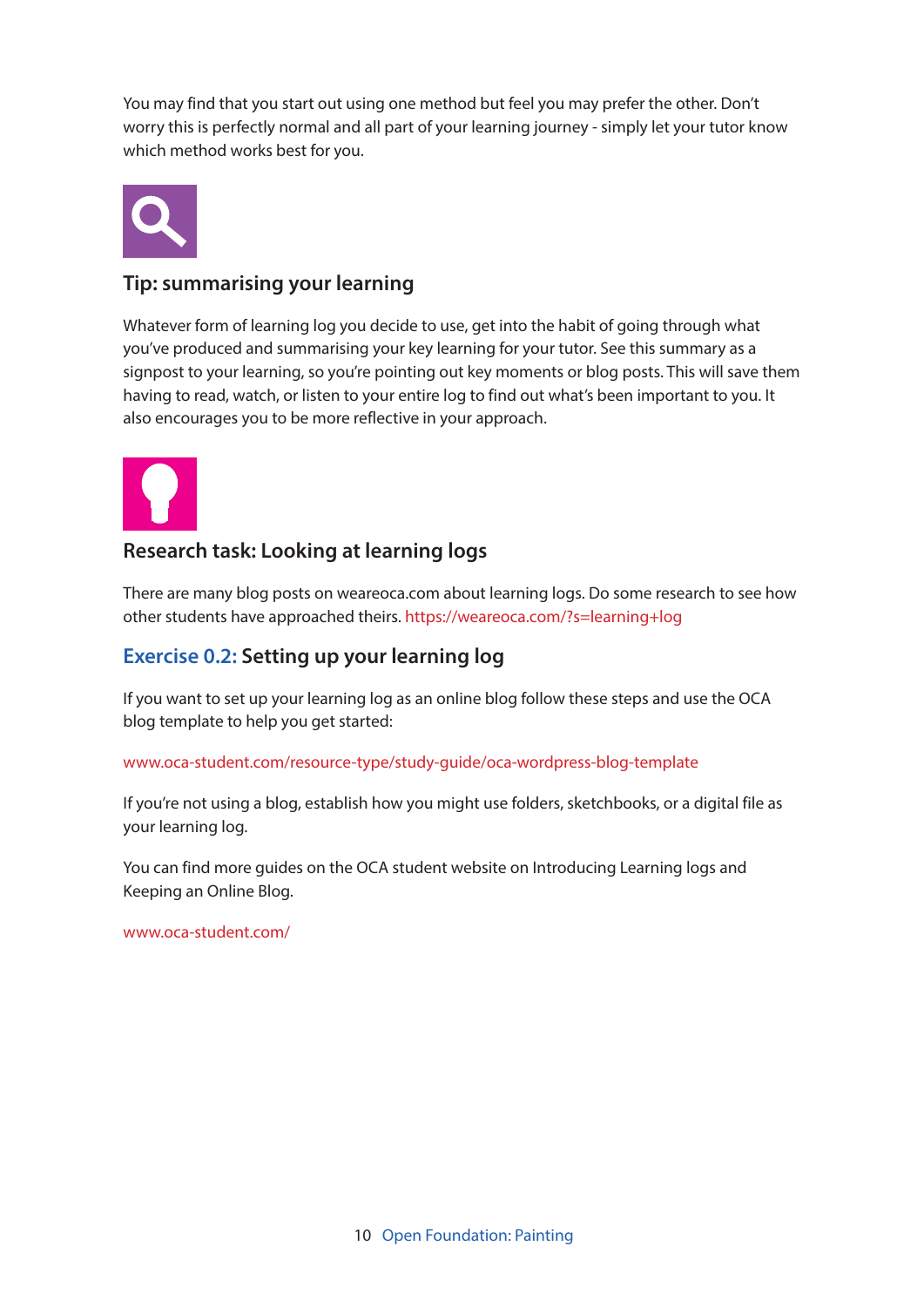Throughout the Foundation you will be asked to undertake research into the work of other creative practitioners. Creative practitioners could be those currently involved in your subject area, famous or historic practitioners, or more generally, those artists, designers, musicians, filmmakers or writers that help to inform your creative approach. Some of the time this will involve looking at people's work, reading about their practice, or delving into theories and debates surrounding your discipline by reading articles or books. You can do this by searching online or via any local library you have access to. Some key texts will be provided by OCA. Get into the habit of referencing any research you undertake in your learning log by clearly naming the artist, designer, or writer; the name of the work cited and when it was produced; and where you accessed the resource - from a website (citing a URL or web address), a book (citing the author, date, title and publisher), or from an exhibition (citing title, gallery, and dates), etc. University students often use the Harvard system for doing academic references, as outlined in this resource: www.oca-student.com/resource-type/academic-referencing

Don't worry if you're not using Harvard fully at this stage but it is good practice to get into the habit of using Harvard especially if you go on to study at HE; make sure you can name, date, title, and reference where you accessed the work, where possible.



### **Research task: Study tips**

WeAreOCA have a regular blog thread focusing on study tips and hearing from students' experiences of studying. Visit the blog and read through some of the posts: https://weareoca.com/category/students/study-tips/

**z**#weareoca

SUBJECT  $\vee$  STUDENTS  $\vee$  STUDY VISITS  $\vee$  TUTORS OCASA Q  $f \vee \theta$ 

**Study tips** 



#### Confessions of an art student: Sustaining practice

CREATIVE ARTS CREATIVE WRITING EDUCATION FILM FINE ART INTERIOR DESIGN MUSIC PHOTOGRAPHY STUDENT WORK STUDY TIPS TEXTILES VISUAL COMMUNICATIONS 2 AUGUST 2018 F SHARE

And when someone in the future asks you to talk about sustaining your practice, you are OBVIOUSLY going to say YES, not just because you have anxiety issues about letting people down... but because vou have made so much damn work you have no space in your house anymore: that is 'sustained as hell

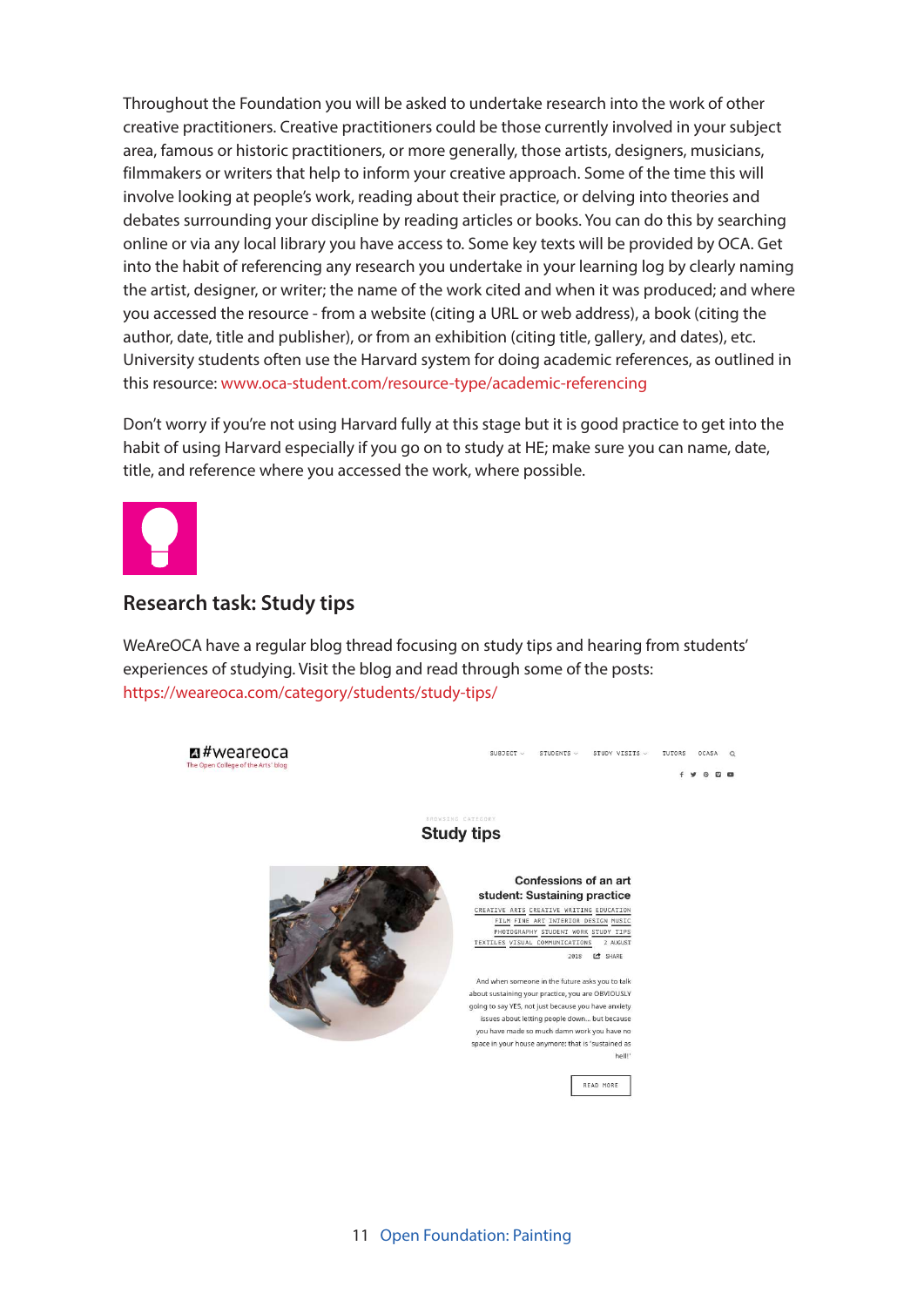# **Exercise 0.3: Analysing and reflecting**

This exercise is designed to introduce the idea of analysing and reflecting on the work of others, and to give you some material for your first learning log entry or blogpost. It shouldn't take long to complete.

Here's a selection of creative practitioners that you will encounter during this foundation:

- Henri Matisse
- Lucian Freud
- Jasper Johns
- Georgia O'Keeffe
- Gerhard Richter
- Helen Frankenthaler
- Marlene Dumas
- Jenny Saville
- 1. Choose one of these names and find a piece of work they've produced.

Remember to reference the works you have chosen, so it's clear what you are looking at, who made it, and when.

2. Pick one of the pieces and briefly describe it.

Consider its appearance by looking at it and trying to describe what you see. What are the different elements within the work and how do these elements work together. What do you think the work is trying to communicate? Imagine you're describing the work to somebody over the telephone. Try to do this in no more than 50 words.

Technically, what you're doing here is analysing the formal visual language of an image. This is known as visual research or, sometimes visual analysis. Writing can be a useful tool in visual analysis, but you can also annotate images with notes.

3. Using the same piece, briefly write about how you relate to this work.

Do you like it or hate it, find it intriguing, influential or outdated, and if so, why? Does the work connect to wider ideas or other creative practitioners? In other words, what's your opinion on this work. Again, try to do this in no more than 50 words.

What you're doing here is being reflective by considering your own relationship to the work, as well as contextualising their work by thinking about how it might connect to wider ideas or practices in some way. Don't worry about 'getting it wrong' or 'missing the point'. Perhaps your reflection raises more questions than answers. Remember that in the arts there are no definitively right or wrong answers, just different opinions – some more authoritative than others.

4. Use the text you've generated to create your first blog post or learning log entry.

Finally, you may want to be self-reflective by considering your experience of doing the exercise. Did you find this an easy or difficult task? Did it raise any interesting issues or areas you want to develop further? Write a sentence or two picking up on any points in your learning log.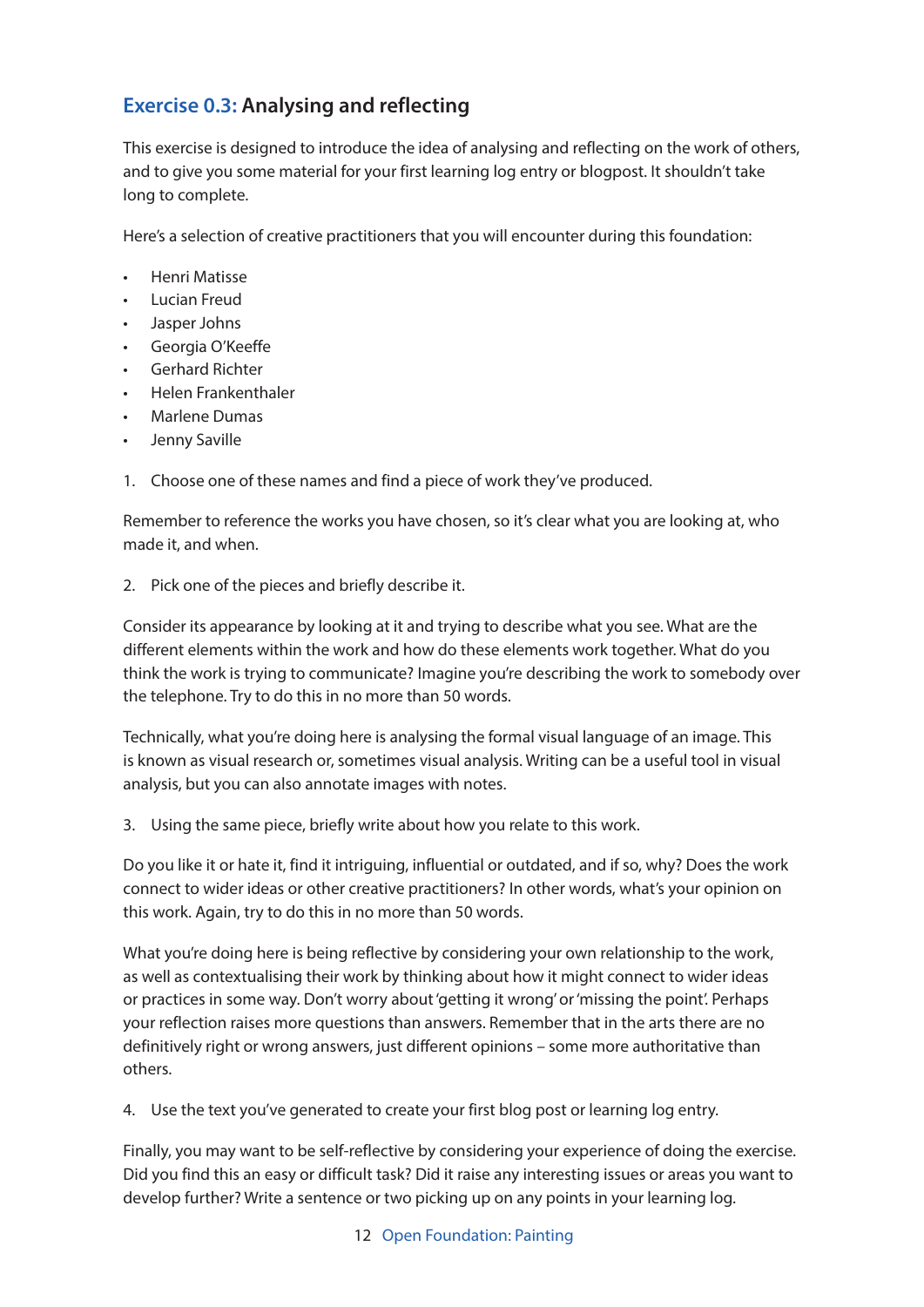Your Foundation course requires around 400 learning hours and can be undertaken flexibly, part-time, or full-time, depending on how quickly you want to learn. You have a maximum of two years to complete these learning hours, but if you spread your learning over too long a timeframe it's easy to lose momentum. With this in mind, you might want to aim to complete this course within 12 months (working approximately 8 hours per week), 8 months (at 14 hours per week) or at a full time rate of 4 months (at 28 hours per week).

Allow around 20% of your learning hours for reflection and keeping your learning log up to date.

During the course your tutor will suggest dates by which your next assignment is due based on which of these time frames you want to work within. Deadlines can be renegotiated if needed in discussion with your tutor, so long as they fit within the overall maximum time frame for the course.



# **Tip: Additional support**

Remember that if you have difficulty with any of your deadlines please get in touch with your tutor. They can discuss how quickly you want to work and set a suggested deadline during your Google Meet/phone conversation.

Additional support is available from the OCA Head Office in the form of Course Support, Student Services and Learner Support. You can email Course Support [coursesupport@ oca.ac.uk] for answers to course content or subject related questions. Student Services [studentadvice@oca.ac.uk] if you have queries around study resources, time frames, finance and funding, or any general enquiries. Or contact Learner Support [learnersupport@oca.ac.uk] if any personal circumstances or disabilities begin to impact on your ability to study.

Allocating regular time for your studies will help you balance your course work with the rest of your life. It's important to be realistic about what you can achieve. For example, don't try to undertake the course full-time, while working full-time, and juggling everything else you do. You'll end up seeing the course as 'another thing to do' which won't be useful for your motivation or creativity. It's much better to give yourself some breathing space to enjoy the challenge of your studies.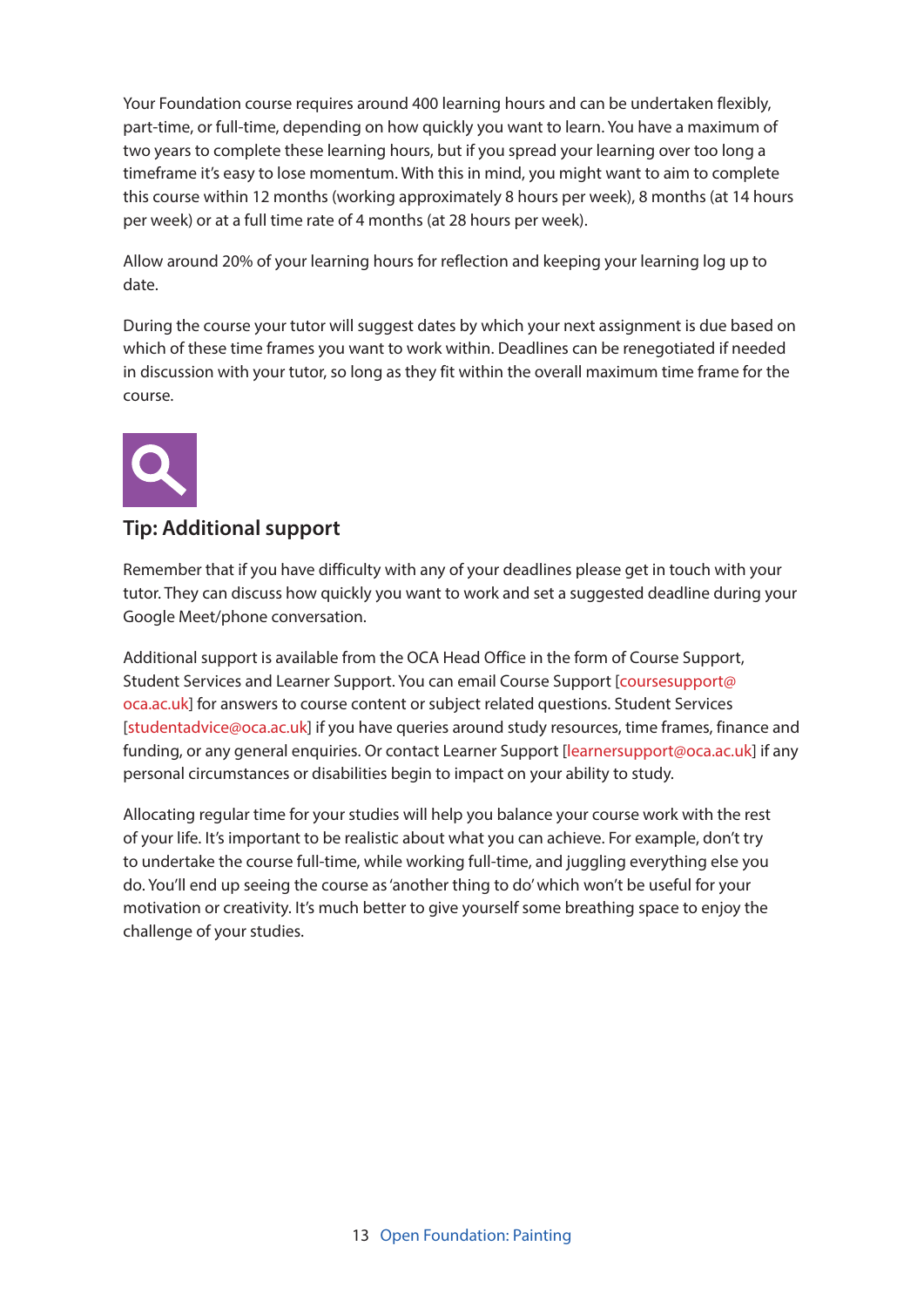

# **Tip: Pomodoro technique**

The Pomodoro references the popular tomato-shaped food timer. Developed by Francesco Cirillo as a technique to help manage working time, the technique simply structures your focus on a task into 25 minute blocks with short breaks in-between. In other words:

- 1. Identify the task to be done. For example, doing a drawing or reading a text
- 2. Set a timer for 20-25 minutes (it doesn't have to be a Pomodoro!)
- 3. Work on the task
- 4. When the timer goes, have a short break.
- 5. Then set the timer and start again

After more than four cycles, take a longer break

It can help with concentration and focus, and helps to see what can be achieved in a short period of time.

Depending on your circumstances, you might allocate time in different ways - a day a week, an hour a day, larger blocks of time such as weekends or holidays, or a combination of approaches.

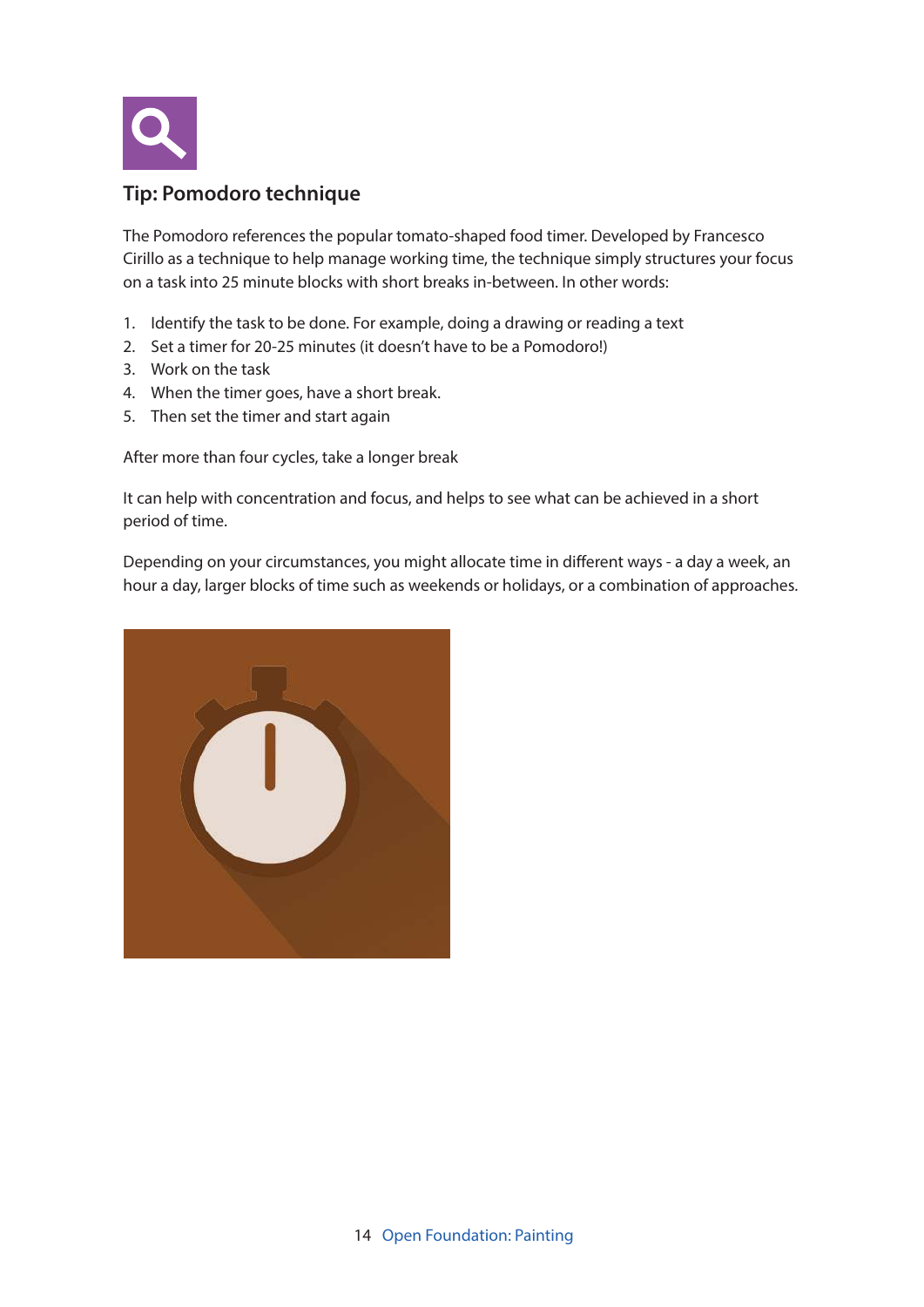# **Exercise 0.4: Managing your time**

Ask yourself the following questions.

- How much time you can allocate to your studies each week?
- What is my most/least productive time of the day?
- How well do I manage time?

If your Foundation course requires around 400 hours learning, you can break this down further by allocating 80 hours for each part of the course. Within each part you might want to subdivide your 80 hours by the number of topics, exercises or other tasks. Look at the contents page of this course to see how many there are. This should give you a rough idea of how long you need to spend on activities. Of course, it's hard to know how long things take until you've done them. Perhaps use this Getting Started section as a benchmark - how long will it take you to get through all of the exercises? Make a note in your learning log.

Once you have answered these questions, make a rough weekly study plan that is realistic and you can stick to. This will help you meet your deadlines you set with your tutor, share this plan when you introduce yourself to your tutor.

Finding a space to study is equally important. You will need a space to make your work, be it the kitchen table, a spare room or an existing studio space; a space to work on your learning log - if you have opted for a blog for your learning log, then you will need access to a computer; and space to read and reflect which could be much more flexible and also slot into other times, for example reading on the train on the way to work.

In order to study you will also need some resources. These will differ depending on what you're studying. At a basic level you will need drawing and writing tools, paper, sketchbooks, and access to libraries or digital resources. Think about what other materials, tools, or other resources you might need, as well as any specialist subject-related equipment.

If you are able, you should supplement your practical studies with regular visits to interior spaces, exhibitions, museums and galleries. Seeing the work of others 'in the flesh' is an important aspect of art study and a source of inspiration, a way to pick up new and exciting ideas. Look online and make a note of exhibitions that feature interior design or architecture. Visit as many as you can. If you're travelling some distance, plan your time carefully and try not to cram too much into your day. You should try to join us on OCA study visits too; look out for them on the OCA blog weareoca.com.

For students who, for whatever reason, are unable to travel, alternatives, such as live webcams, have been indicated as a way to complete exercises.

Some courses require the use of specialist software, so along with a computer, you will also need to download and install these applications. Where possible we have highlighted 'freeware' options, that are available free of charge, as well as industry standard software you may want to purchase.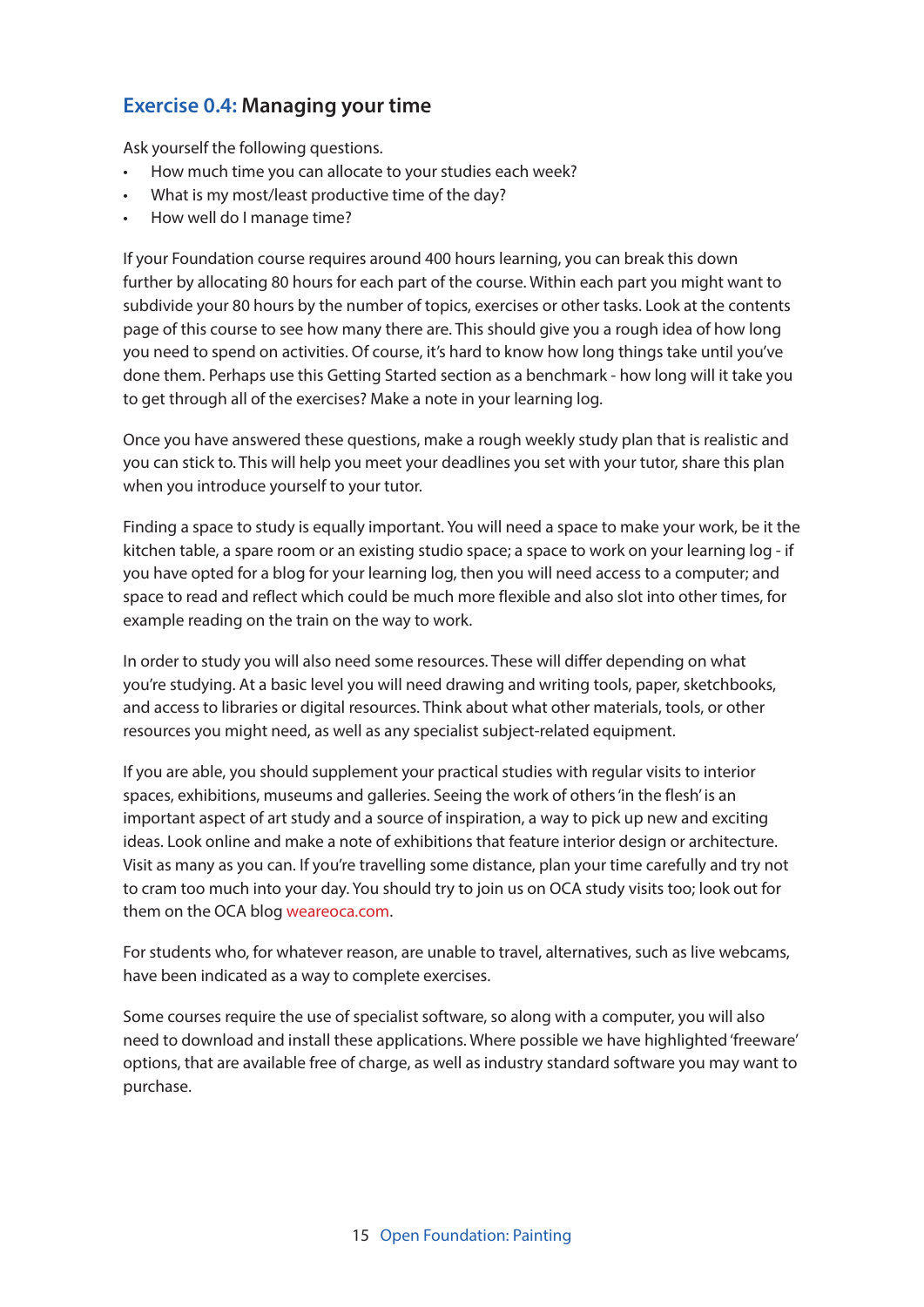

# **Tip: Student discounts on software**

All students enrolled with OCA are encouraged to register for an NUS card. The card entitles you to discounts on thousands of products including software and apps.

## **Exercise 0.5: Setting up your space**

Prepare a list of the equipment and other resources you might need. What do you currently have and what might you need? Don't worry if you don't have everything now, there's plenty of time to build your resources as you progress through the course. If you're not sure of what you need, then prepare a list of questions to ask your tutor.

Now, choose a space, or spaces, where you will do most of your study, and prepare it so it's an environment you will enjoy working in and you are able to store your equipment and resources. Take a photo of your studio space to share with your tutor via your learning log.

You'll need to check for any specific requirements before starting each part of the course.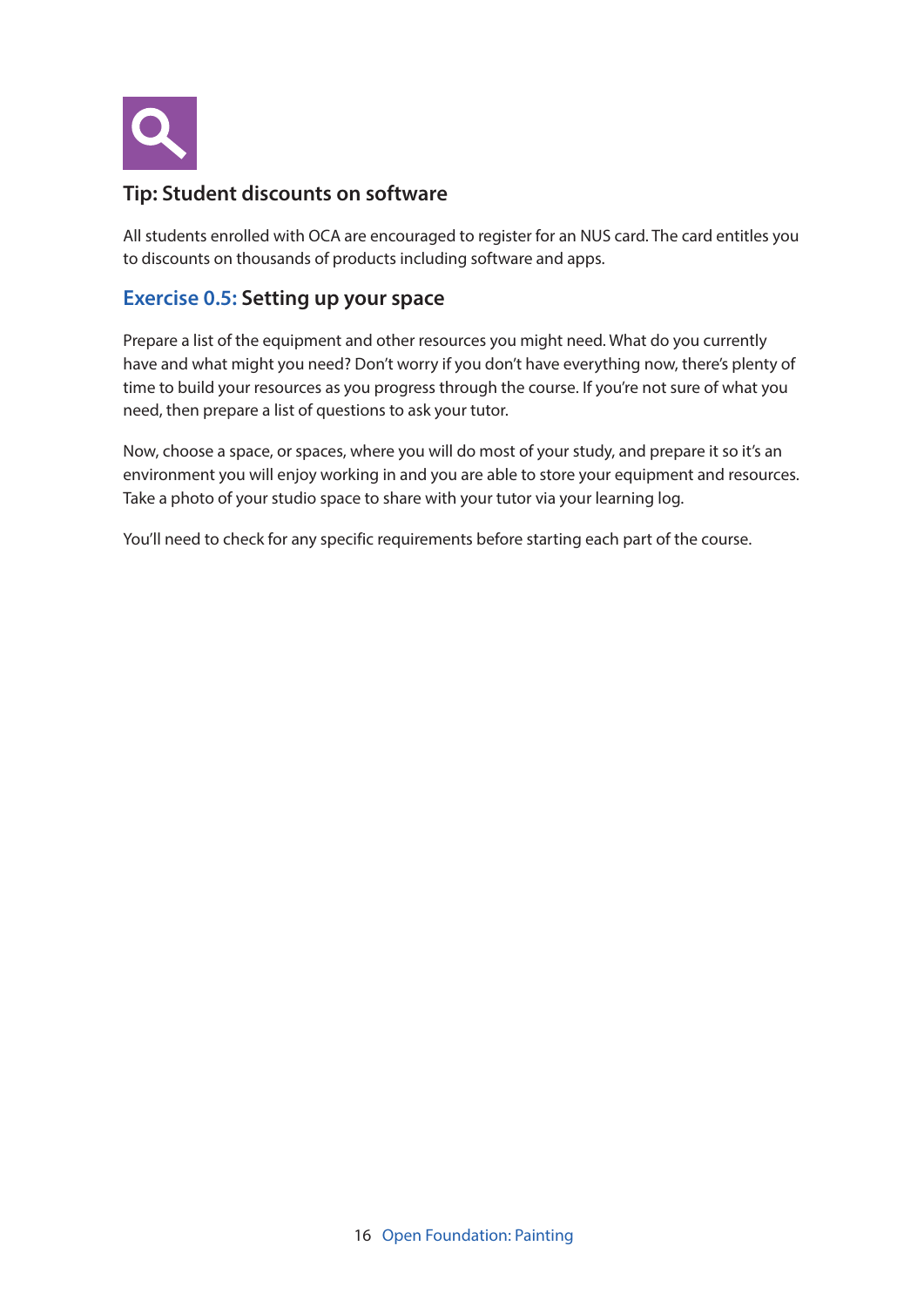# **Exercise 0.6: Say hello to your fellow students**

It's worth remembering that while you're in your space working, there's lots of other OCA Foundation students doing the same thing. Your fellow students can provide fresh perspectives, feedback and encouragement. Get in touch with other OCA students to say hello, and to share something about you or your practice. For example, by sharing your online learning log URL, your work on Exercise 3, or your photo of your studio space. You can make contact with them through our OCA discuss site: [https://discuss.oca-student.com/]. You'll find a welcome section here: https://discuss.oca-student.com/c/welcome-introduce-yourself-here

You can also talk to fellow students through your email group, which you were added to when you enrolled. This email group is specific to your course. Its purpose is to make it easier for students studying the same course at the same time to talk to one another, upload images and critique one another's work. Through these groups you have access to the experience of students who are further along in their studies who can offer advice and guidance and you can take comfort in knowing there are others at the same point as you starting off, who may share the same worries or concerns. These course discussion groups utilise 'Google groups' to operate. You can find the groups at: www.oca-student.com/content/course-discussions-featurelaunched for more information.

Remember to communicate respectfully and responsibly with other students and OCA staff online. If you would like further information listen to this short piece on Netiquette: www.oca-student.com/resource-type/online-guide-elements/getting-grips-netiquette



### **Research task: OCASA**

OCA's Student Association (OCASA) [www.ocasa.org.uk] is also available to you as a student. Visit their website to find out more.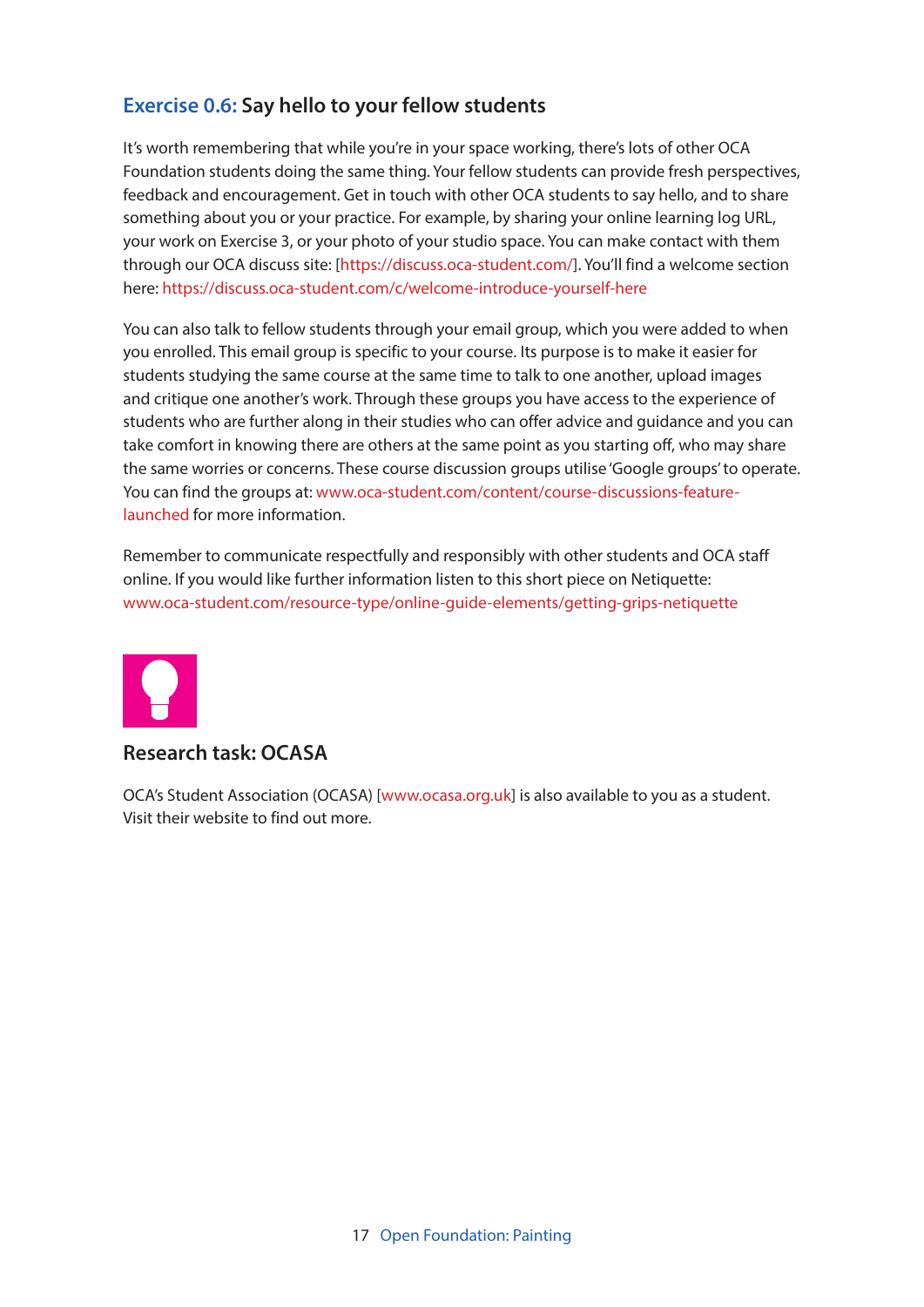# **Exercise 0.7: Say hello to your tutor**

For your final exercise, get in touch with your tutor to arrange a 15-20 min conversation using Google Meet [https://meet.google.com/] (if you have the technology available) or over the phone. This is an opportunity to say hello to your tutor and put a voice to a name. It's also a chance to discuss how best to schedule your time, document your work, and share it. The previous exercises and research tasks will have helped you prepare for this conversation and identified any questions you'd like to ask.

You may want to reflect on this conversation in your learning log as a way to identify any key points and as a starting point to refer back to later on.

Finally, you may want to reflect on doing this introduction as a whole. Has it been useful and are things we could do differently? Feel free to get in touch with OCA directly or use the forums to help us improve our support if you have any ideas.

Well done. You should now be ready to start Part One of your course. Don't worry if you are still getting to grips with using your blog, adjusting to this form of learning, or don't have all the resources you need. There's plenty of time to develop these as you progress. Don't forget, that if you get stuck along the way the plenty of support available from OCA and encouragement from your fellow students.

Enjoy the rest of your studies!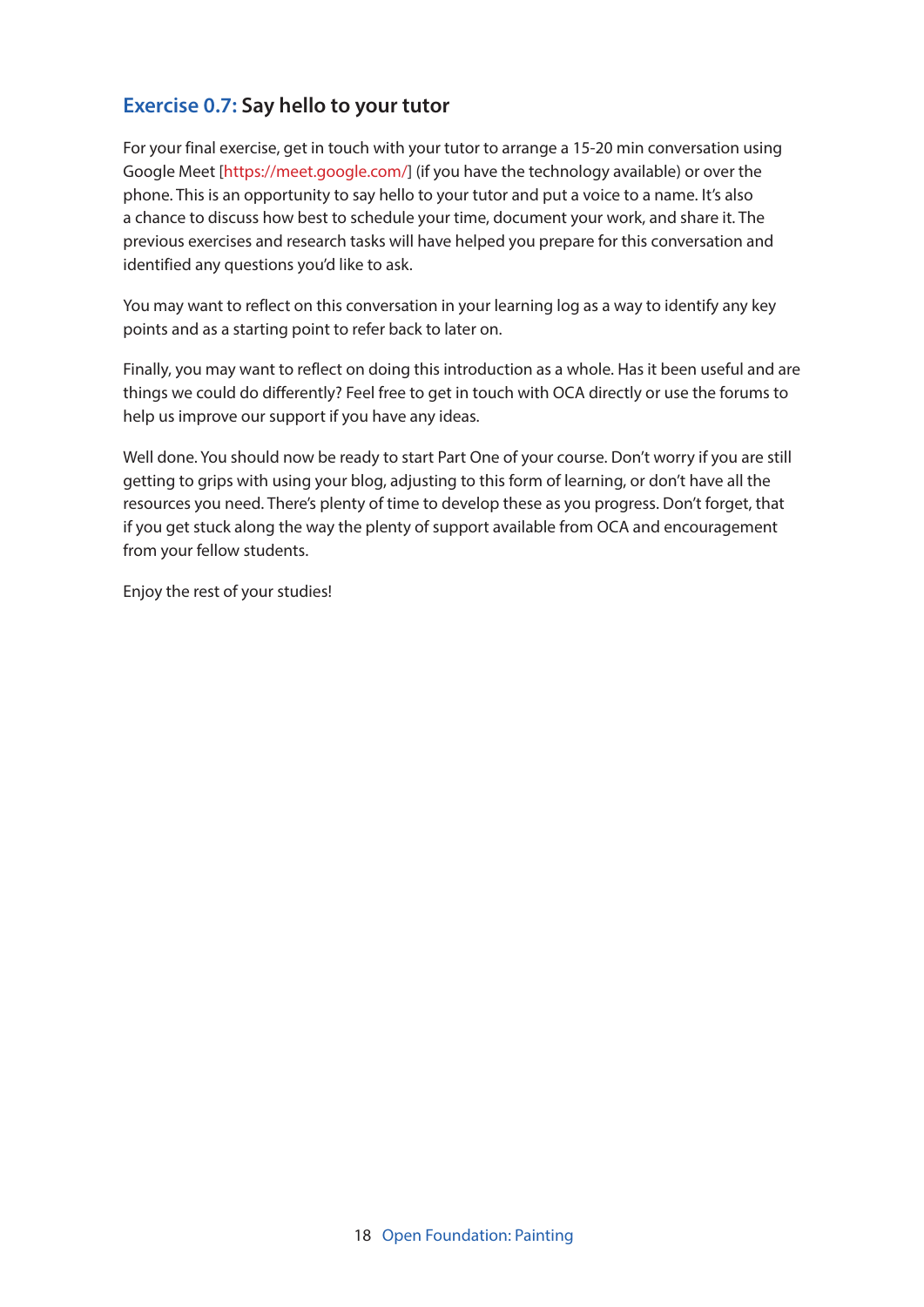**Open Foundations**

# **A brief history of painting**

# **Some images have been removed from this sample due to copyright.**

Sarah Pickstone, Sylvia Googled, watercolour on paper, 2010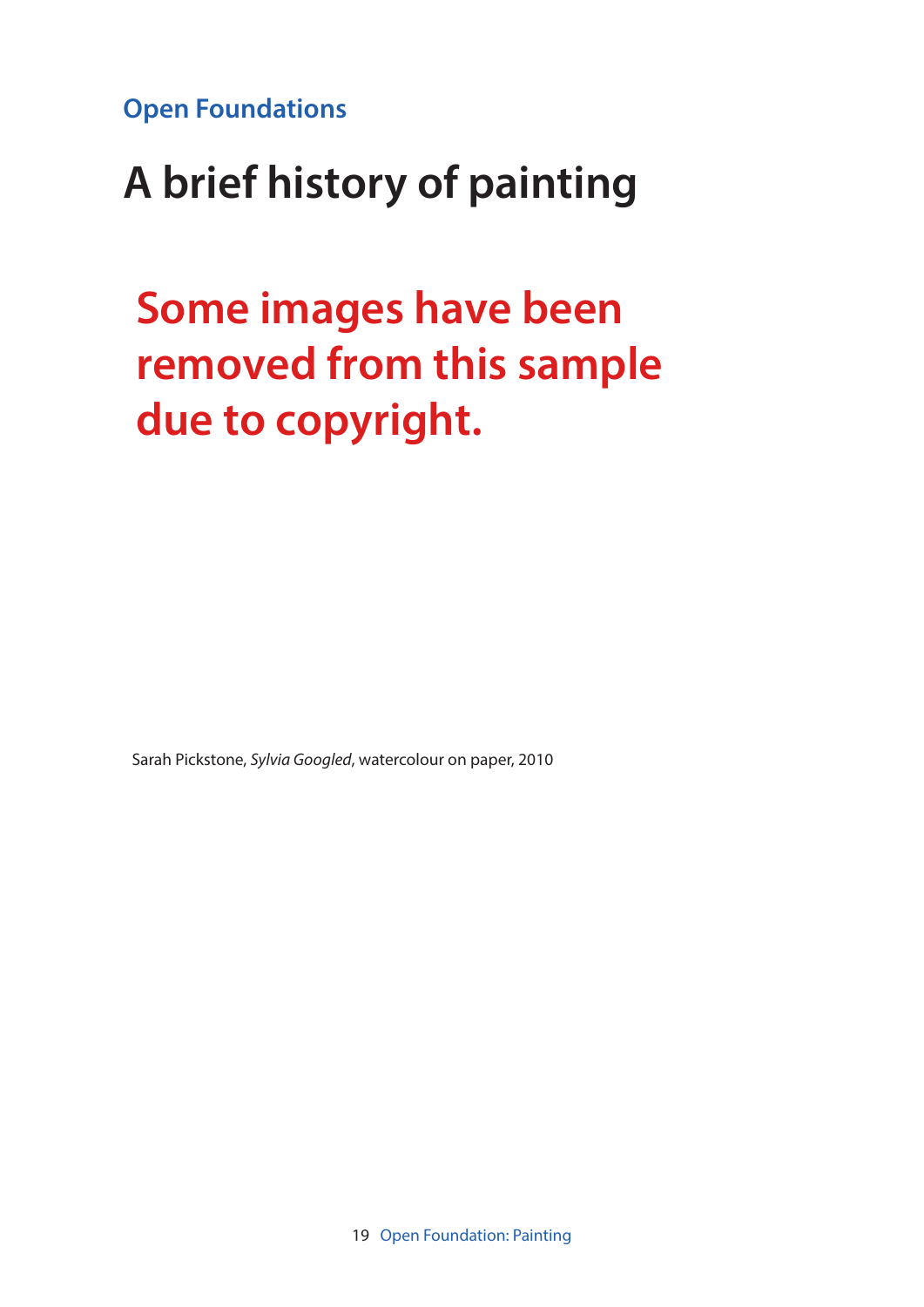# **A brief history of painting**

The first paintings were made about 40,000 years ago in the Ice Age caves of France and Spain. Depictions of hunting scenes with dynamic horses and bison were made rubbing earth pigments into the rocky surfaces.

# **The Ancient World**

Although cave painting is the first evidence of image making with a form of paint, it is not the beginning of what would be considered a linear history of painting - where we make connections between art forms and cultures. This started many decades later in Ancient Egypt, where artists were employed to decorate the walls of tombs with images of the deceased. The Egyptians used a strict pictorial language that included the 'rule of proportion', a grid system that allowed them to represent an idealised human form on any scale. Even their depictions of animals were subject to a standardisation of form. This could not be considered a time for artistic development as the artists strove to replicate rather than interpret, but it did have an influence on other cultures.

The artists of classical Greece took more risks and questioned ideas about painting. A preoccupation with the human figure led them to reject the Egyptian formulas and strive to represent a more convincing form. They didn't quite achieve full perspective in painting but they did start to suggest three dimensionality.

The illusion of space was developed further by the Roman painters, with more refinement and attention to detail.

With the rise of Christianity in the sixth century, Byzantine art emerged with its solemn and austere style and emphasis on faith and iconography. Classical naturalistic depictions were disregarded in favour of more remote representations, intended to inspire devotion. But just as the Egyptians had inspired the Greeks, the Byzantine style that persisted in modified form up until the twelth century, was an important influence on early Renaissance art.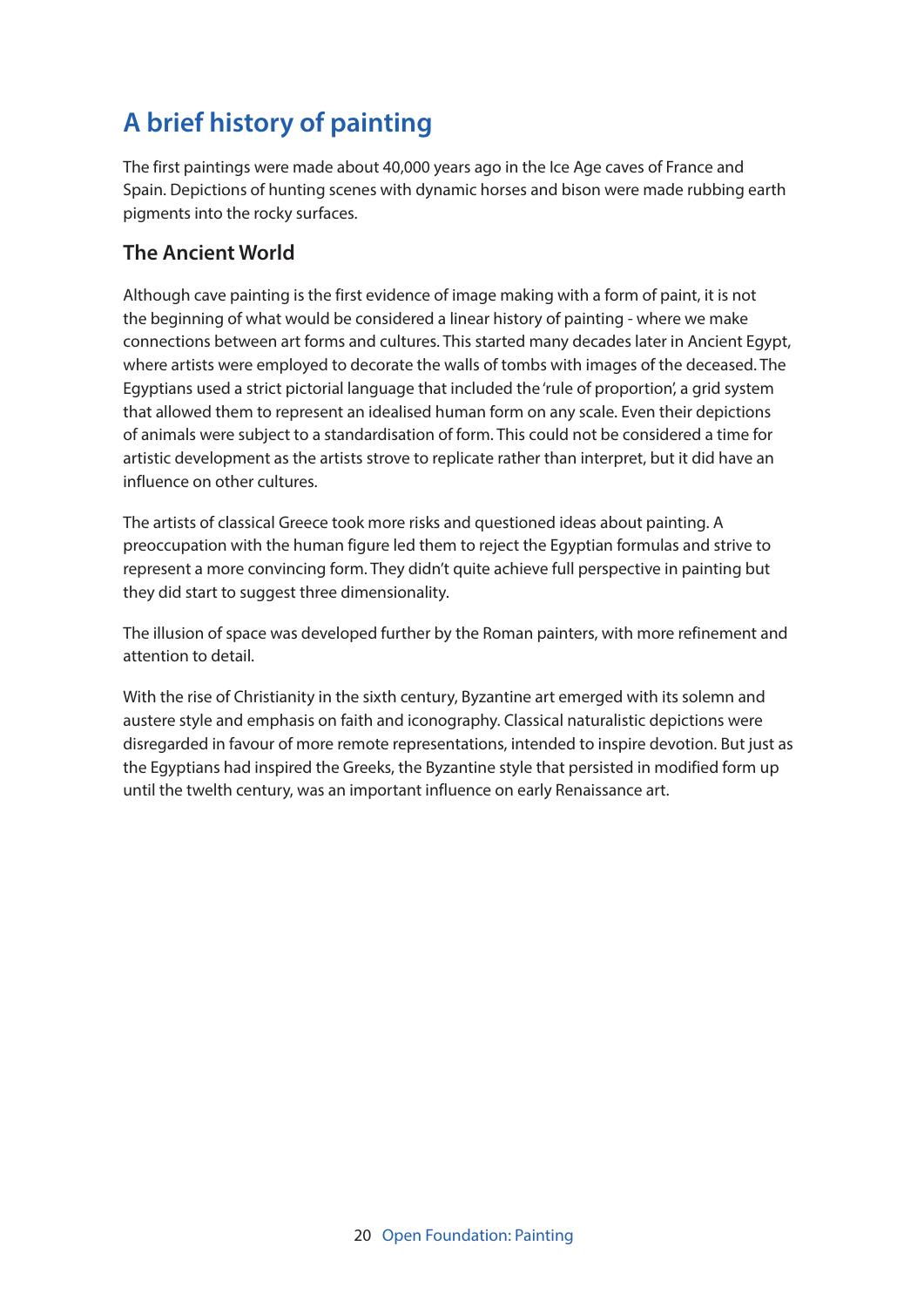# **The Italian Renaissance**

Renaissance means 'rebirth' and this is how the artists of the fourteenth century saw their role to rebuild what the Ancients had stood for and elevate painting into a serious concern. Their study of classical images was alongside the advances in science that were influencing art. The use of perspective and the study of human anatomy added to this significant refinement in painting and drawing techniques.

This cultural movement begins in the fourteenth century and ends in the mid sixteenth century but probably the most significant period is the High Renaissance, when artists such as Leonardo Da Vinci, Michelangelo Buonarroti and Raffaello Sanzio (known as Raphael) were active.

In Leonardo's Last Supper, the artist explored new ways to interpret realistic space in the picture plane while also using his scientific discoveries about the effect of colour on perspective.

Michelangelo's depiction of the human figure in the Sistine Chapel had a profound influence on painting while Raphael created balance and harmony with a subtle use of lighting and chiaroscuro.

> Michelangelo, Sistine Chapel detail 16th century Fresco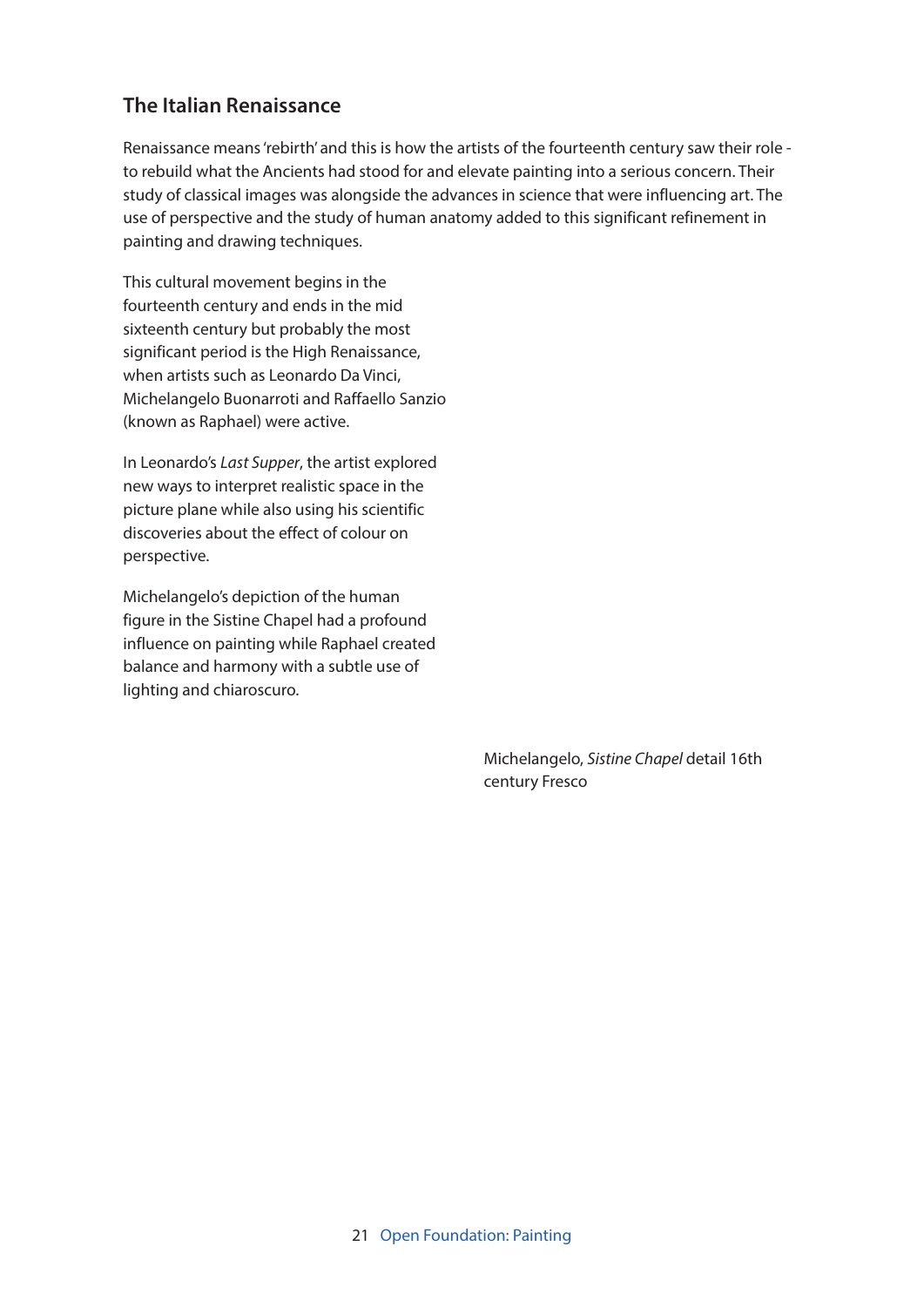# **The Renaissance in Northern Europe**

While all these artistic innovations were happening in Italy, a separate Renaissance was running parallel to this, in the **Netherlands** 

The painters here sought to imitate nature in great detail, using the now quite popular oil paints that allowed them to carefully build up layers of colour. Jan Van Eyck and his highly detailed style is probably the most successful of Northern painters to really exploit the possibilities of this technique. His ability to describe the human face so well made him a popular portrait painter, not just in Holland but also in Italy. To some extent, the artists working in different parts of Europe influenced each other due to economic and cultural links between cities, but there are still distinct differences between the Northern and Southern Renaissance.

## **The seventeenth century**

The Baroque style was a new direction in painting that emerged in Rome at the turn of the seventeenth century. It emphasised emotion, often with theatrical gestures, ornate details and rich colour combinations. The most pioneering artist working with these ideas was Michelangelo Merisi da Caravaggio. His later work in particular looked at ways of interpreting the realities of human existence, in reaction to the late Renaissance mannerism and its idealised figures. He often employed bold Jan Van Eyck, Portrait of a man, oil on panel 1433

Caravaggio, Supper at Emmaus, oil on canvas, 1606

chiaroscuro with figures appearing out of the shadows.

Meanwhile in The Netherlands, Rembrandt was also using light and colour to add meaning to his subjects. His deeply sensuous and expressive use of oil paint was shared with his Spanish contemporary Velazquez.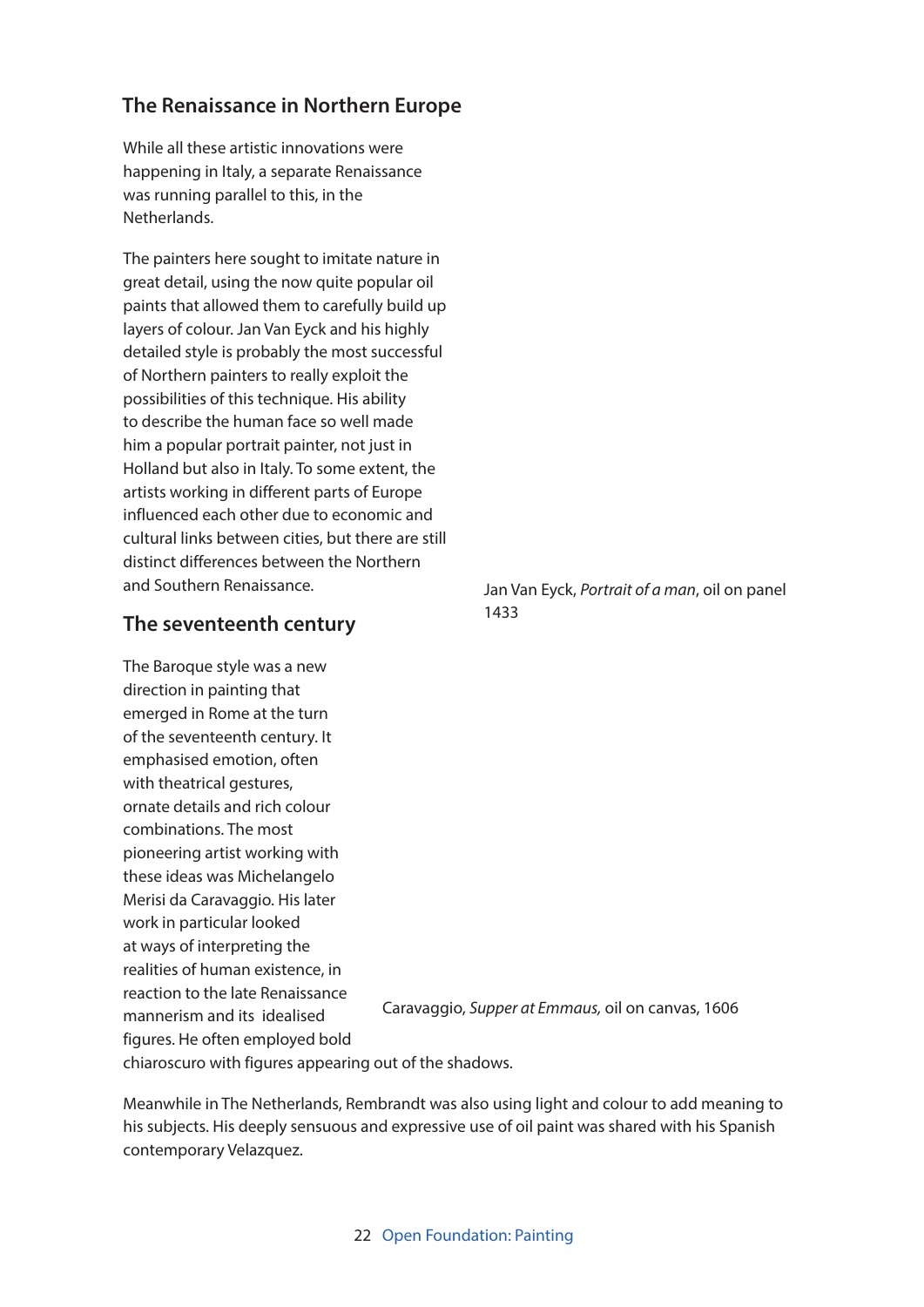# **Neoclassicism and Romanticism**

Neoclassicism began in the middle of the eighteenth century, as a rejection of the late Baroque styles. Neoclassical artists wanted to convey more serious and moral ideas in a simple, dignified style. As a movement, it was most significant in France with the painters Jacques-Louis David and Jean Auguste Ingres being the leading exponents.

Romanticism began in the same era as Neoclassicism but was more concerned with expression and movement, rather than control. The rise of the artist as individual, willing to question established ideals and judgements was now happening. This collection of individuals

Jean Auguste Dominique Ingres, Head of The Grande Odalisque, 1814

included Goya Y Luciente, JMW Turner and Eugene Delacroix. In different ways, these artists reflected human emotions and anxieties at a time of radical changes in artistic creation.

Goya Y Luciente, The Marquesa de Santa Cruz, oil on canvas 1805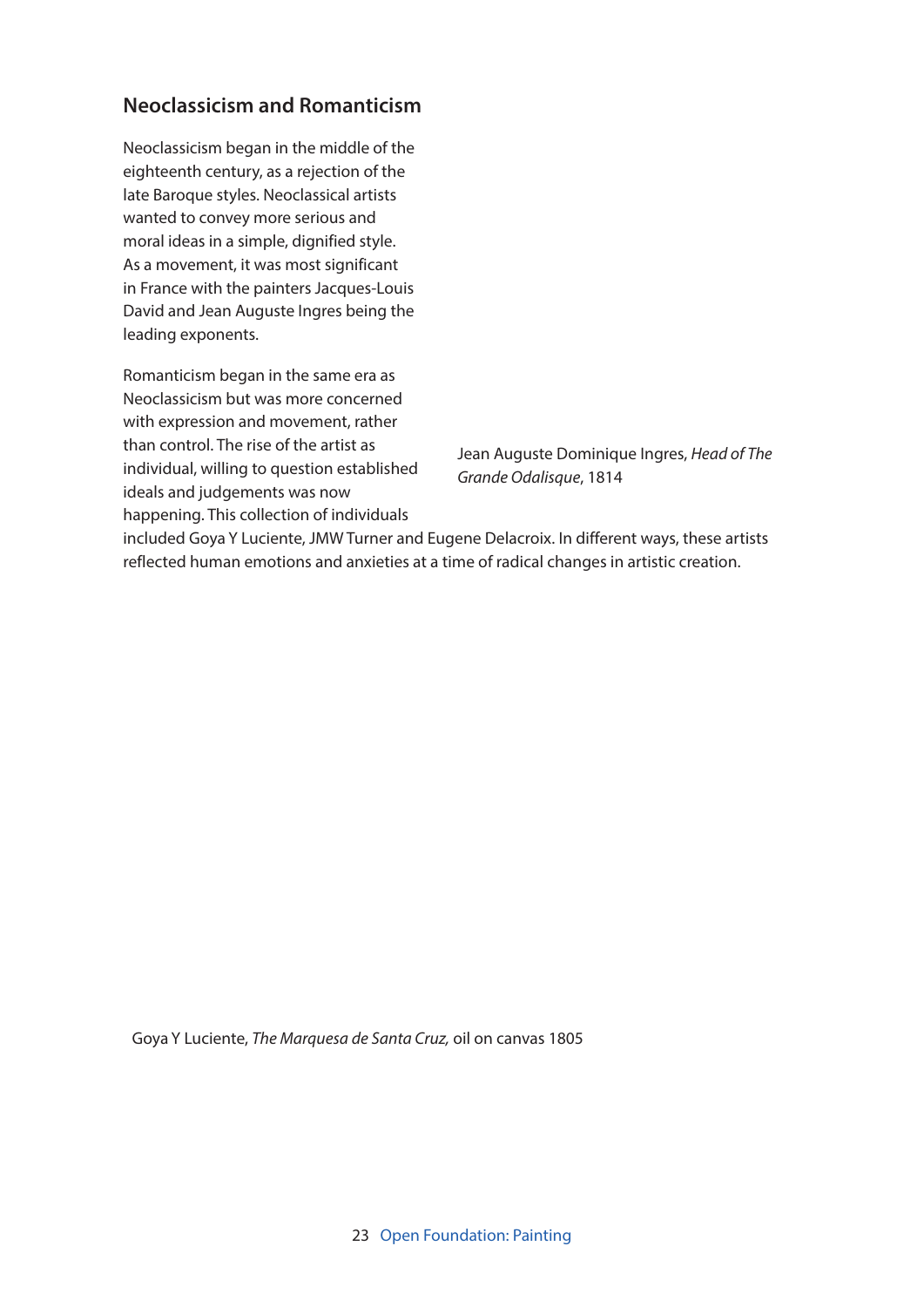JMW Turner Wreckers, Coast of Northumberland, oil on canvas 1834

Joseph Mallord William Turner is perhaps the most famous of English Romantic painters. Known as a 'painter of light' he explored the atmospheric effects of weather, often depicting turbulent storms or shimmering sunsets. He developed great skill both in watercolour and oil paint. Spending much of his life living near the Thames Estuary, he was fascinated by the movement of the tides and made many sketches by the banks of the river as well as on location in the north of England. He developed these sketches and studies into larger pieces in his studio in London.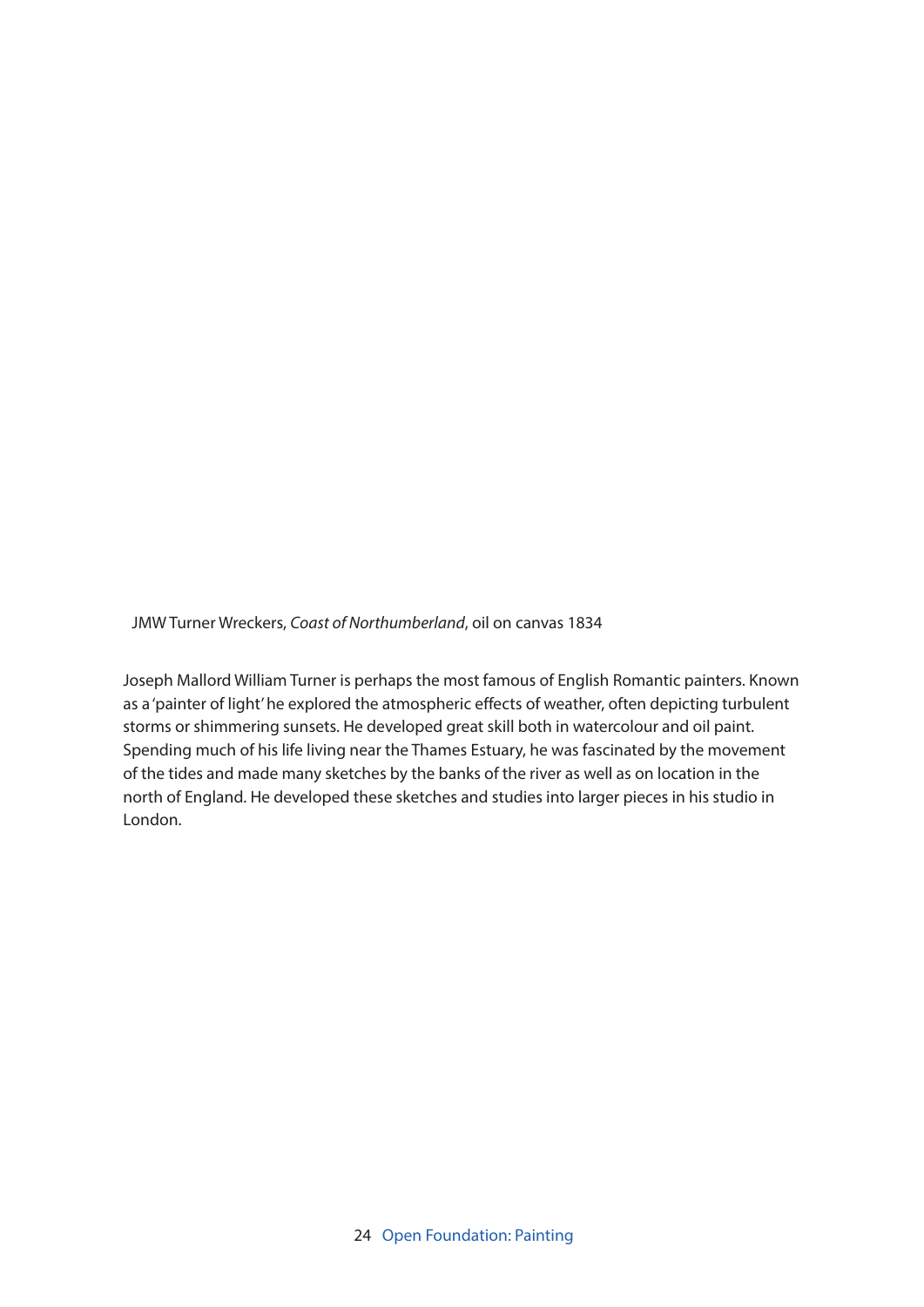# **Realism and the Pre-Raphaelites**

Not all artists working in the eighteenth century believed in the emotional leanings of Romanticism, or the academic rigour of Neoclassicism. Realism was a reaction against both styles, in favour of objectivity without exaggeration or artifice.

French Realist painters such as Camille Corot, Gustave Courbet and Jean-Francois Millet wanted to paint modern life and everyday activities with an almost humble truthfulness.

Jean-Francois Millet, The gleaners, oil on canvas 1857

In England, in 1848 a group of painters and poets formed the Pre-Raphaelite Brotherhood, to paint a greater 'truth to nature' but their idea of realism was fundamentally different from the French painters. These artists included John Everett Millais, William Holman-Hunt and Dante Gabriel Rossetti. Their work often contained high levels of sharply focused detail, and a luminosity of colour that at times looked almost otherworldly. They often referred to religion and myth in their subject matter rather than the world around them, though they did also paint from direct observation.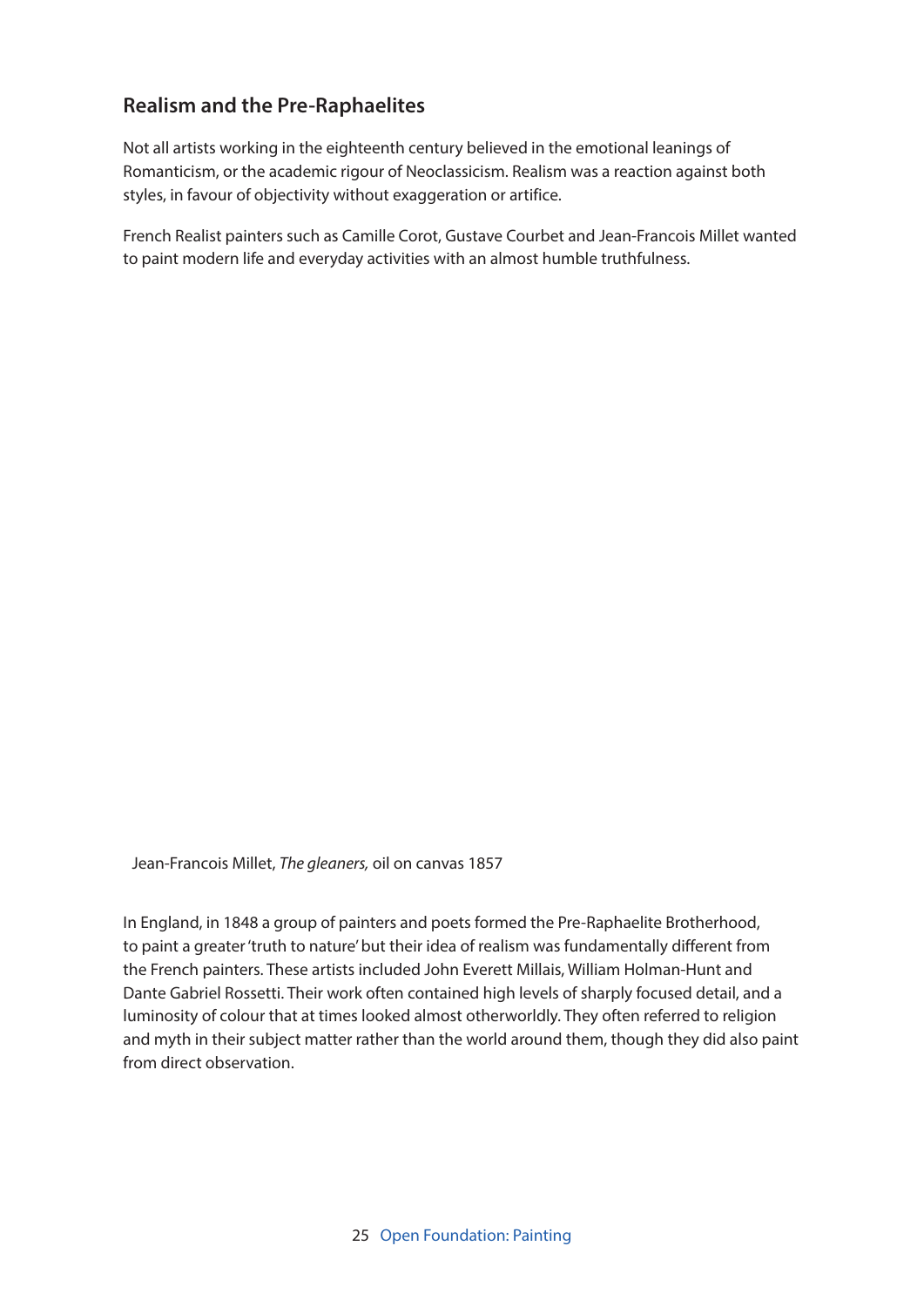William Holman- Hunt painted most of The Scapegoat on the shore of the Dead Sea though it was completed in his studio in London. He visited the locations of biblical narratives to gain a deeper understanding of the relationship between faith and truth. This intensely saturated colour is typical of Pre-Raphaelite paintings and was achieved by working in oils on top of a non absorbent white ground.

William Holman Hunt, The Scapegoat oil on canvas 1854

### **The age of Impressionism**

The Impressionists rejected academic rules in painting and instead sought to capture overall 'impressions' rather than closely rendered detail. Although their approach seemed radical at the time (1865-1910) they were inspired and influenced by many artists that came before them - the gestural brushstrokes of Delacroix, the changing light captured by Turner, and the direct observations of Courbet.

Working quickly, with broken brush marks they focused on the shifting qualities of light and creating a sense of movement ,just as photography was beginning to do at this time.

This desire to paint fleeting moments and the optical effects of colour was shared by Claude Monet, Eduardo Manet, and Edgar Degas.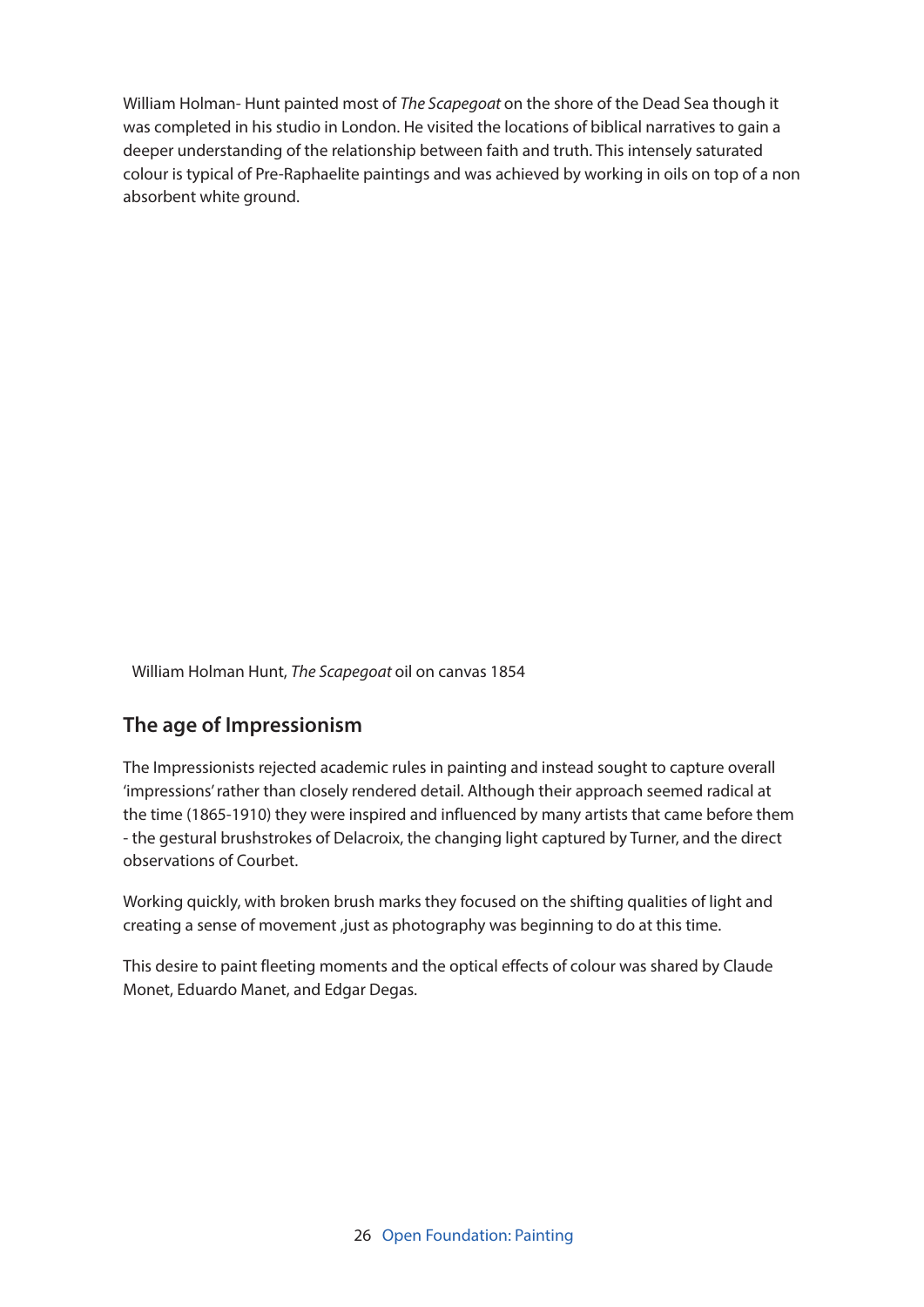Eduardo Manet, The Monet family in their garden, oil on canvas 1874

Colour was also what led Paul Gauguin, Vincent Van Gogh and Paul Cezanne to explore new territory, all in diverse ways. There isn't a set style to Post -Impressionism - the period between 1886-1910. These artists rejected the limitations of Impressionism in a desire to combine observed reality with emotional responses. Experimenting with new techniques and subject matter, they moved painting towards abstraction and less tangible realities.

Paul Gauguin, Aurearea, oil on canvas, 1892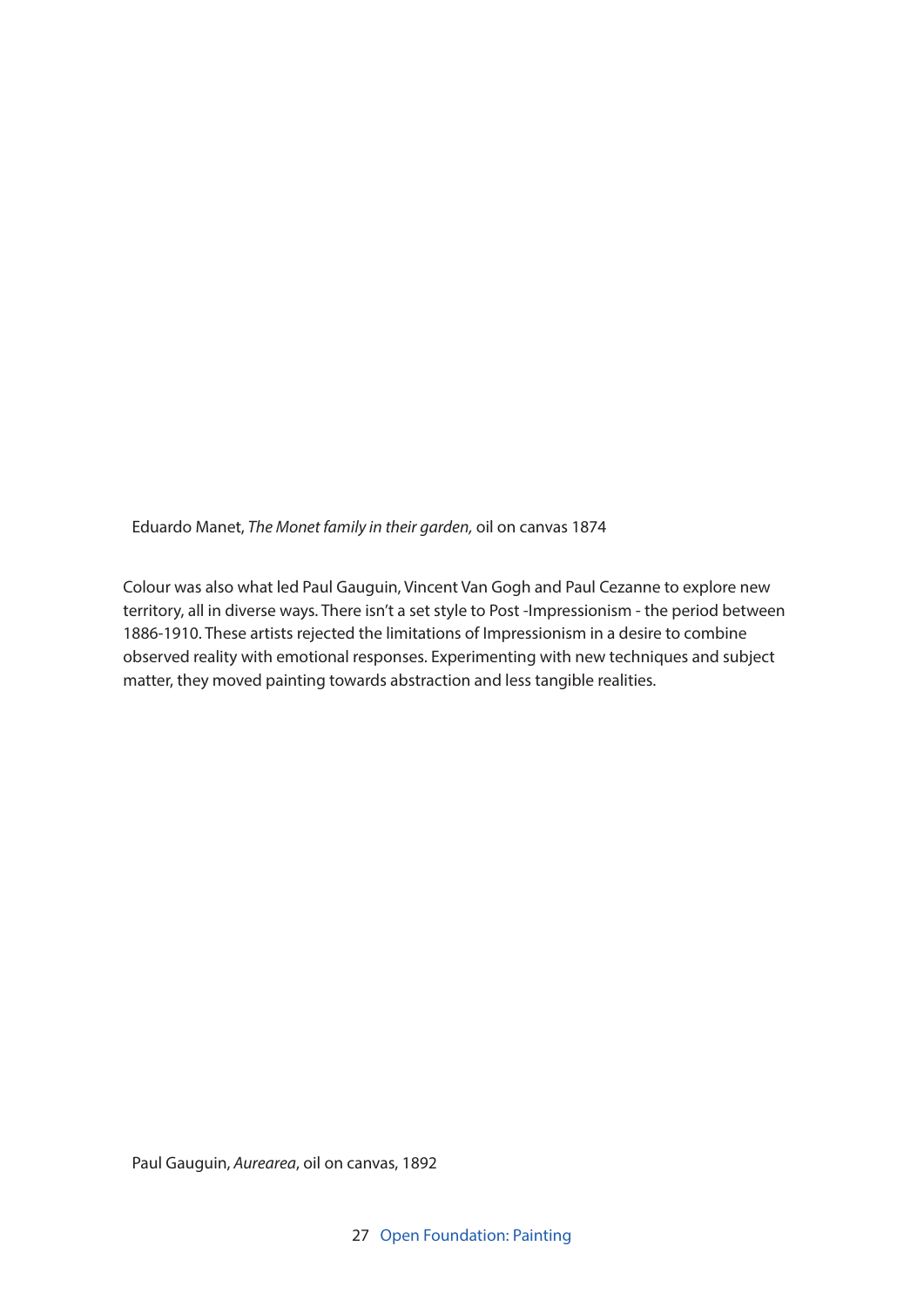# **Modernism to Contemporary Art**

The term modernism is generally used to describe the art movements that began with Impressionism and culminated in the abstract art of the 1960's. Although many different styles are included in this term, the exploration of new ideas alongside a rejection of conservative, academic art of the past is what unites the artists. The role of painting as a means of describing events had become increasingly irrelevant since the advent of photography and artists were becoming more interested in materials, techniques and processes. Modernism embraced everything that was avant-garde in fine art, literature, music and design. Some modernists deliberately broke away from the past and its established customs while others found ways of re-interpreting tradition to express new ideas.

The beginning of the twentieth century was an explosion of ideas. The late works of Cezanne inspired the young Picasso and Braque to invent Cubism, which rejected conventional perspective bringing different viewpoints together in one painting.

Pablo Picasso, Still life, oil on canvas 1912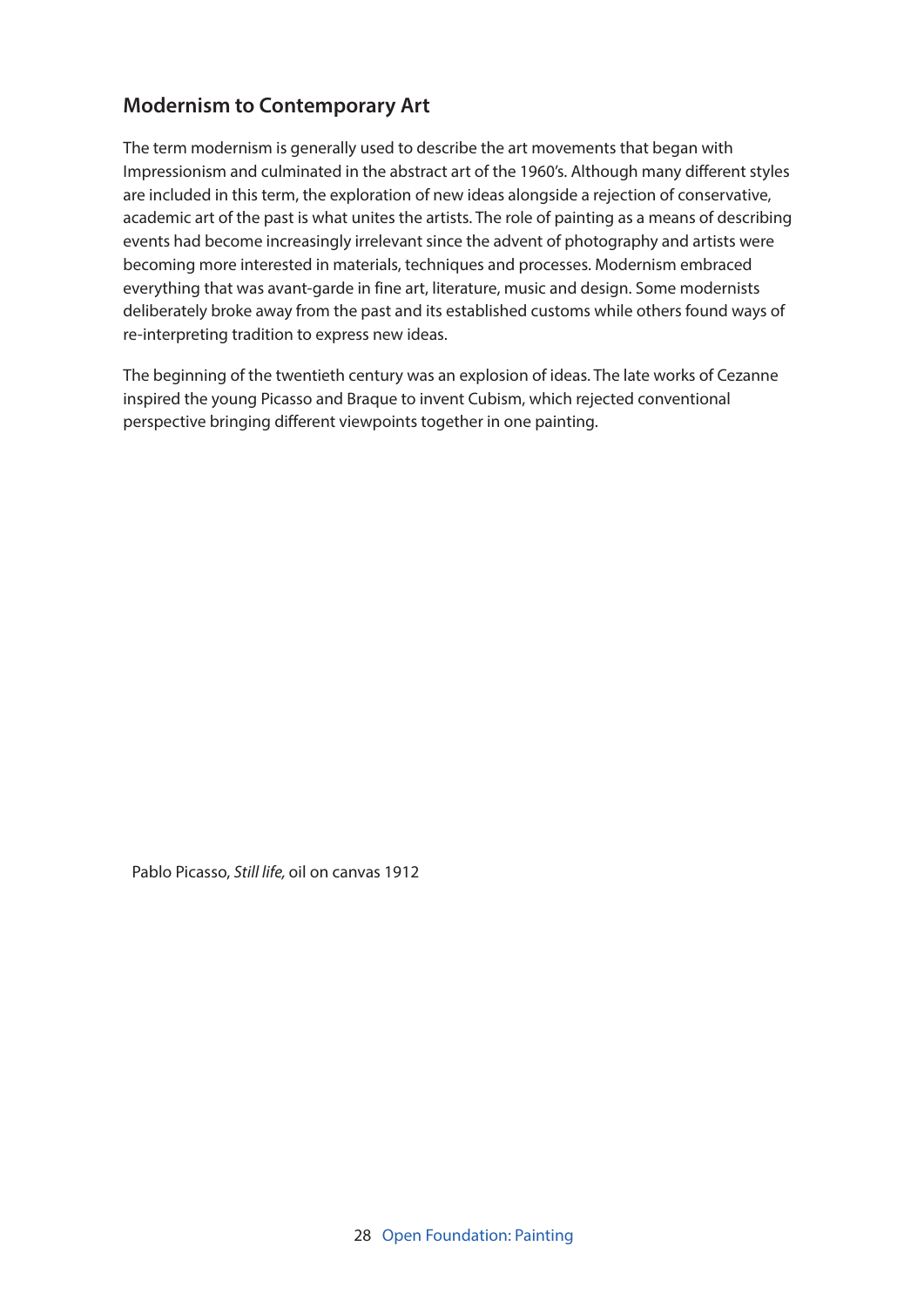Matisse was also breaking from traditional methods of perception. He was amongst a group of painters known as Fauvists, who used vivid, pure colours and expressive brush marks to describe form.

Alongside Picasso, Matisse redefined the language of painting and is one of the twentieth century's most influential artists.

In Germany from 1905, the use of colour became slightly darker with artists looking to the Fauves but adding harsher outlines. Expressionism can be identified as art that emphasises emotional and psychological states, often with exaggerated imagery. There are two key Expressionist movements in the early part of the twentieth century. The first was Die Brücke (the bridge) which was a group of painters including Ernst Kirchner and Erich Heckel. These artists wanted to

Henri Matisse, Modesty (The Italian)1906 (oil on panel)

depict a hostile world of distorted figures and unsettling colours.

A few years later Der Blaue Reiter (the blue rider) was formed with less emphasis on alienation but more on the possibilities of free expression.

The most influential figure in this movement was Wassily Kandinsky who began abstracting the representational image, using colour to create harmony and balance, often relating painting to music.

Wassily Kandinsky, Impression no3 (Concert) oil on linen 1911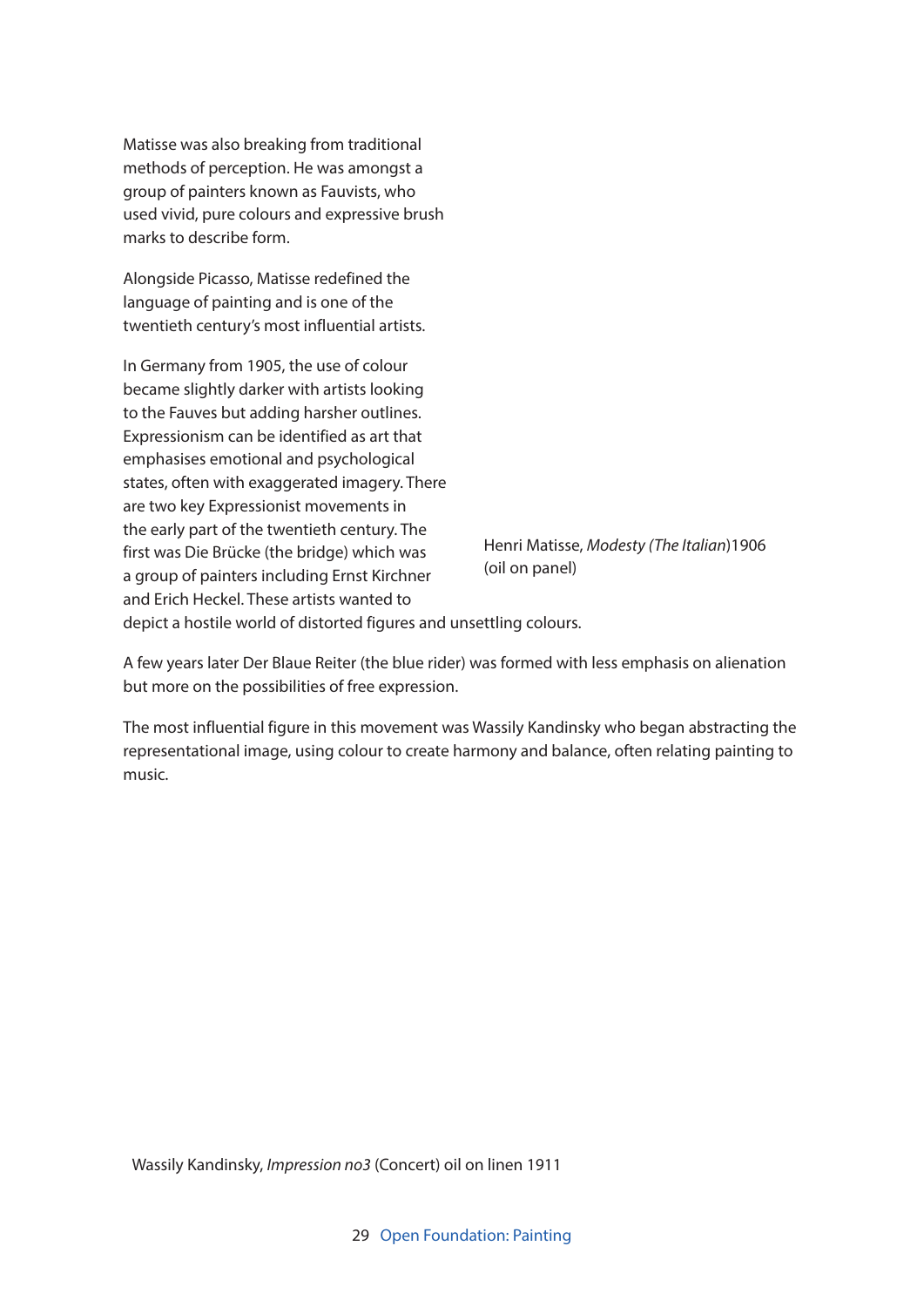At the same time, Piet Mondrian was taking abstraction even further, imposing rigorous constraints in terms of colour and composition - limiting his palette to primary colours, plus black and white and using grid patterns. He was an important member of the De Stijl (the style) movement which was a group of Dutch artists and designers who explored ideas about art and an underlying spiritual order that they believed could re-shape society.

Elsewhere in Europe, the Italian Futurists such as Gino Severini and Umberto Boccioni were fascinated by the speed and motion of modern technology. Like the Die Brücke group, they want to be free of the constraints of the past and celebrate the modern age - painting pictures of dynamism and power.

Between the two world wars, the modern energy that dominated much of painting practice at the turn of the century, was replaced by a more inward looking and reflective approach.

Dada was a European artistic movement that expressed absurd and irrational principles in response to the futility of war. It was short lived, only active between 1919-1922 but it was the precursor of Surrealism which combined the absurdity of Dada with subconscious dream imagery.

Artists such as Salvador Dali and Rene Magritte painted deliberately contradictory elements in meticulous detail, in an attempt to interpret psychological theories.

Other artists that were active between the wars but were making very different work were Alberto Giacometti and Georgio Morandi. Although very different in terms of style, both artists were obsessively driven to return to the same subject and pursue it in their own distinct ways. For Morandi, the still life offered a contemplative experience while Giacometti continuously explored the human form in space - both in painting and sculpture.

Umberto Boccioni, Elasticity, oil on canvas 1912

Georgio Morandi, Still life, oil on canvas 1929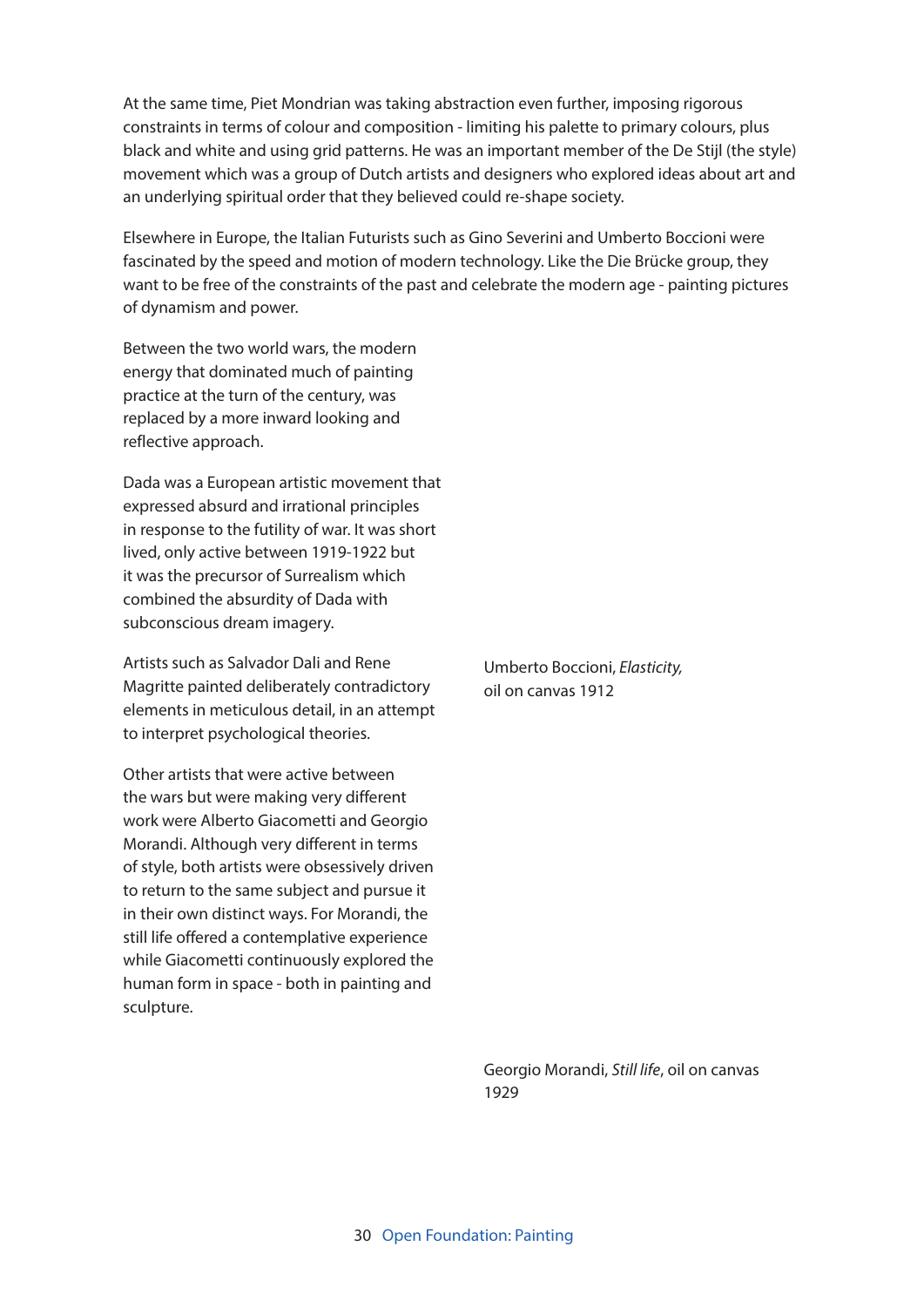The artist Georgia O'Keeffe was a major figure in twentieth century art in America. Her work has Surrealist leanings that she referred to as 'magical realism'.

She is best known for her large scale flower paintings but also made a series of works inspired by the New Mexico desert landscape, where she lived for many years. By getting close-up to her subject, she blended the figurative and the abstract, using flowing lines and vibrant colours.

The Abstract Expressionist movement of 1940's and 1950's America has had a lasting influence on modern art. The painters were united in their outlook more than their style and believed in freedom of expression and individuality. Jackson Pollock pursued his vision with an intensity that other painters followed. His Action painting led the way for

Georgia O'Keeffe, Pattern of leaves, oil on canvas 1923

artists such as Willem De Kooning, Barnett Newman and Rothko - though they all worked in very different ways.

Barnett Newman produced huge 'colour field' canvases, often with a single block of colour, interrupted with what he called 'zips'. Rothko also worked with expanses of colour, placing emphasis on stillness rather than action and gesture.

This more restrained approach to Abstract Expressionism was an influence on Minimalism, which

Jackson Pollock, Silver over black, white, yellow and red, Oil and enamel on canvas 1948

became dominant in the 1960's. It refers to the removal of visual variation within a painting, with the intention of creating a pure and absolute image. Unlike Abstract Expressionism, Minimalism rejected subjectivity and emotion in favour of pure aesthetics.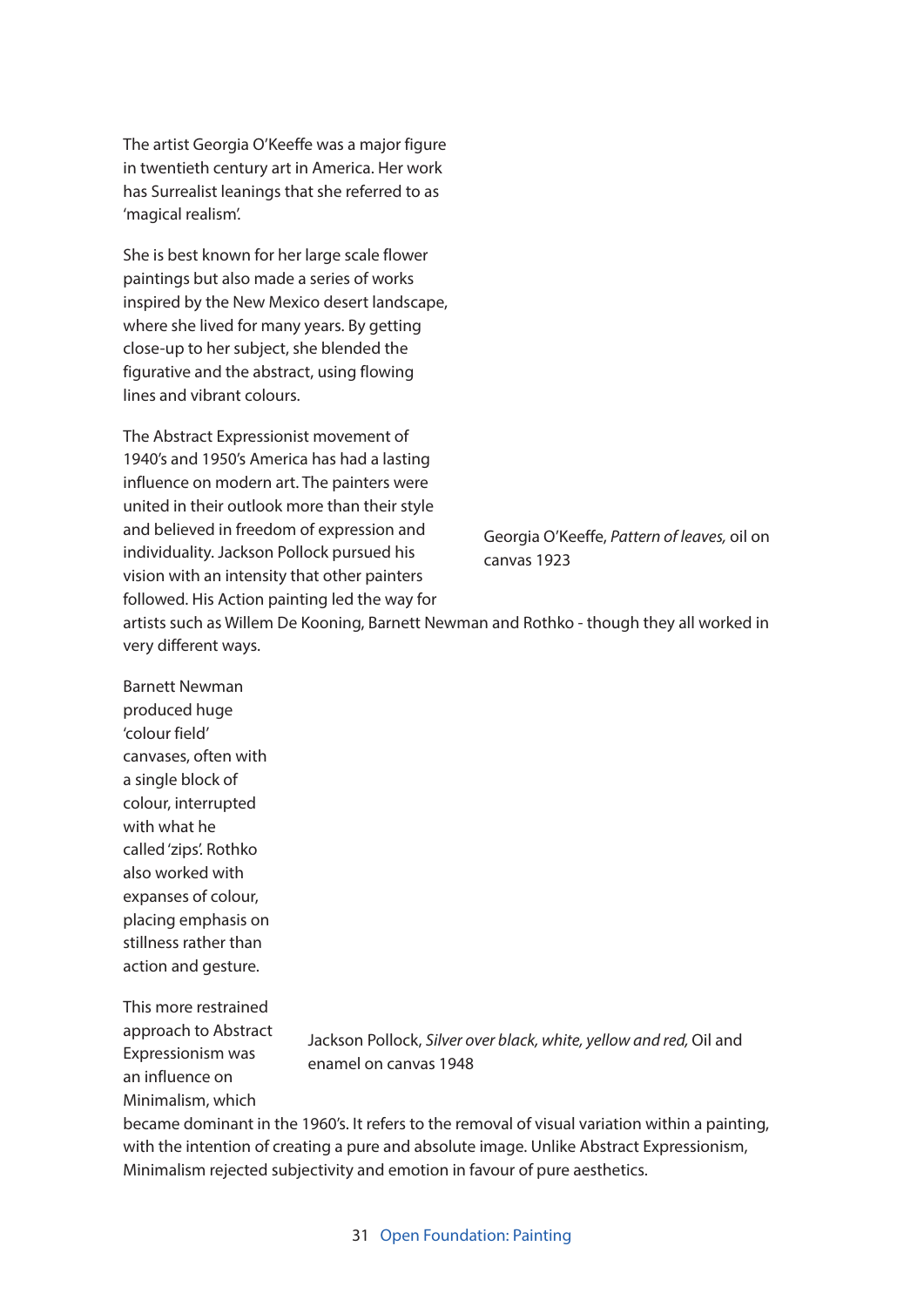Frank Stella, Labyrinth, oil on canvas 1960

Frank Stella was a pivotal figure of 1960's American art. He explored simple geometric forms, dissecting areas of flat colour with areas of raw canvas. His painting process was systematic and devoid of gesture - reducing the idea of illusion.

Andy Warhol, Marilyn Monroe (Marilyn), Screenprint 1967

Alongside the American Minimalists and Abstract Expressionists came a counter movement that embraced popular culture. Pop Art rejected the epic intensity of these abstract painters to instead celebrate mass produced material realities. The most famous pop artist was Andy Warhol who used commercial printmaking processes to produce series of prints of film stars and Brillo pad boxes. His studio, known as 'The Factory' was a meeting place for the New York Avant-garde. Warhol himself having reached the celebrity status that had fascinated him.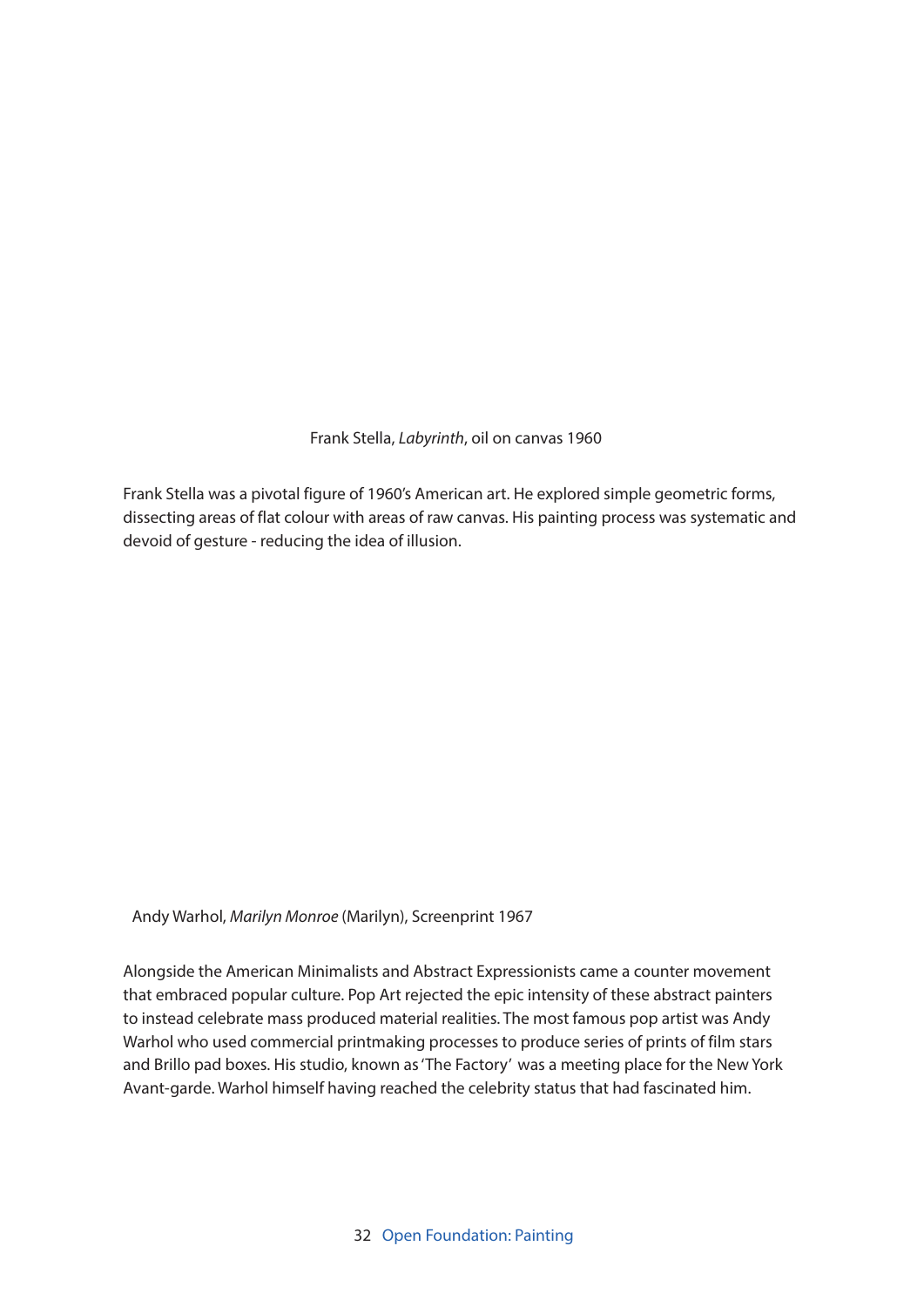Jasper Johns, Flag above white, encaustic on canvas 1954

Another leading figure in the Pop Art movement was Jasper Johns. His American flag paintings were intended to make the viewer consider the nature of art and reality. Painting a very familiar symbol that 'the mind already knows' using a time consuming method of encaustic (mixing pigment with hot wax), he was considering how the way a work is executed can alter the reading of the image.

A Pop Art movement was also happening in Britain and included artists such as Richard Hamilton and Peter Blake. These artists also referred to mass culture and consumerism but with a greater degree of detachment and irony than the American artists who were fully immersed in that culture.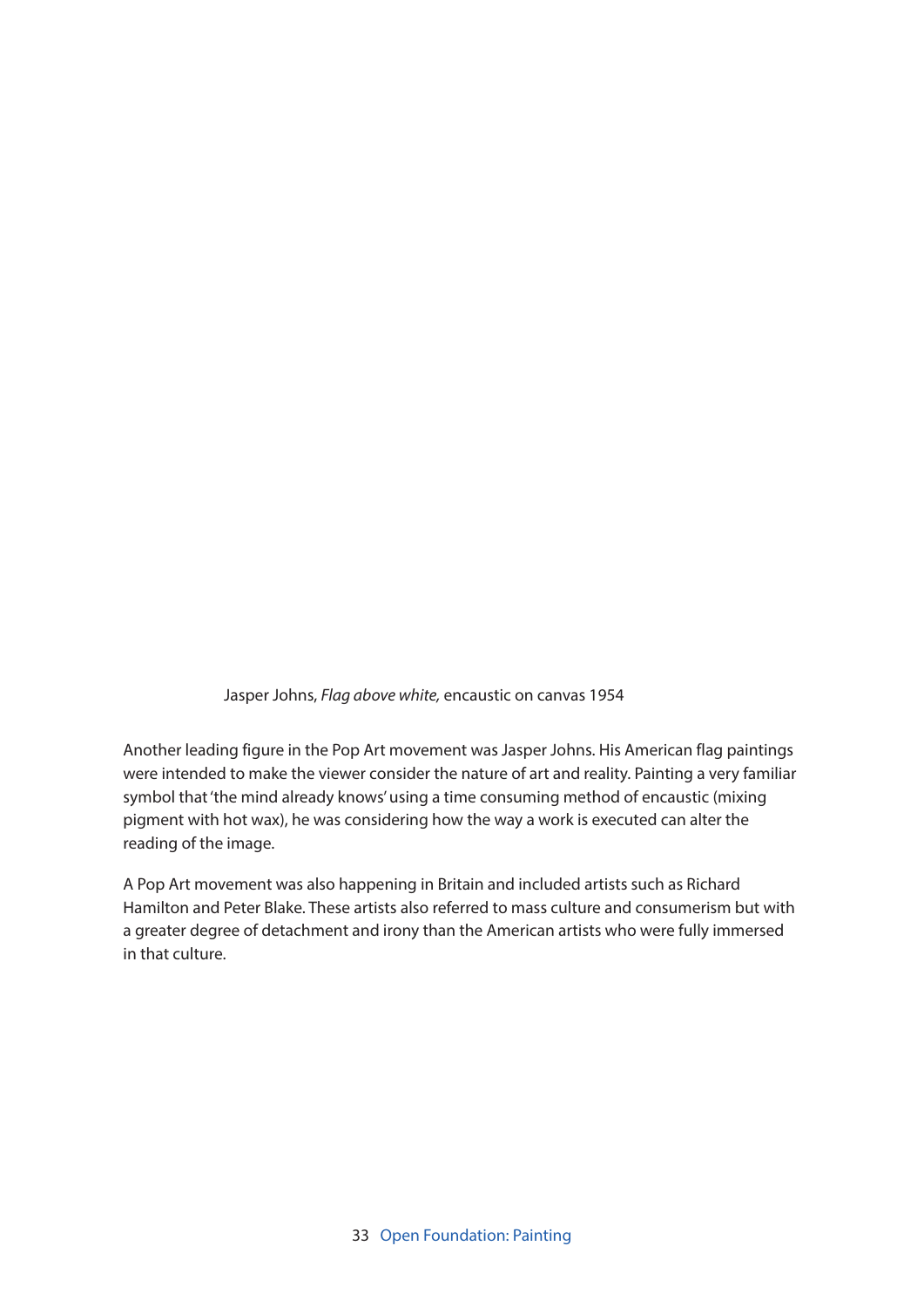Lucian Freud, Francis Bacon, oil on canvas 1956

While many american painters continued to explore abstraction towards the end of the twentieth century, in Europe a strong figurative tradition continued. Painters such as Lucian Freud and Francis Bacon were part of the 1970's London school of painting. Many of Bacon's paintings deal with themes such as isolation, violence and despair - often distorting the human figure to emphasise tension within the work. He proclaimed that violence was inherent in the act of painting itself - in the struggle to interpret reality using paint.

Lucian Freud began his career painting quite tightly controlled portraits but over the years his style became much more free with the rich, texture of the oil paint being used to give skin tones a real fleshy quality. He explored the raw vulnerability of the human form with an obsessive intensity.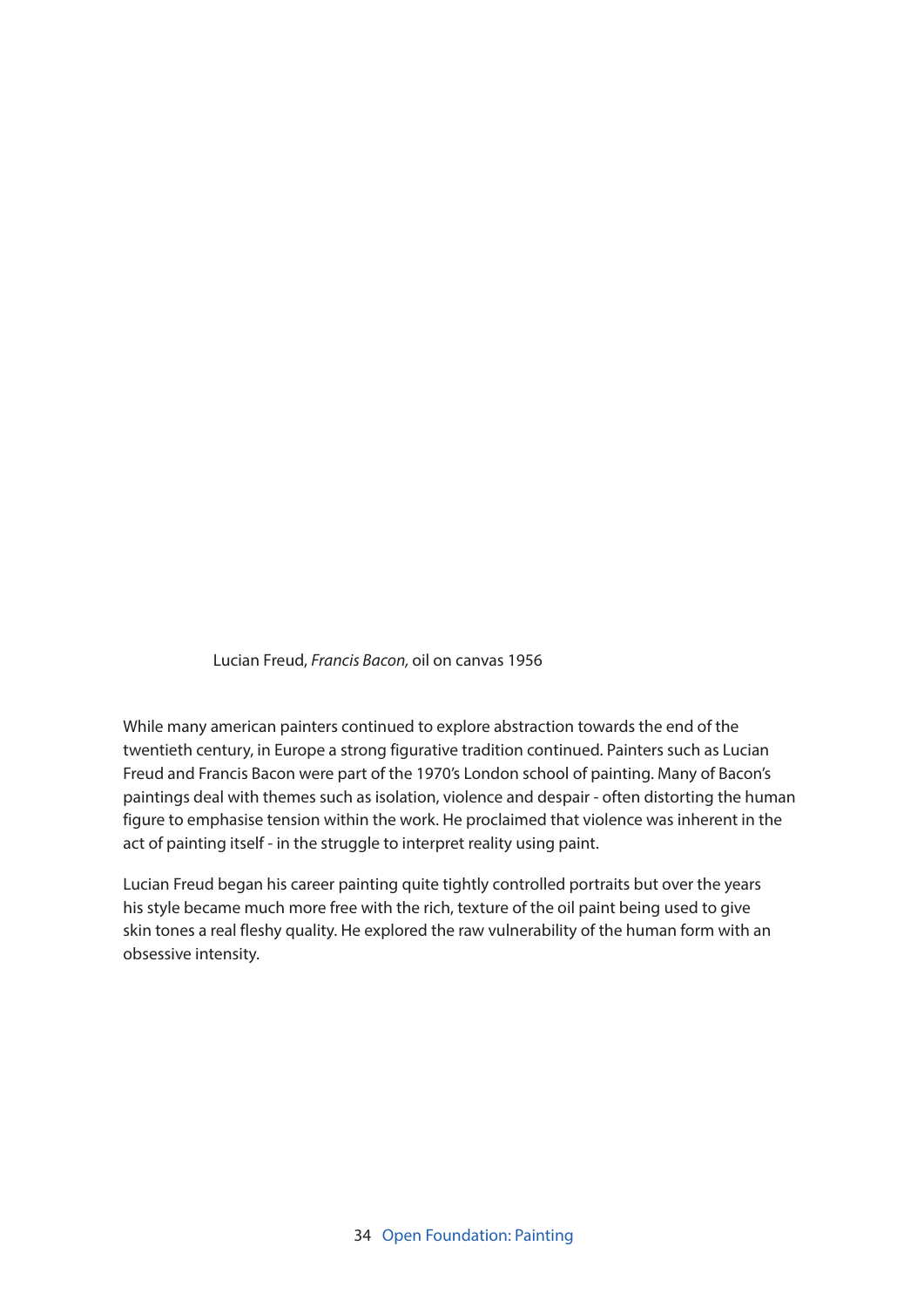Gerhard Richter, Sea Piece, oil on canvas 1969

German painter Gerhard Richter has avoided working in a consistent style. Instead he shifts between abstraction and realism, often referring to photographic sources. In this photorealist seascape painting, he appears to be recalling the subdued palette of the Northern Romantic tradition, however, he arrived at the image using very different processes. Using his own photographs, Richter made a photomontage of sea and sky which he then painstakingly copied using oil paints. He believed that the objectivity of photographs enabled him to be more detached from the landscape tradition of painting. Not unlike Jasper Johns and his flag paintings, Richter wanted the painterly technique to be appreciated for its own qualities.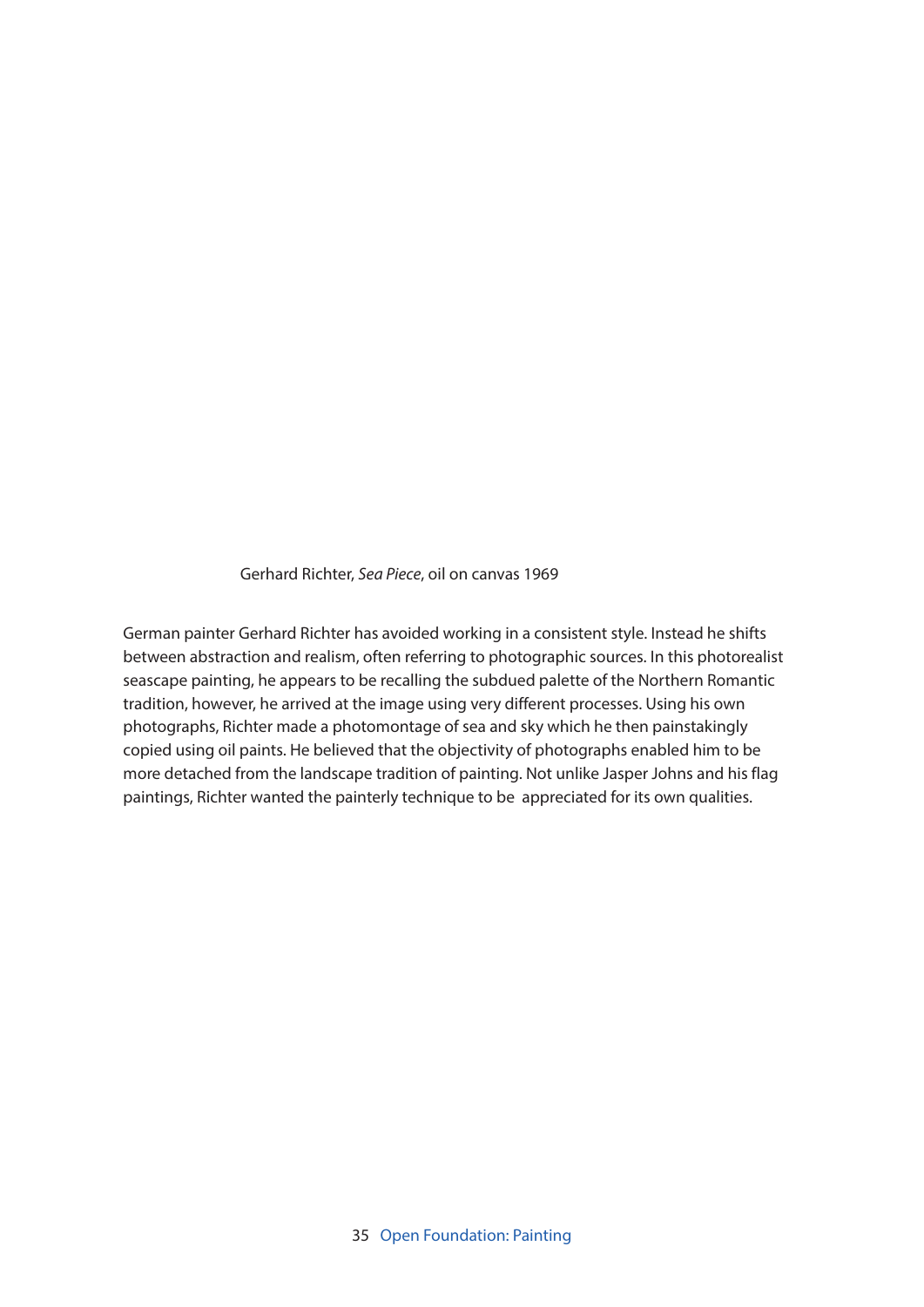# **Painting Now**

Over the last hundred years there have been many movements and styles in painting but now more than ever is a time when Art seems to expand beyond its historical limitations. Painting was once the dominant and acceptable medium of expression - now it sits alongside video, installation, sound and performance. But with that expanded arena comes exciting possibilities and many artists are continuing to investigate the language of painting.

Image description: Abrtract work with geometric and expressive lines with orange circles and yellow triangles. Image credit: Julie Mehretu, Transients, acrylic, ink, gesso on canvas, 2006

Julie Mehretu combines architectural features and abstract elements that interact to create a sense of movement and shifting space. Discussing her work she says 'My aim is to have a picture that appears one way from a distance - almost like a cosmology, city or universe. But when you approach the work, the overall image shatters into numerous other pictures, stories and events.'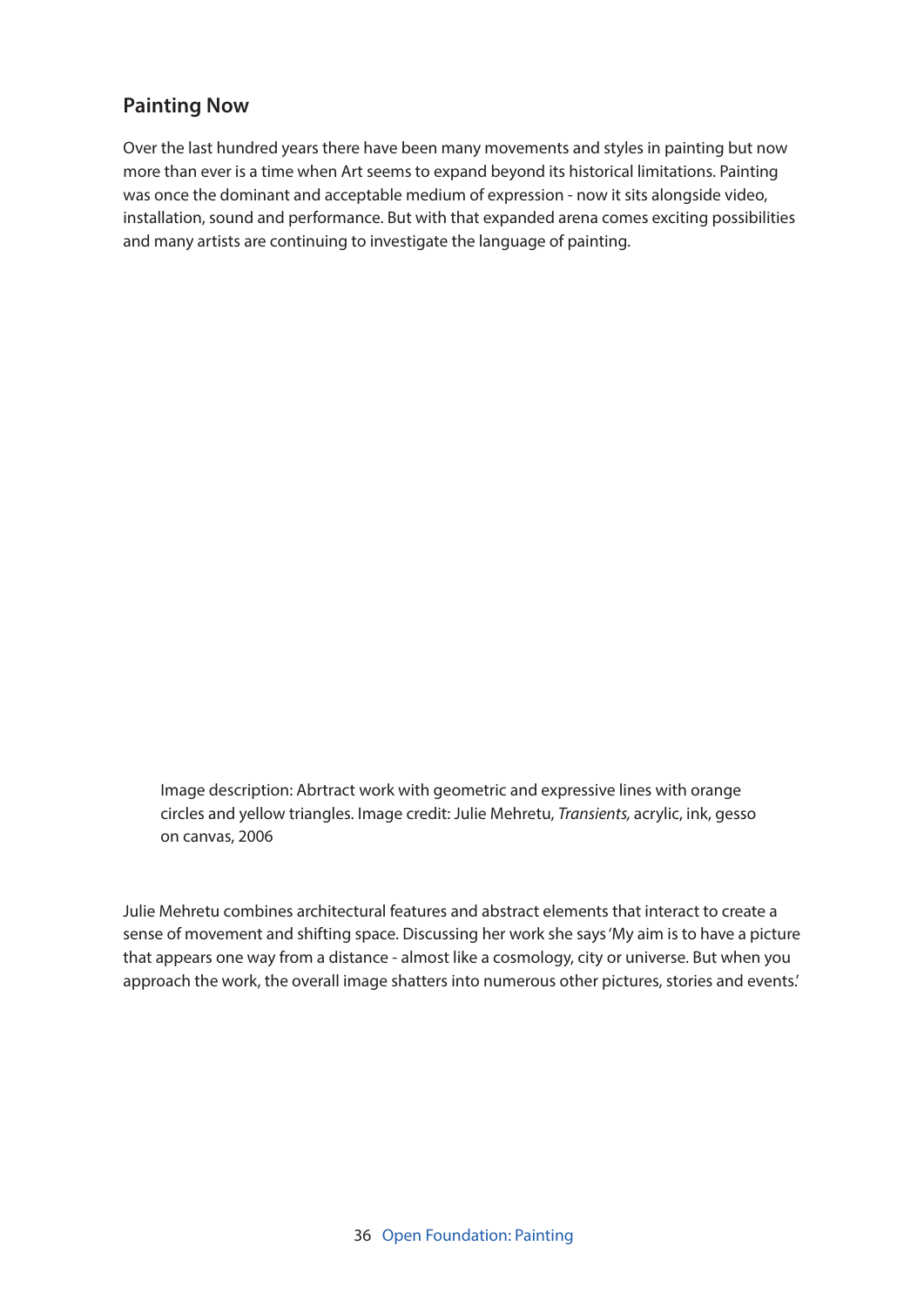Cecily Brown makes paintings which are highly visceral, using oil paint to suggest figurative elements. Influenced by Abstract Expressionism, she exploits the qualities of the paint using brush marks and gestures that are at times almost violent. Like Mehretu, she is interested in different viewpoints and disrupting the reading of the image, though the results have a more tactile surface quality.

Cecily Brown, Untitled, oil on canvas 1996

Clare Woods also has an interest in the physicality of paint, using it almost sculpturally to describe unusual, overlooked elements of the landscape.

> Clare Woods, Cemetery bends, oil & enamel on aluminium 2009 (Image courtesy of Simon Lee Gallery London/Hong Kong)

> > 37 Open Foundation: Painting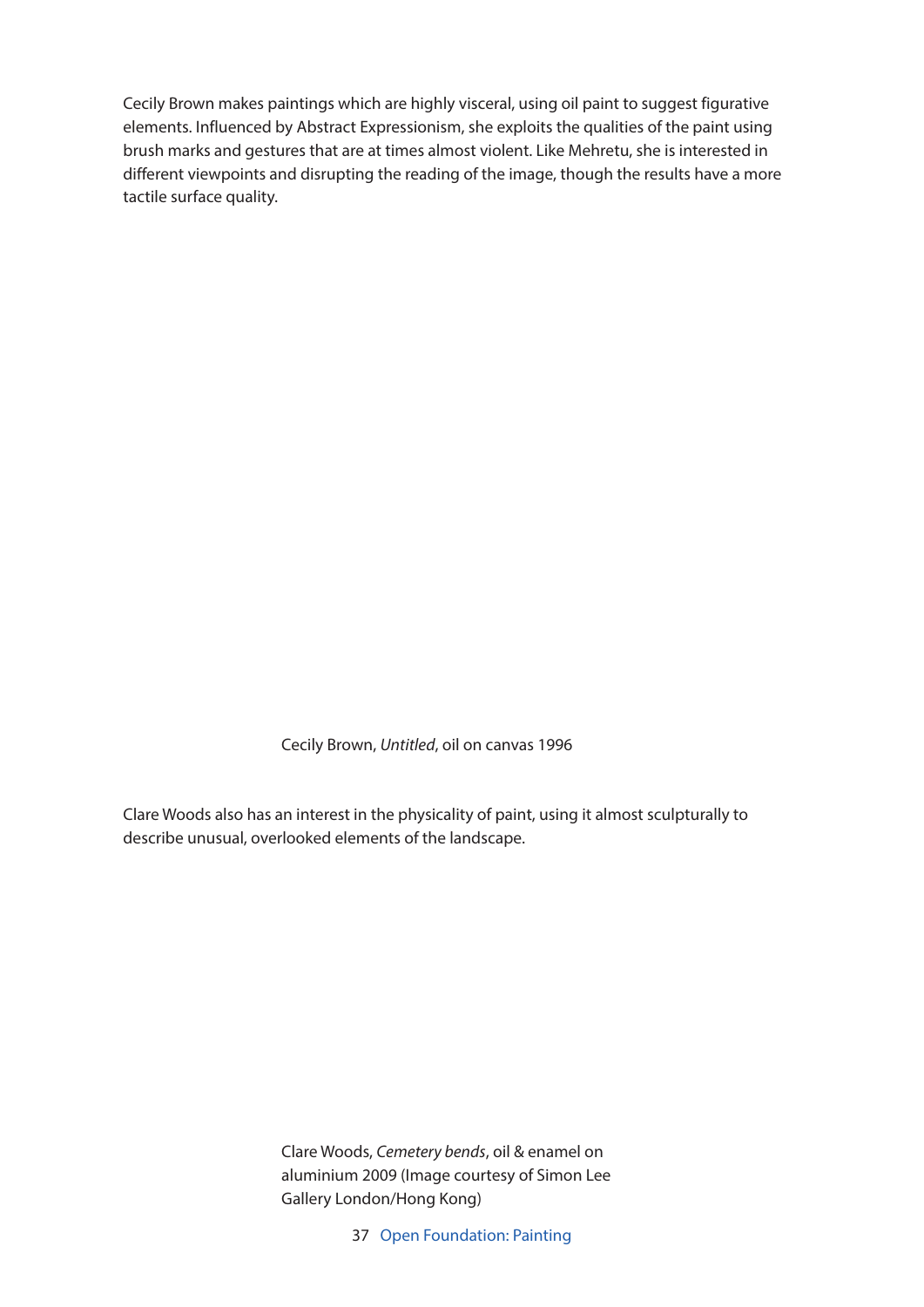Luc Tuymans makes paintings that often refer to photography and film and like Richter he is questioning the 'truth' of the photographic document - making paintings that appear to have elements missing or out of focus. Building up and removing paint, he is disrupting the narrative and questioning representation.

> Image description: Muted tone painting of a group or Pigeons. Image credit: Luc Tuymans, Pigeons, oil on canvas 2001

Referring to her process Lynette Yiadom-Boakye says 'They're composites constructed from found images, life drawings and my imagination. My method allows me to think freely about a person, a life, a place or a feeling through the act of painting itself.

Oil paint, canvas, linen and rabbit-skin glue have a life of their own. There's something visceral and inherently alive about using them to create a painting.'

> Image description: Full body portrait of a seated woman. Image credit: Lynette Yiadom- Boakye, Obelisk, oil on canvas 2005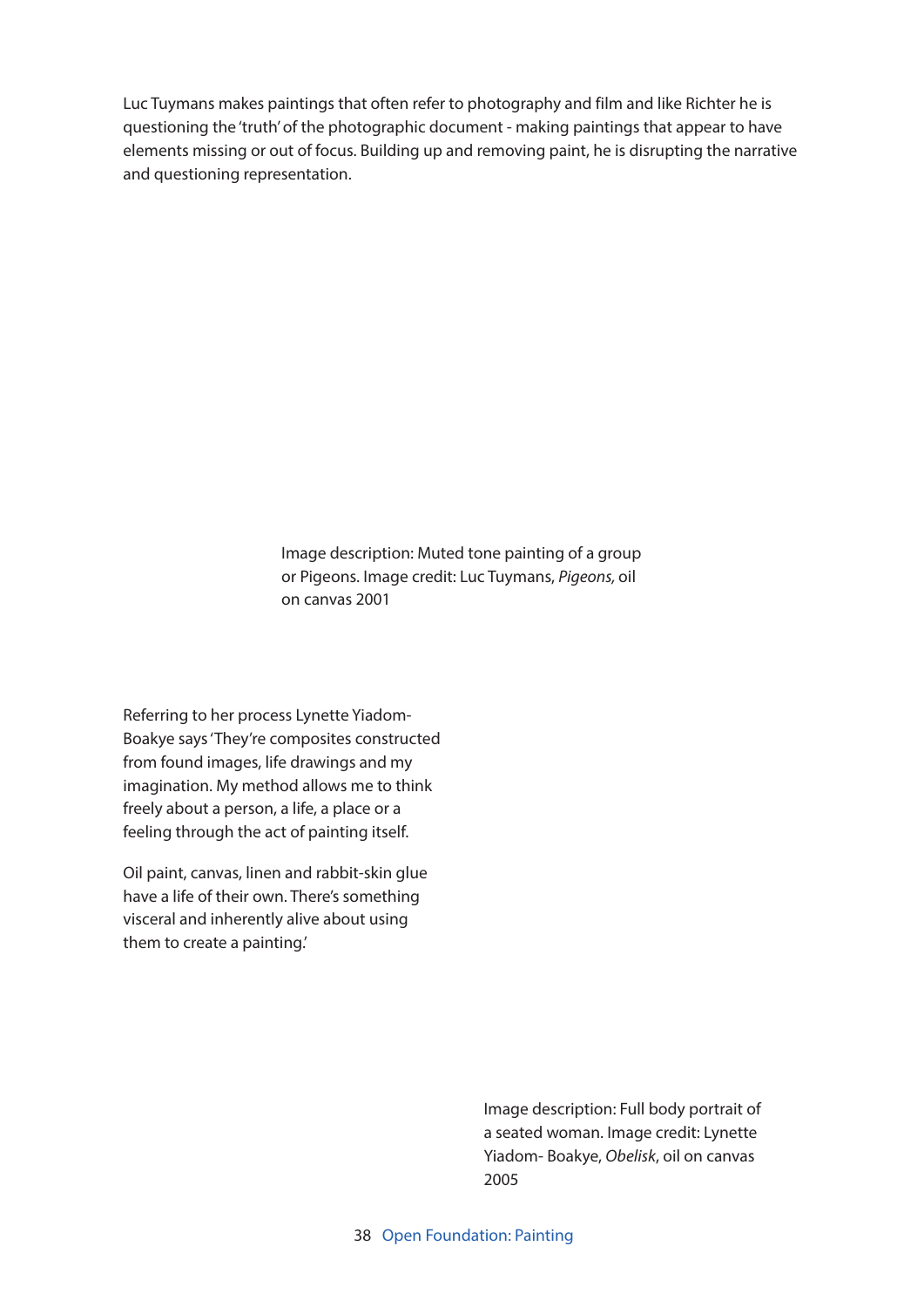Another artist who uses photography and film as source material is Marlene Dumas. Highly evocative and charged with an emotional intensity, Dumas works with themes such as sexuality, race and gender.

For this painting she used an image of Ingrid Bergman in the film For whom the bell tolls. Employing experimental techniques with oil paints, she emphasises the feeling of loss and mourning, allowing the paint to run in places while the surface of the skin has a distressed quality.

These artists, and many others that are currently working within painting, are interested in exploring its boundaries as well as its possibilities. As you develop your own understanding of what painting is, keep an open minded, inquisitive approach - and enjoy the journey.

Image description: Close up portrait. Image credit: Marlene Dumas, For whom the bell tolls, oil on canvas 2007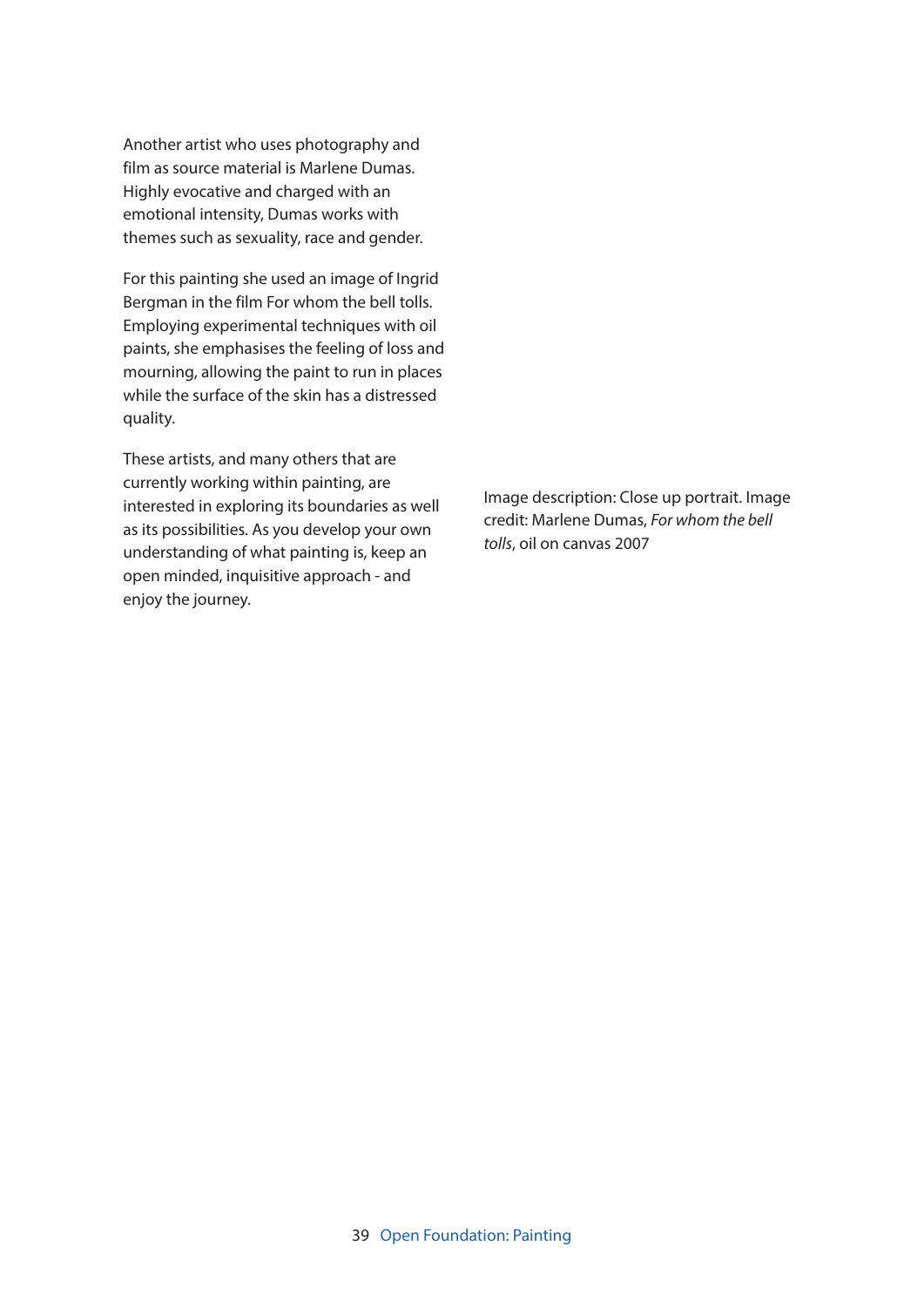# **Which paints to use?**

For this course you can choose between acrylic or oil paints though you may want to experiment with both. They have different qualities and handling properties but either type of paint will be suitable for the topic exercises.

You will also need a small set of watercolours for preparatory work.

# **Acrylic Paints**

Acrylic paint is quick drying and water based which makes them quite convenient and versatile. They have brilliant colour and can be diluted with water to achieve very fluid washes or can be used straight from the tube if you want thicker passages of paint. There are also many mediums available that can be added to acrylic to increase the gloss and the flow of the colour or to add more texture.

One of the advantage of this quick drying paint is that a painting can be completed in one sitting as the layers will be dry enough to paint over in 20-30 minutes if the paint has been applied quite thinly. It can be a little more difficult to blend the colour as it is drying, unlike slow drying oil paint. However, there are mediums that can be added - 'retarders' that will allow you to manipulate the colour for longer.

Acrylic paint is also a good option if you have limited space and are working from home. As they are water mixable, there aren't the toxic fumes that can be present if using oil paint and turpentine.

Acrylic paints have a relatively short history, certainly in comparison to oils and watercolours. The first artists quality acrylic paints were introduced in the 1950's and their popularity soon grew amongst artists who enjoyed the versatile qualities and brilliant colour of the paint.

Now there is an extensive range of acrylics that come in various consistencies from fluid and creamy to super heavy bodied.

If you decide to use acrylics, try using paint that has some body to it with a rich enough consistency to be used expressively but that can also be thinned down for washes or for areas of fine detail.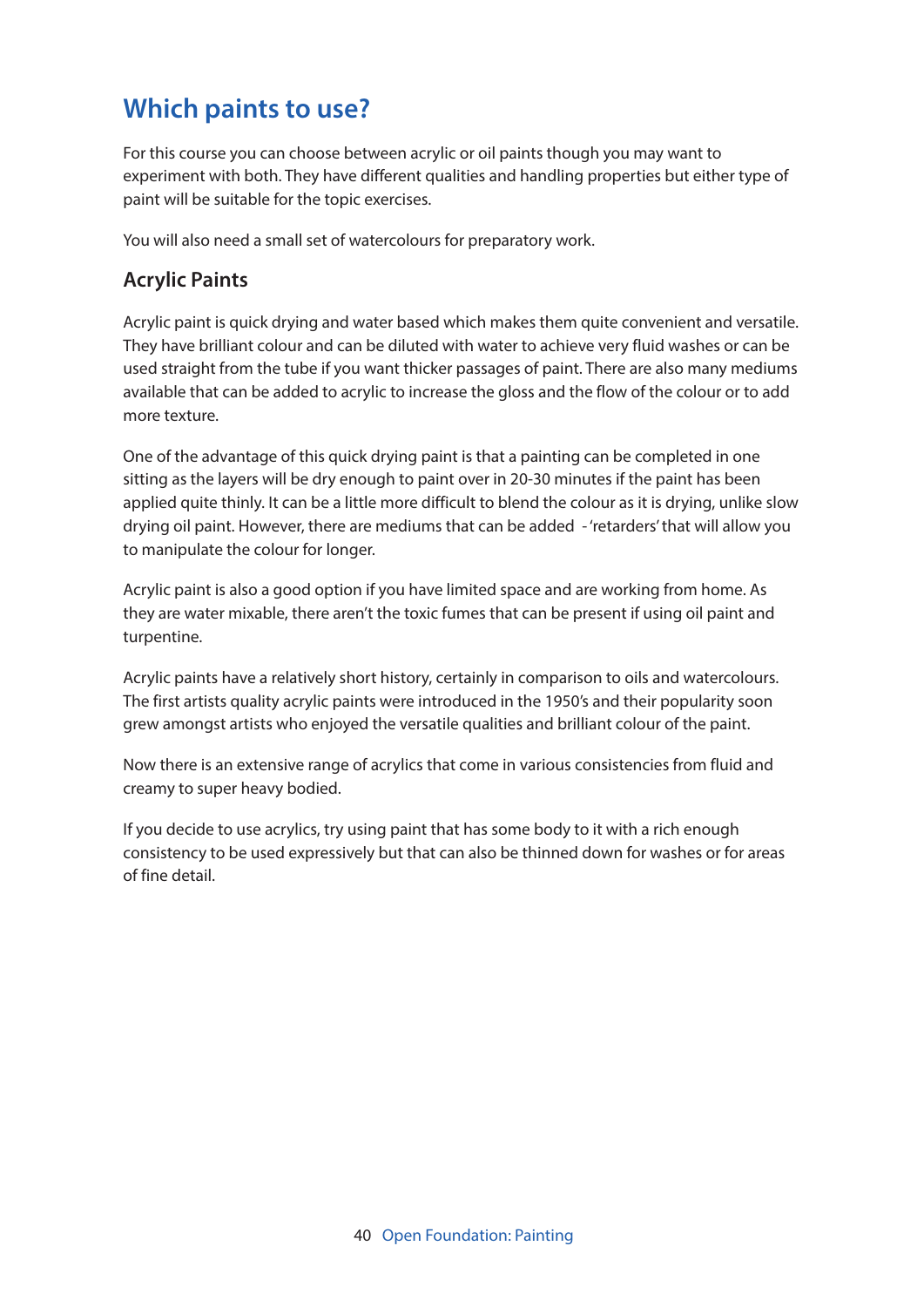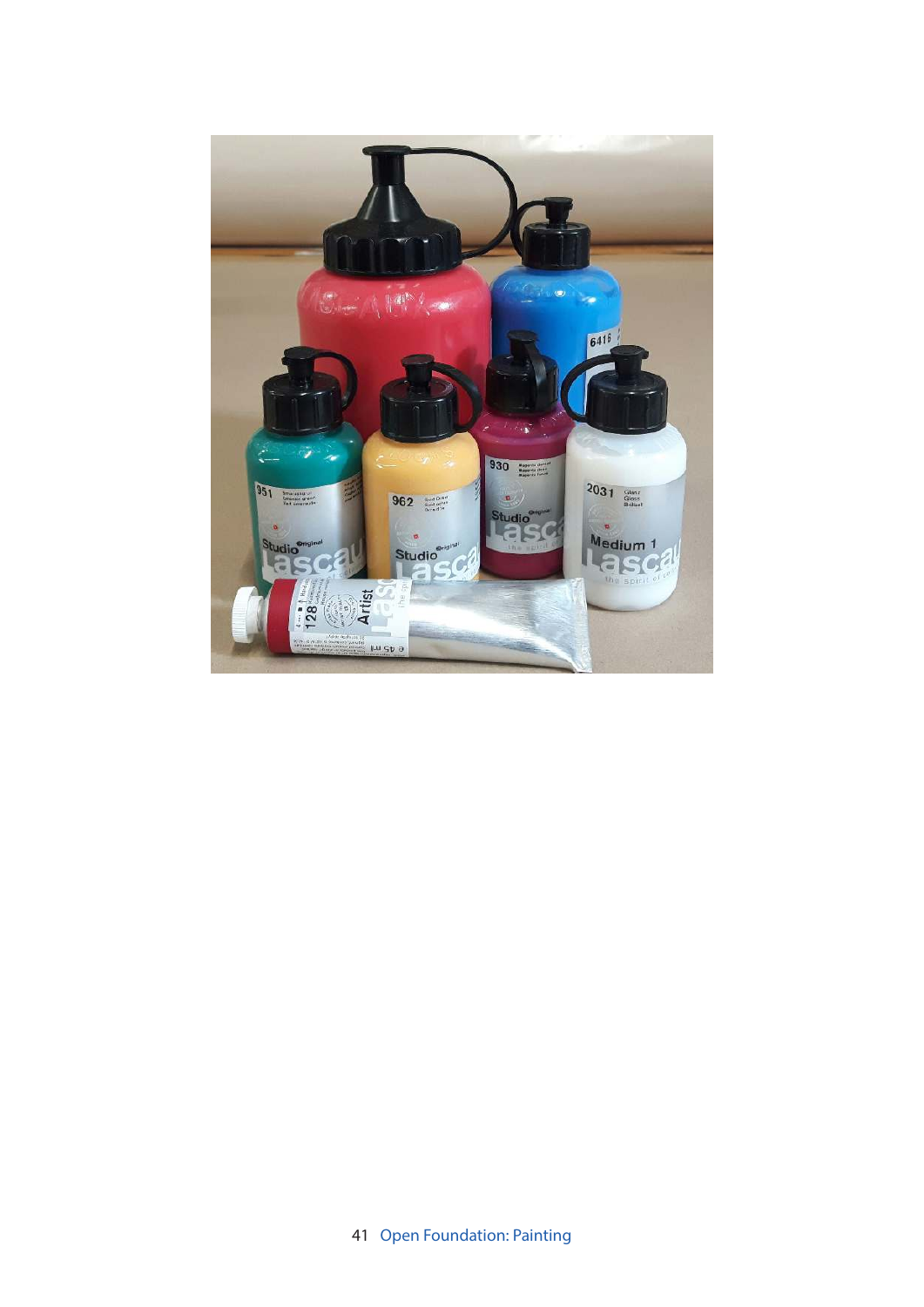# **Oil Paints**

Oil paints offer depth and richness of colour and consistency. They are oil-based with the pigment usually suspended in linseed oil. Oil paints are slow drying and although there are quick-drying mediums available that will speed up the drying time if added to the colour, they will still not dry as quickly as water based paints such as acrylic.

There are many different manufacturers of oil paint and most of these produce a 'student' and an 'artist' range of colours. The artists quality paints contain more pigment and tend to be more lightfast, whereas the more economical student quality contains more fillers to bulk out the paint. Both types can produce good results but if you decide to try oil paints, it is recommended that at least some of the colours you buy are artists quality so that you can see the difference.

Mediums that can be added to oil paint include:

- Linseed oil (slow drying)
- Linseed stand oil ( a thicker version also slow drying)
- Poppy oil ( a paler oil, good for mixing with white)
- Glaze medium most manufacturers will make a quick drying and a slow drying version.
- Turpentine can be added to linseed oil to reduce gloss and enhance flow (make a 50/50 mix in a glass or metal container and then add small amounts to oil colour.
- Odourless solvents can be used instead of turpentine, such as Shellsol T or Sansador.

There are also water soluble oil paints available, that contain oils that have been modified to mix with water. They have some of the characteristics of conventional oil colour though they dry a lot quicker.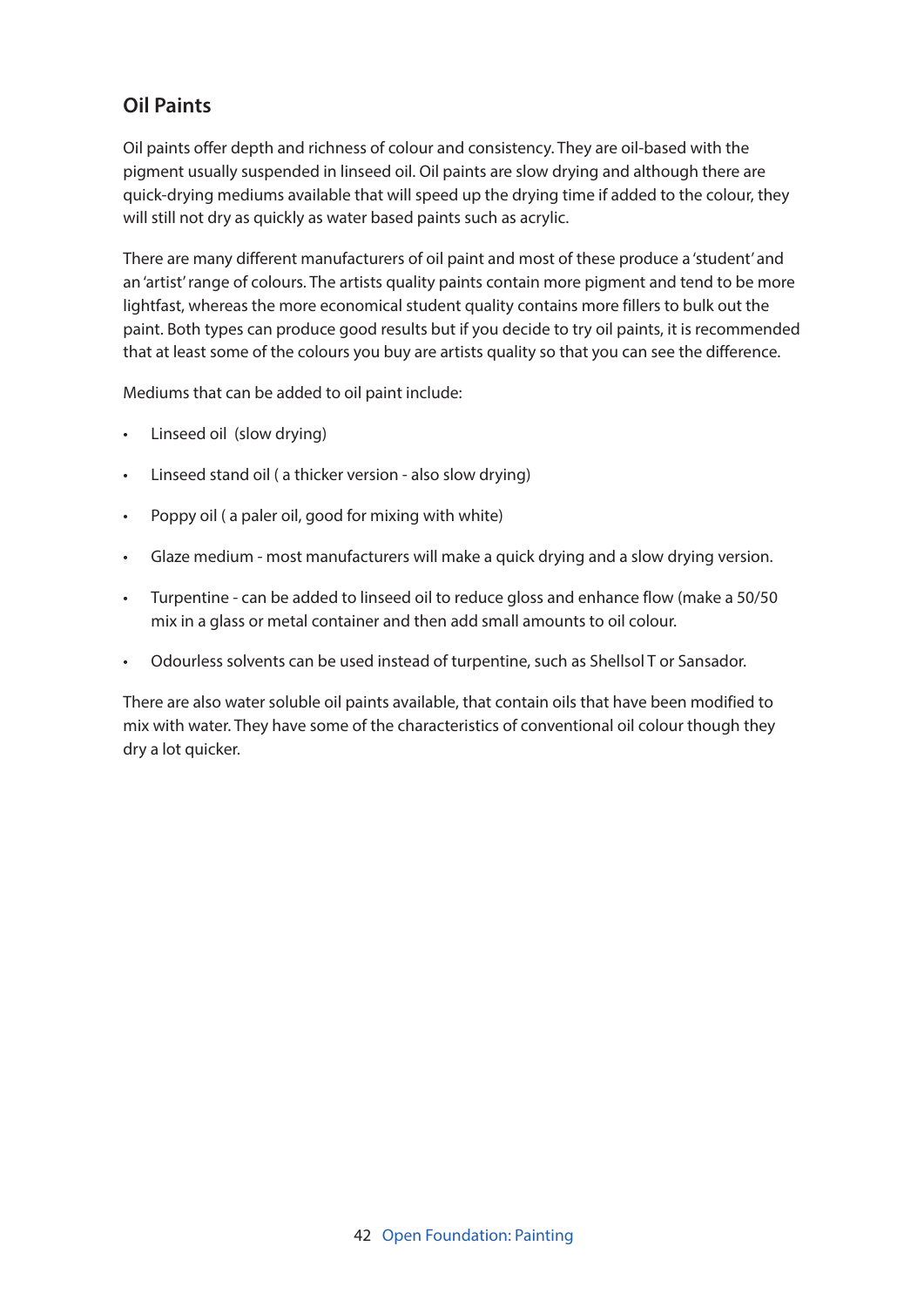# **Watercolour**

Watercolour paints are popular because they have fluidity and translucency that can add a sense of light to a painting. They are available in small tubes of wet paint or dry pans of colour that becomes fluid as soon as you add water. Their compactness makes them quite portable, and an ideal paint to use when outside studying the landscape.

It is important to consider the type of paper that is used with watercolour. A thin cartridge paper will not be able to absorb the fluid paint whereas a heavier paper made specifically for use with watercolour is more suitable and will give you better results.

It is recommended that you use a small set of watercolours alongside your acrylic or oil paints. You are encouraged to make quick studies in a range of media as you work through the course and there is an emphasis on watercolour sketches in part three.

You will find it more convenient to use a small set of half pans as this will be easy to carry and set up outside. You will also need a small bottle of water, a selection of brushes and watercolour sketch pads.



To get the most out of your watercolour studies, use watercolour paper as it is specially prepared to absorb the fluid paint. Any weight from 200gsm - 400gsm will be suitable and does come in sketchbooks, blocks and pads as well as loose sheets. Avoid using cartridge paper for watercolour as the paint will sit on the surface and when it dries, cause the paper to buckle.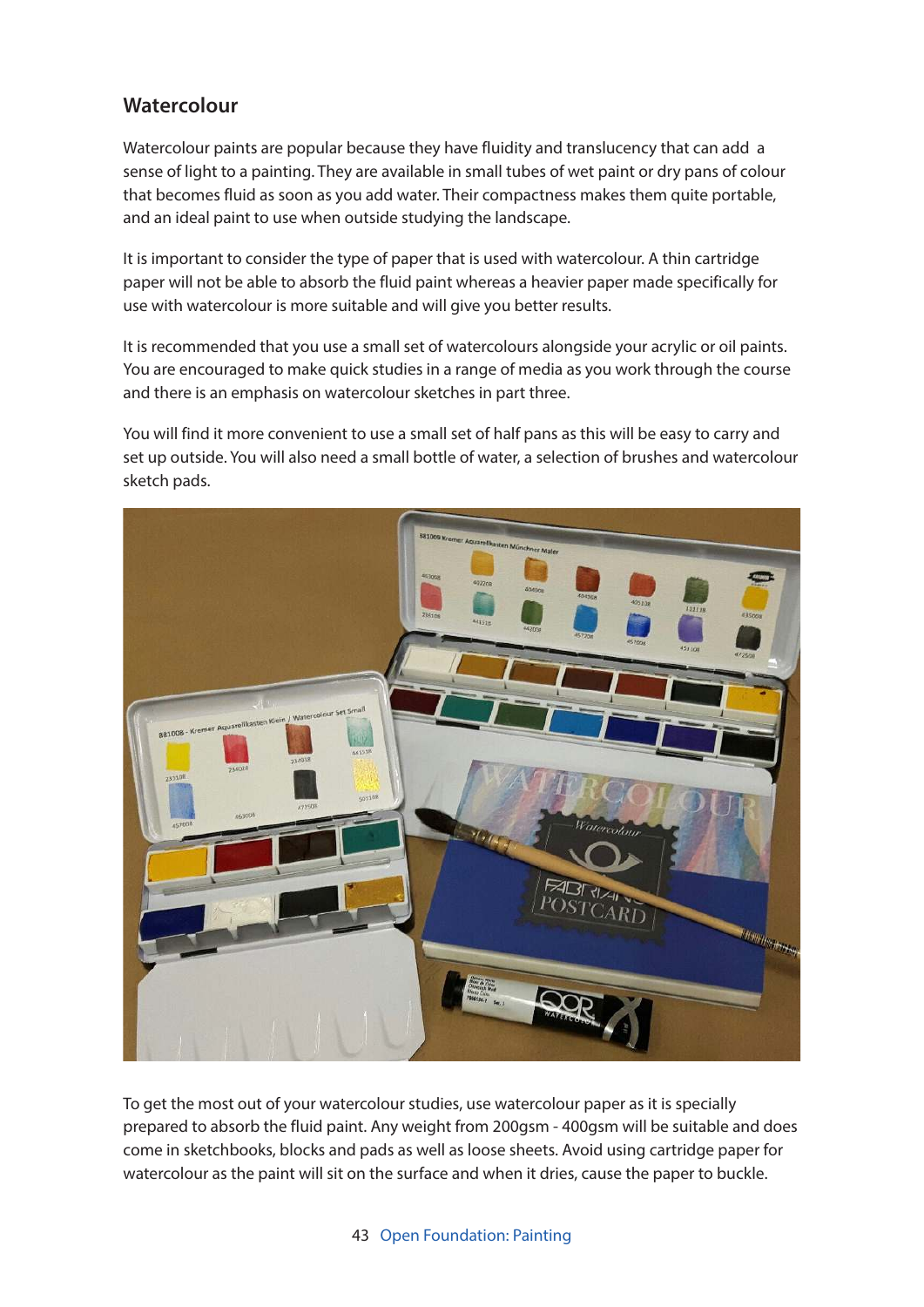# **Types of watercolour paper**

#### **Hot pressed paper**

This is very smooth and favoured by artists that like to work delicately with a lot of subtle detail.

#### **Cold pressed (or NOT) paper**

NOT is essentially a cold pressed paper with a slight tooth to it. It is a popular surface for watercolour painters as the paint settles into the slight texture of the paper, but it will also allow some detail to be possible.

#### **Rough paper**

This is the roughest texture paper available. The heavier texture means that granulating (irregular colour application) effects are enhanced. The paper surface is not recommended for those interested in detailed work and is more suitable for bolder, expressive painting techniques.

# **Painting supports and other surfaces**

There are many different surfaces that you can paint on, from cartridge paper to fine Irish linen.

For this course, you will be experimenting and making lots of quick studies as you get to know the handling properties of paint and colour mixing. Therefore, it will be useful to try a range of supports to include relatively inexpensive papers though you could also try working on stretched canvas.

Canvas boards are a good option because they are more substantial than paper but lighter and more economical than a stretched canvas. They can be used with acrylic or oil paints and come in many different sizes. As they are reasonably light and portable, they would be useful for some of the studies you will be making outside.

You can use a heavy cartridge paper for some of your work - at least 200gsm - 400gsm. This is available in large sheets, pads or blocks.

Watercolour paper is better for using with watercolour or with dilute acrylics as it is able to absorb the fluid paint.

There is also paper that has been specially prepared for oil paint - Arches 300gsm is a good option.

Sheets of primed canvas are also available in pads and a good way to try working on canvas if you have a limited amount of space.

For some of your paintings you might want to work on stretched canvas or linen. This is available pre-primed with acrylic primer but can be worked on with either oil or acrylic paints.

To help you develop your understanding of how paint behaves on different surfaces, it is recommended that you experiment with a range of supports.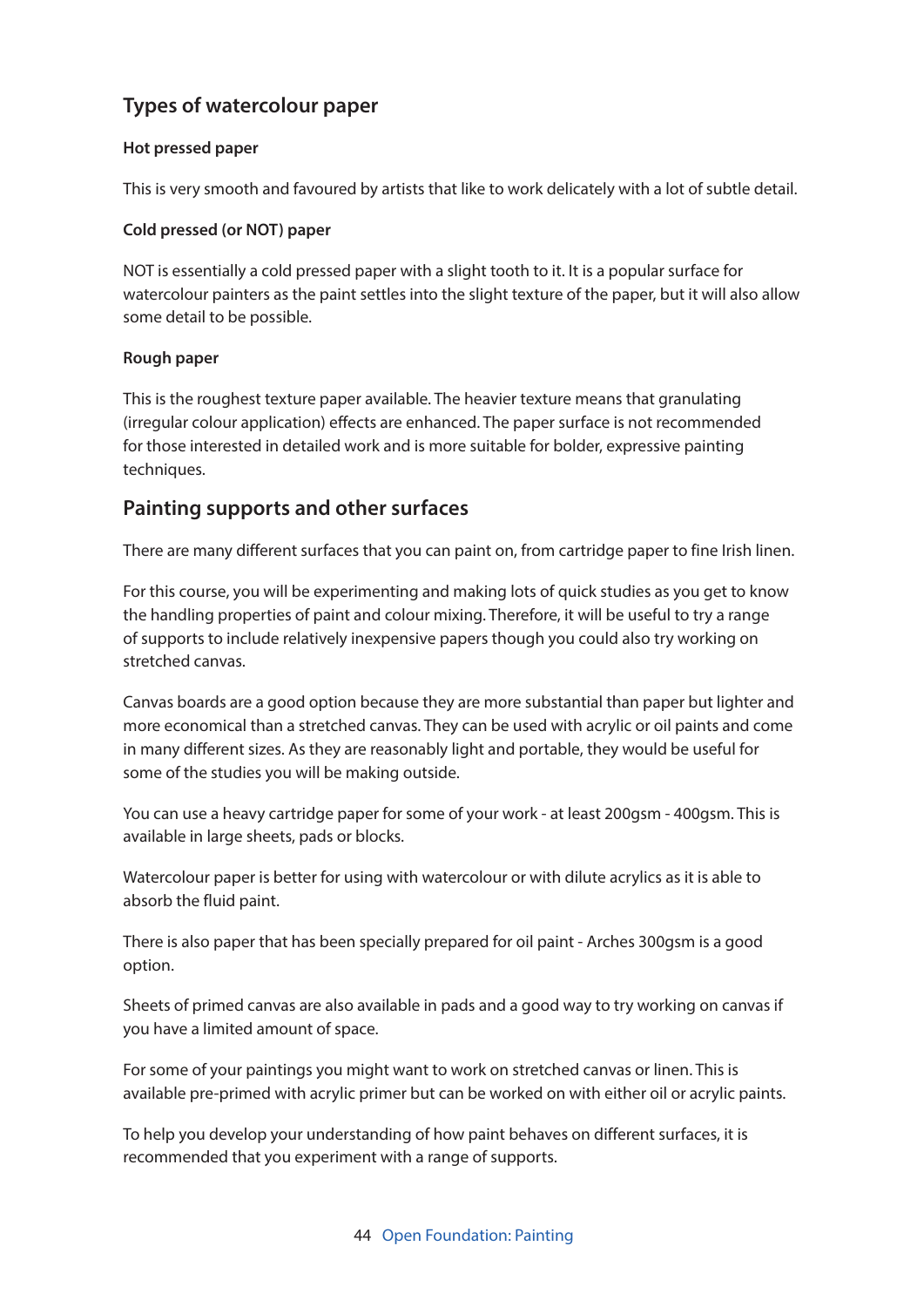

Stretched, primed canvas and canvas boards



Canvas pad, watercolour and oil paper pads, cartridge paper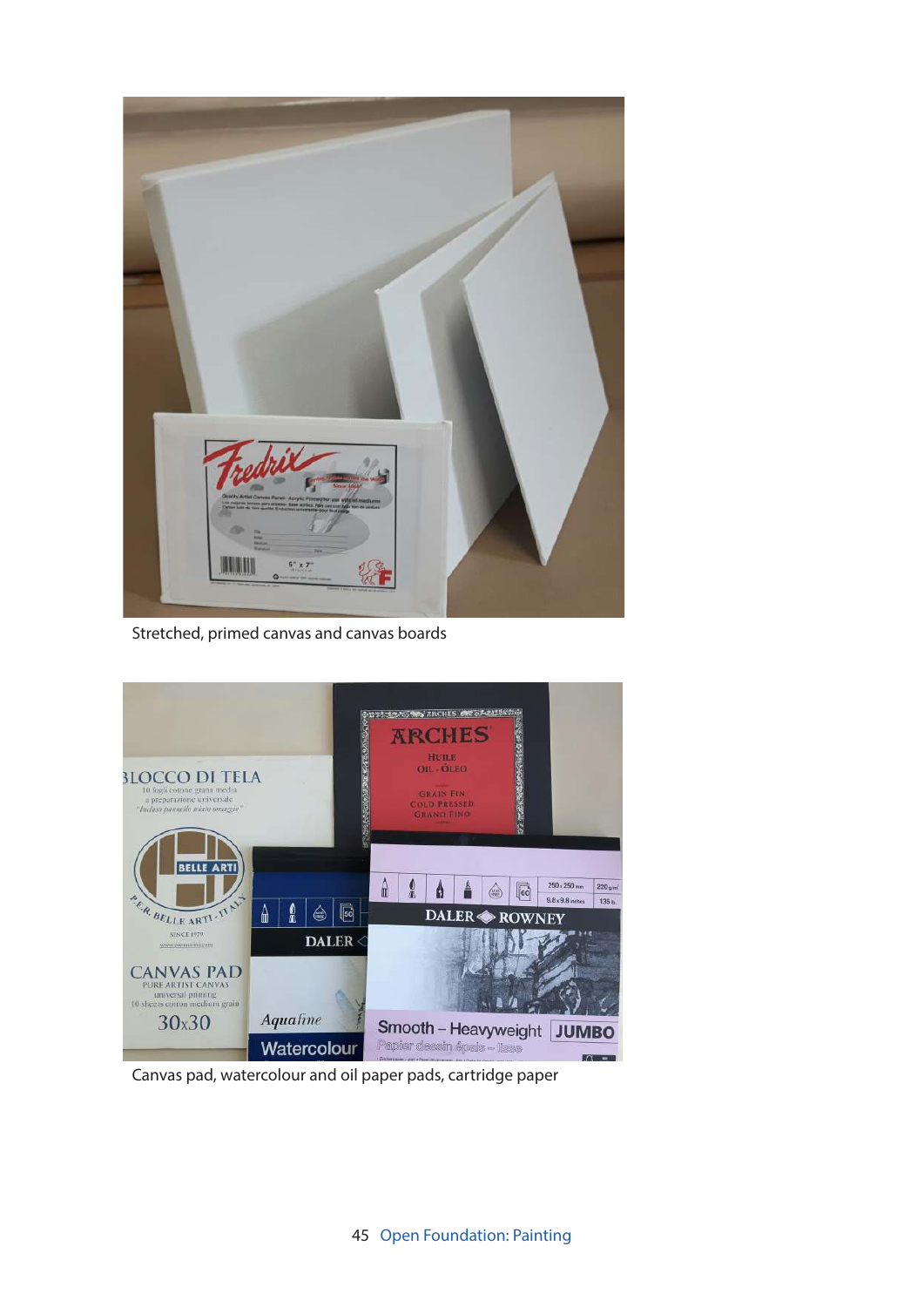## **Your Brushes**

From left to right:

- Hog Fan Brush
- Synthetic Filbert
- Hog Flat
- Synthetic Round
- Synthetic Flat
- Squirrel Mop Brush
- Sable Round

#### **Round brushes**

Depending on size and type of hair, a round brush will form fine points. Can be used with dilute paint to create fluid lines or large brushes can be used to apply heavier paint with expressive gestures. Small, soft round brushes are ideal for areas of developing detail or for direct, linear marks.



#### **Flat brushes**

A very useful brush, suitable for laying down washes if quite wide, also suitable for glazing or blending. When used for impasto techniques, it creates a slightly angular mark. The end or side of brush can be used for fine lines.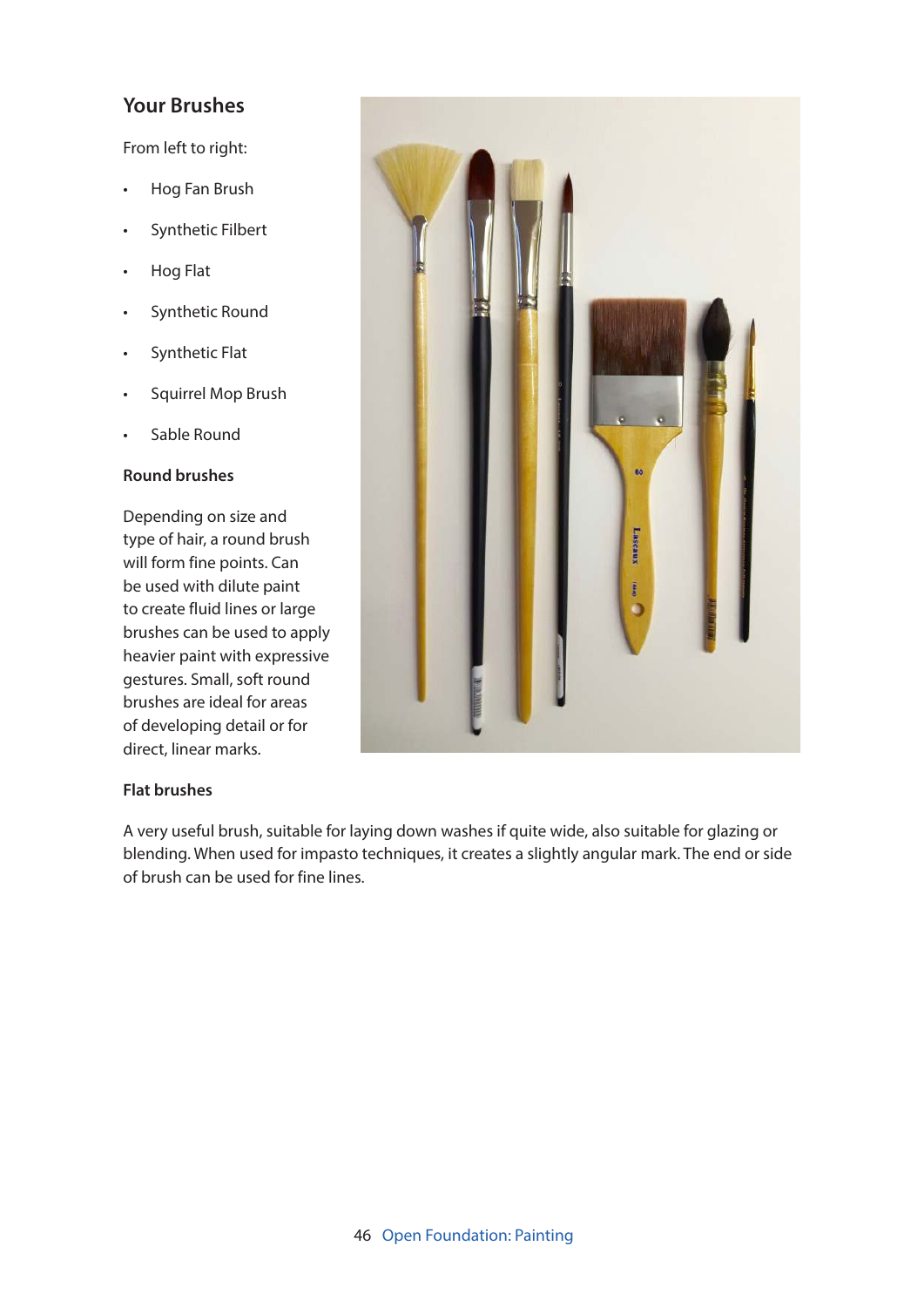#### **Filbert**

The filbert has a flat ferrule (the metal section that holds the hairs in place) and an oval shaped tip that makes it possible to create a smooth stroke with a pointed end. A good brush for wet in wet technique and blending.

#### **Fan**

Useful for gentle blending of acrylic or oil colours. Can also be used to create textured effects with watercolour.

## **Types of hair**

#### **Hog/Bristle**

Robust and usually fairly thick - a lively, decisive brush mark can be created so it works well for an expressive style. The softness of the bristle does vary but can be a little too coarse for fine detail. An acrylic or sable hair tends to work better when needing a fine point.

#### **Synthetic**

Flexible and quite soft, suitable for long strokes. Good for techniques that involve using dilute paint as well as for gentle colour transitions and blending. Less suitable for heavy impasto work, especially on a large scale. They hold their shape well and are long lasting. Particular suitable for use with acrylic paint.

#### **Natural hair**

The range of natural hair brushes is varied and includes, sable, squirrel, ox and badger. They tend to be quite soft and can hold a lot of water, making them most suitable for watercolour painting. A small round sable brush is also useful for adding fine detail to an oil or acrylic painting. These brushes are generally quite expensive but it is perfectly possible to have enough variety of brushes if you only use hog and synthetic hair.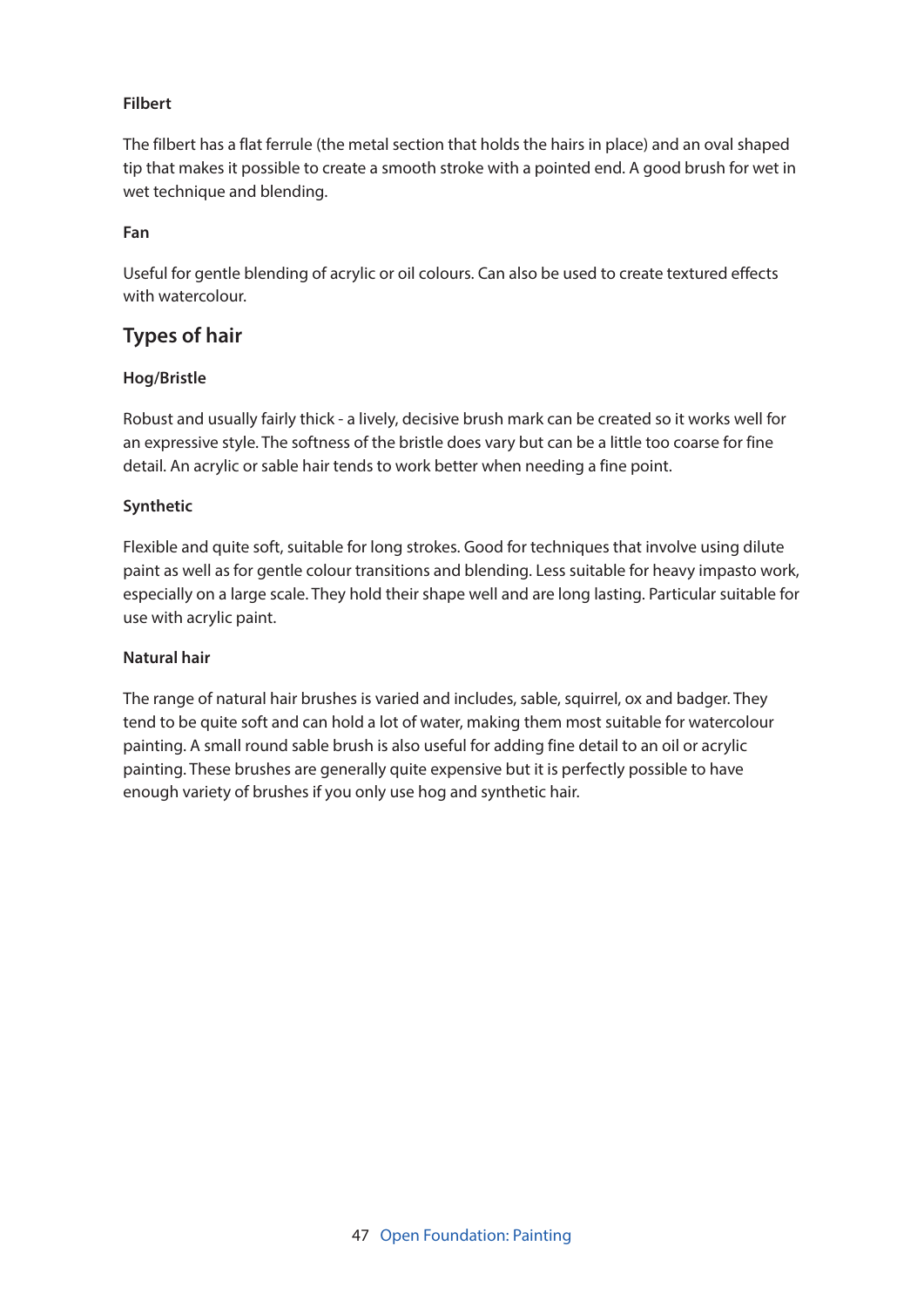# **Other equipment**

# **Palettes**

A palette can come in many forms. The traditional artists' palette is kidney shaped oiled wood with a thumb hole. Most painters working today are more likely to use a piece of thick glass with curved edges, lying flat on a table. You can use other non-absorbent surfaces such as ceramic plates and dishes, or a piece of perspex. There are also disposable palettes available, which are tear -off sheets of waxed paper that keep the paint wet while you are working.

If you are using acrylic paints with a glass or ceramic palette, make sure you cover the palette with cling film or plastic if you are going to leave it for a few hours, otherwise the paint will dry out.

## **Palette knives**

A trowel shaped palette knife is the most suitable for mixing colour on your palette. You might also like to experiment with applying paint with a palette knife - a trowel or flat shaped one can be used for this.

## **Drawing materials**

Alongside your experiments with paint, you will be making quick studies in your sketchbook.

Try using a range of media, including:

- Charcoal
- Pastels
- Graphite sticks
- **Pencils**
- Drawing pens
- Ink
- Pigment sticks
- Gouache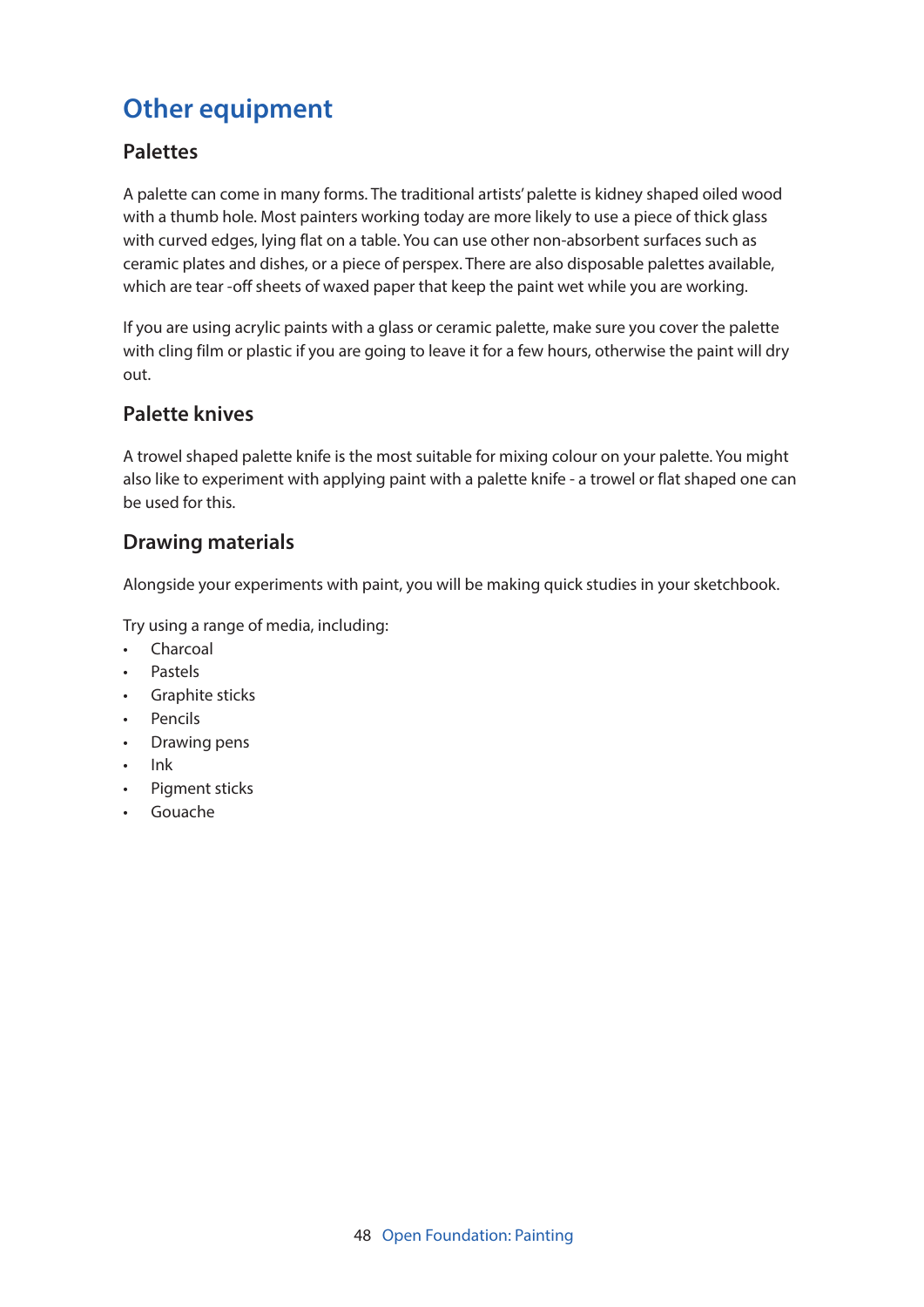# **Your sketchbook**

To get the most out of your studies and to support and enhance your progress, you need to regularly use your sketchbook.

Use it as a place to make quick sketches, colour studies, ideas for compositions and experiments with different materials. The more you use it, the more confident you will become with your painting. When you work on the topic exercises throughout the course, use your sketchbook to try out different ideas. This might just be a few quick sketches in pencil to work out a composition, or it might be a watercolour study to try out different colour combinations. But don't just use it for the course material, sketch anything that inspires you. And if you see a photograph in a newspaper or magazine that you find interesting stick that in your sketchbook. It might spark an idea for a painting. Your sketchbook should be a fluid and evolving resource for you - not a place where you worry about making perfect pictures. Don't be afraid to make mistakes - it could lead somewhere interesting.



OCA Student Sketchbook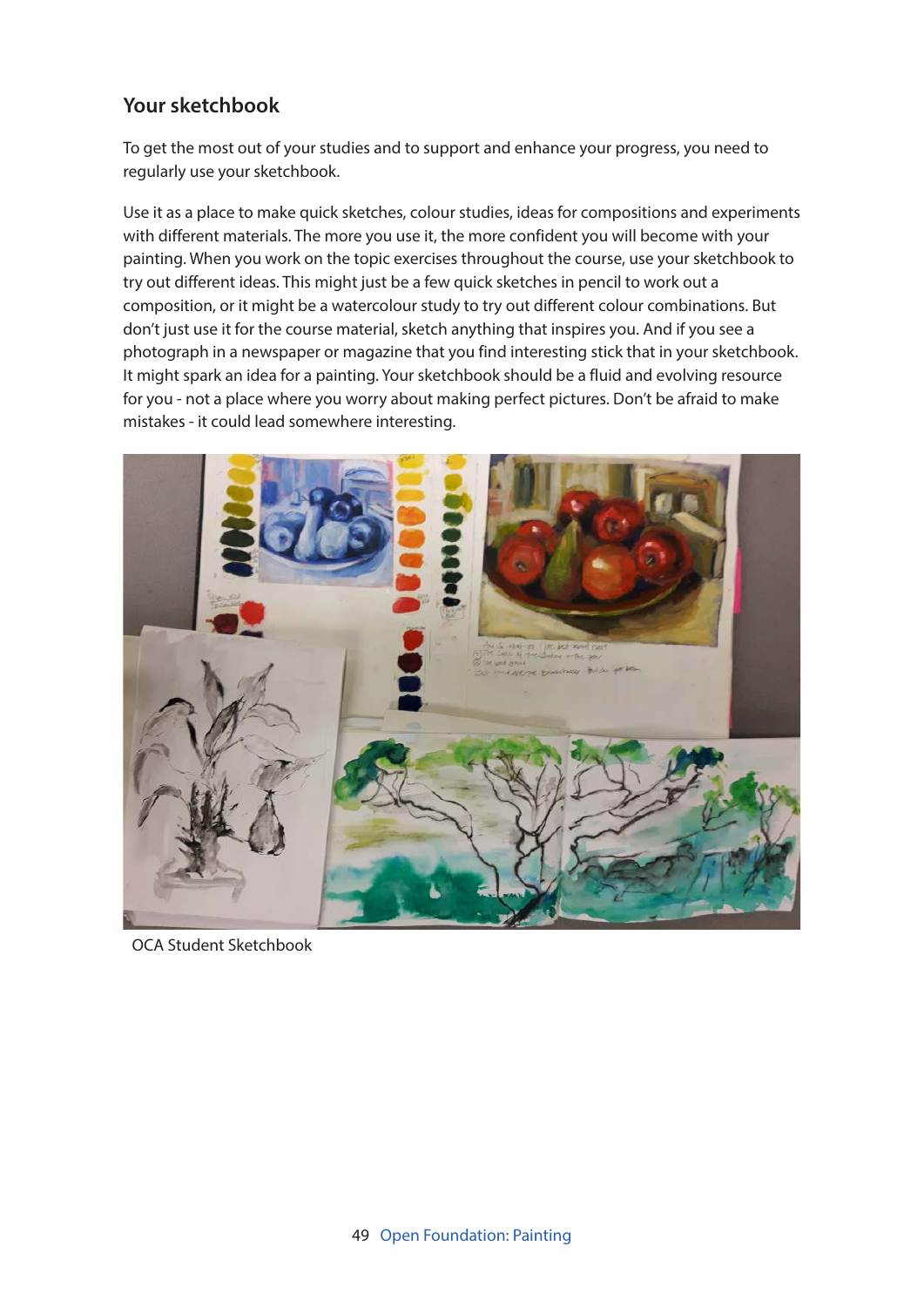# **Your work space**

The space you use to work in is very important. It doesn't have to be a purpose built studio, it may be a small spare room or even the end of the kitchen table.

You will find it easier to work if it is well organised, with your materials readily available and accessible.

You might also like to arrange it so that there are inspiring images or objects that motivate you to make work.

Cleaning your palette and clearing the surface after a painting session is good practice so that when you next walk into the space you can start on your next topic or exercise without being distracted by any mess. Make your workspace somewhere you enjoy being and that works for you.





50 Open Foundation: Painting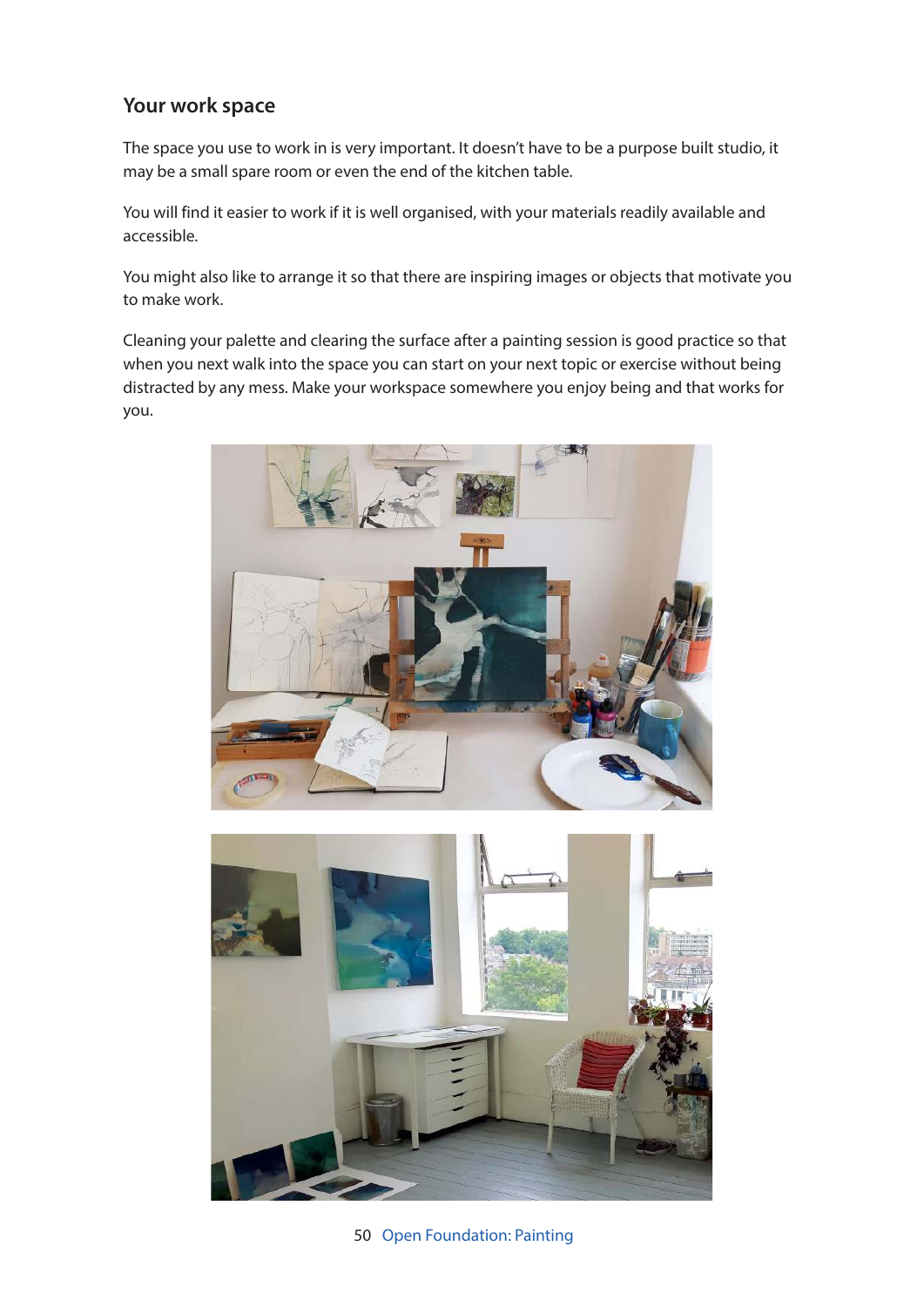# **Looking at other artists**

Alongside your sketchbook which will contain your visual research, you are also expected to keep a learning log. This is where you write your thoughts about your own work as well as reflections on the work of other artists. You should look at the suggested reading list and websites for images but try to see as much work 'in the flesh' as possible. Visiting museums and galleries should become part of your development as an artist as it will help you formulate ideas about current concerns in painting.

When looking at work by other artists, adopt a questioning approach. You could consider the following:

- How is the medium (oil / acrylic/ watercolour) being used and how is the artist exploring its qualities?
- How does the work make you feel? If there is something unpleasant or challenging about it, why do you think that is?
- Or if you respond positively to the work what is it that resonates with you?
- Has the composition been used effectively?
- How has the use of colour had an impact on the overall effect?
- Does it remind you of any other art works you have seen?
- Can you imagine trying to adopt a similar style with your own work?

Throughout the course there are **Research Points** which are there to encourage you to look at specific artists that are relevant to the different projects. Make notes in your learning log about these artists but also carry out your own research into painting - both historical and contemporary.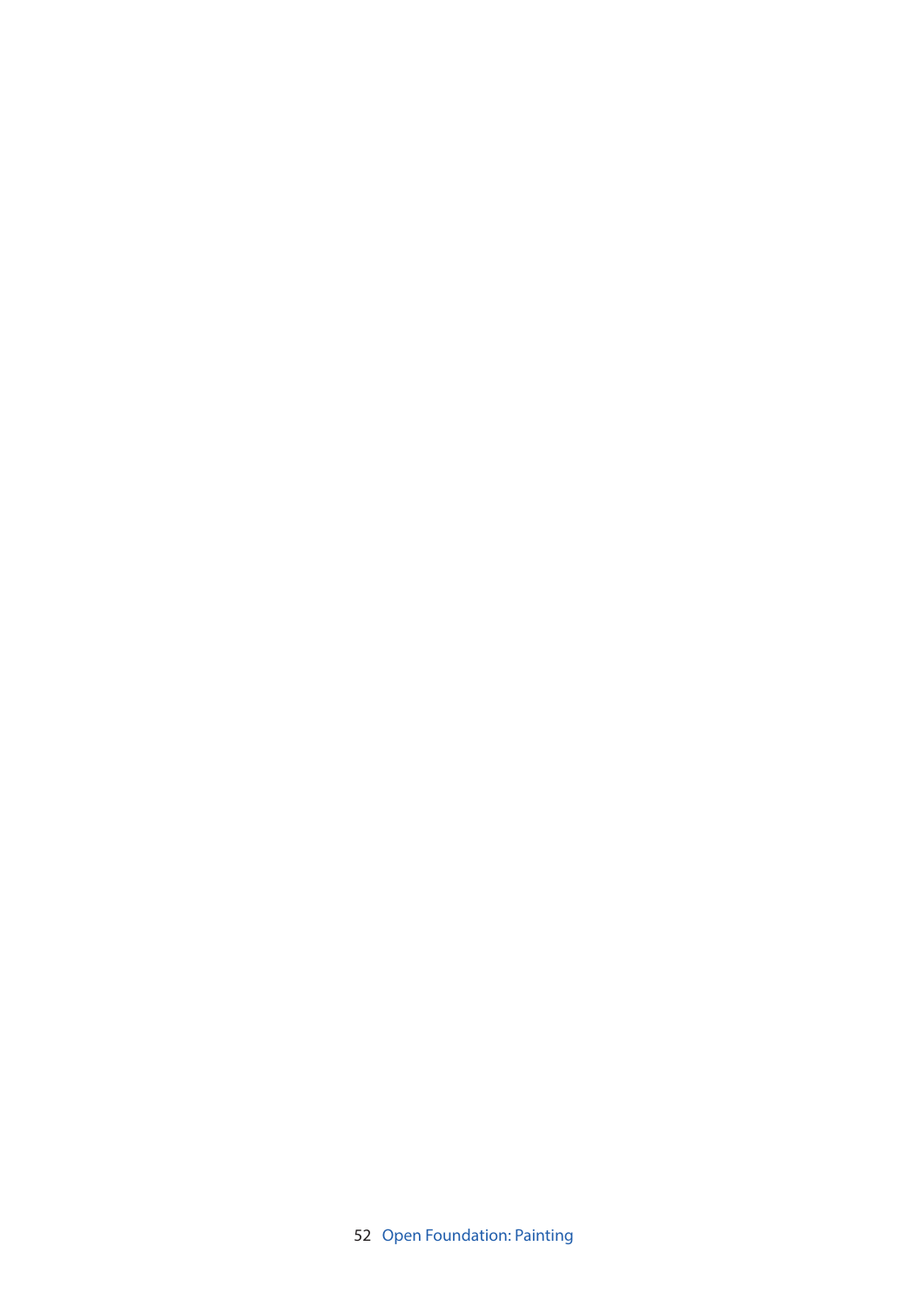**Foundations**

# **Part one The possibilities of paint**

Joan Mitchell Diablo, Snow and flowers, Oil on canvas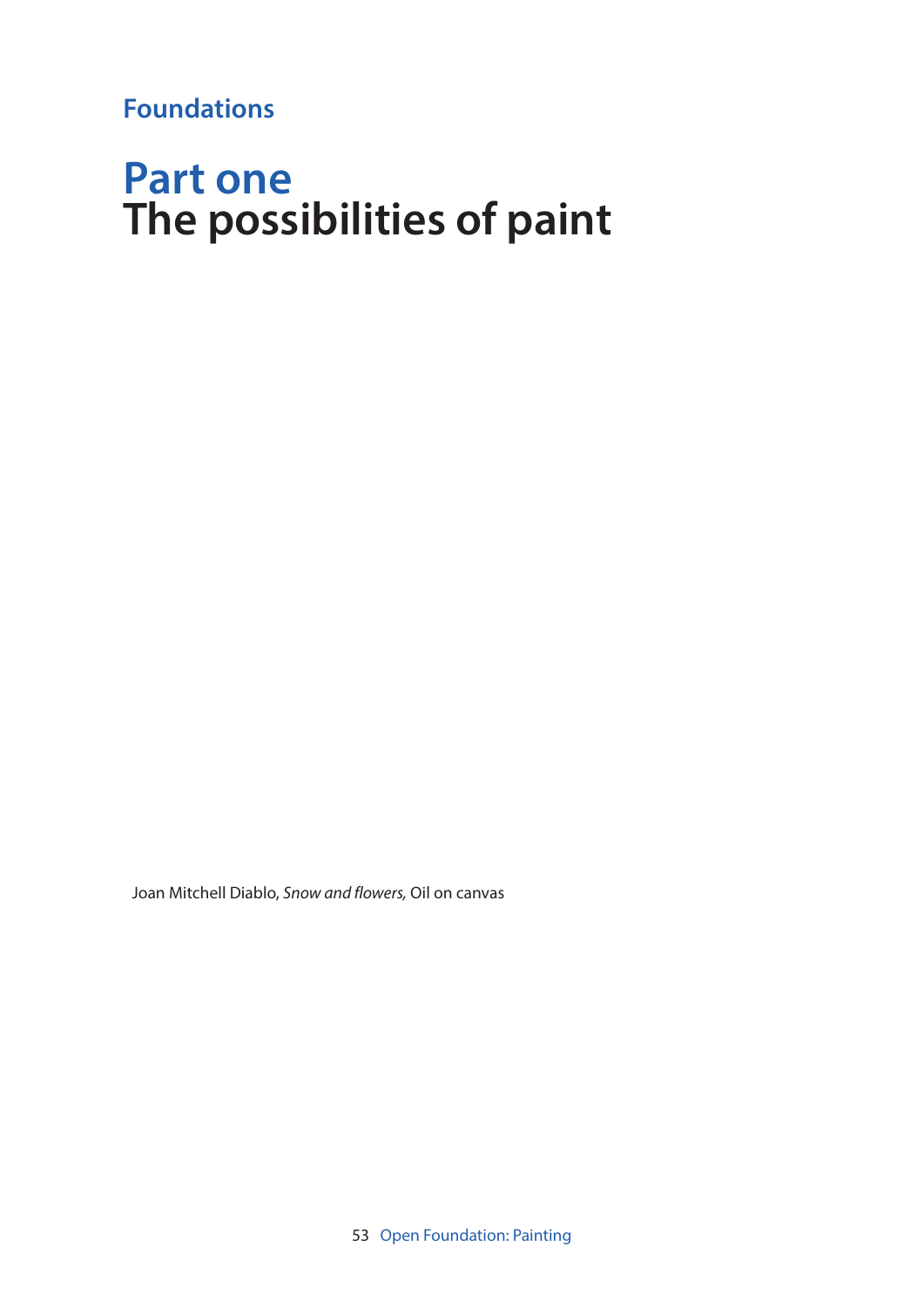Use the table below to keep track of your progress.

| <b>Exercise</b>                                   | Page | <b>Complete</b> |
|---------------------------------------------------|------|-----------------|
| Exercise 1.1: Exploring mark making               | 56   |                 |
| Exercise 1.2: Flat and graded washes              | 58   |                 |
| Exercise 1.3: Variegated washes                   | 60   |                 |
| Exercise 1.4: Working on top of a background wash | 61   |                 |
| Exercise 1.5: Drawing with paint                  | 65   |                 |
| Exercise 1.6: Blending wet into wet               | 66   |                 |
| Exercise 1.7: Flat brush to form                  | 67   |                 |
| Exercise 1.8: Expressive marks                    | 68   |                 |
| Exercise 1.9: Impasto study                       | 70   |                 |
| <b>Research Point</b>                             |      |                 |
| Research Point - Impressionism                    | 63   |                 |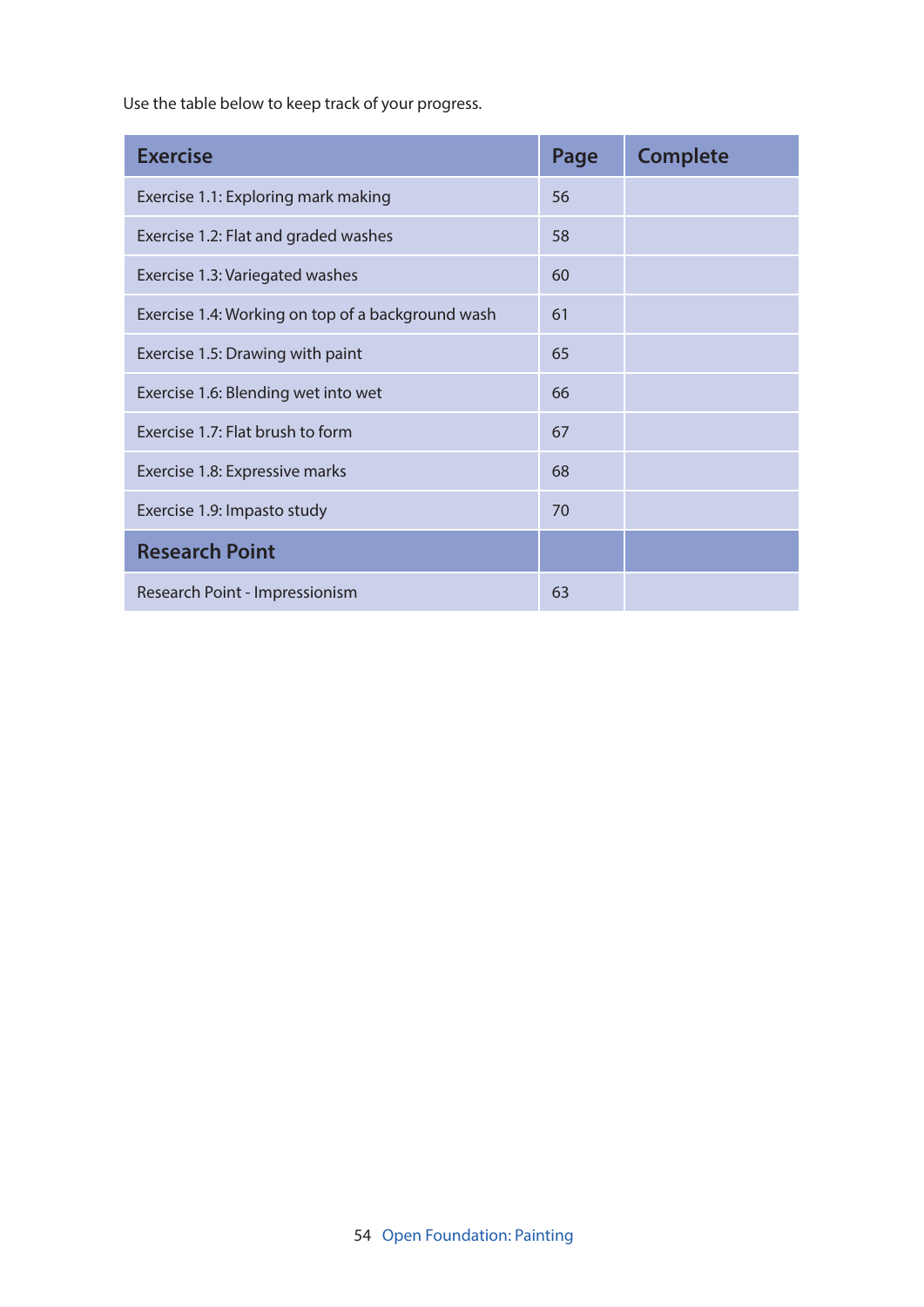# **Introduction**

The dialogue between the subject and the way paint is applied and manipulated is an endlessly fascinating area to explore that is full of possibilities. The marks that are made with a paint brush can be both descriptive and expressive, reflecting the artist's response to the subject matter. The extent to which these brush marks are used as an integral part of a painting can vary according to approach and intention.

In this first part of the course you will be getting to know the qualities of your brushes and the different types of marks they make. You will be working quite quickly, using your choice of oil or acrylic paint. These exercises are designed to introduce you to the materials of painting and to help you begin your journey of exploration. Don't worry about making highly finished pieces of work, these are experiments - but do start thinking about how you might use some of these techniques in future projects. You will find it helpful to make notes in your learning log about any ideas or observations that arise as you complete the exercises. Looking at some of the artists that have been used to illustrate the projects, alongside those referred to in the research points will also support your progress.

Susie Hamilton, Rider, Acrylic on canvas 2012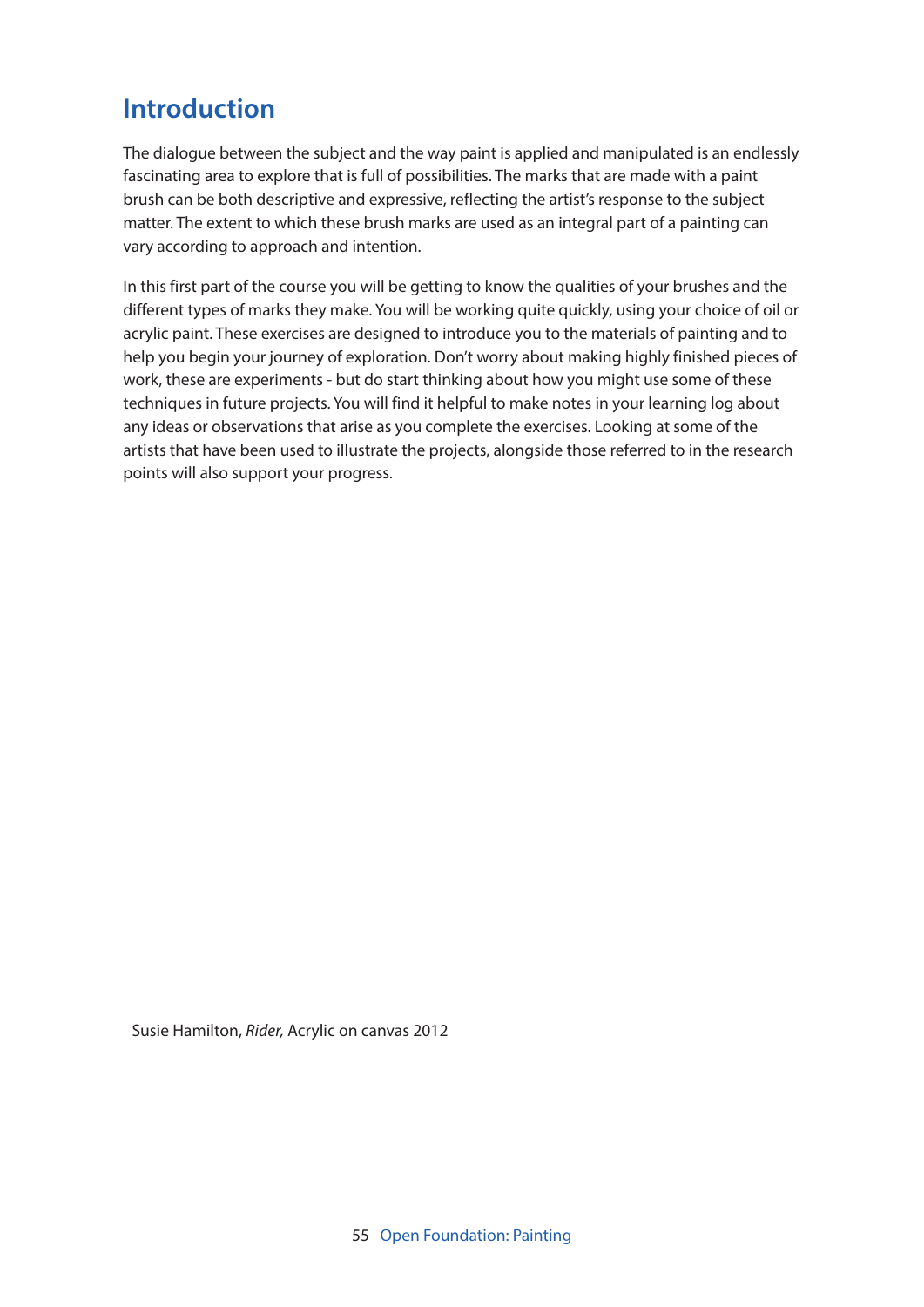# **Topic 1: Ways of applying paint**

In this first topic you will be getting to know the tools of painting and different ways of applying paint to a surface. This is an essential aspect of painting as you can interpret a subject in so many ways with the type of mark you use. A bold, angular brush mark can suggest a landscape that is intense and dynamic. The same subject described using softly blended colours gives a very different impression.

Alongside conventional brushes you can experiment with other tools and begin to find ways of manipulating the paint to create different effects.



# **Exercise 1.1: Exploring mark making**

On several sheets of paper you will be trying out your different brushes, experimenting with mark making. For this exercise you can use a colour or combination of colours of your choice but keep it simple - perhaps two shades of blue such as a deep ultramarine and a pale cobalt. Work freely and quite quickly. You are not trying to make a painting or represent anything around you, you are just getting used to the different qualities of the essential tools for painting. Spend 5 - 10 minutes on each.

You can experiment with any combination of brush and type of mark but here are some suggestions:

- Broad, flat hog brush with dilute acrylic flat wash
- Small flat hog dry brush marks
- Small round synthetic with dilute acrylic long fluid lines
- Small flat hog brush with heavy acrylic long and short marks
- Medium round hog dots and dabs
- Filbert broken lines
- Palette knife with undiluted acrylic or oil angular marks
- Fan brush with oil or acrylic textured, dry feathery marks
- Sponge roller layering one colour.
- Wide flat synthetic with fluid acrylic splatters and drips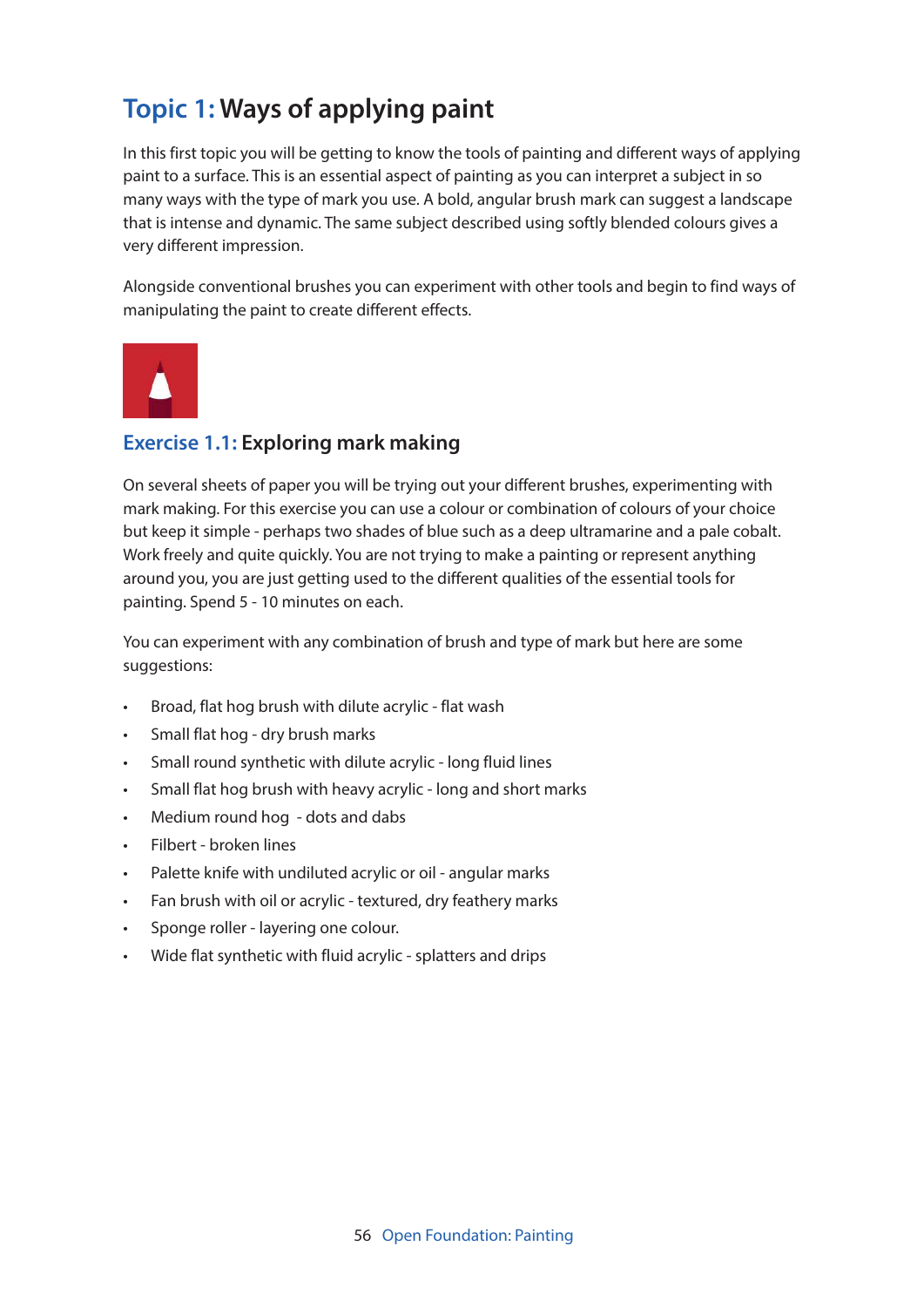



Dry brush, medium bristle **Synthetic round, dilute acrylic** 





Dots and dabs, synthetic round Filbert with heavy acrylic over wash





Flat bristle brush with acrylic **Synthetic flat and round brushes** 



Synthetic flat brush, water splashes Flat bristle brush, palette knife

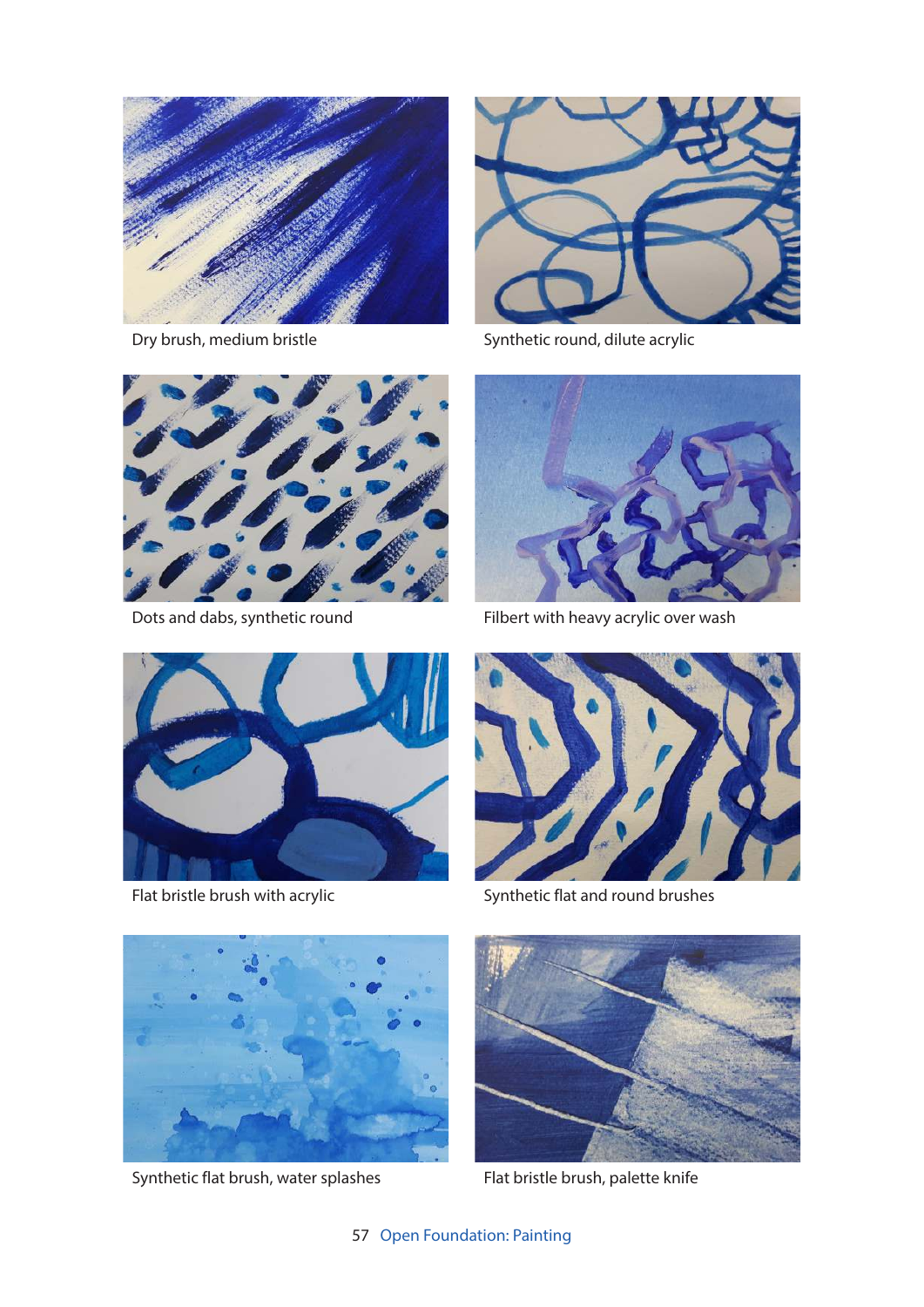# **Topic 2: Translucency**

For these experiments you can use watercolour, acrylic or oil paint, however you might find the quick drying time of the water based media more appropriate and convenient.

Flat and graded acrylic washes are made in a similar way to watercolour washes but they allow for more layers and more variation in the paint consistency than watercolours. And because the paint is stable once dry, the overpainted washes will not disturb or move previous washes.

If you decide to use oil colour, a mixture of linseed oil and turpentine or a quick drying glaze medium will allow you to thin down the paint and increase the transparency of the colour.



# **Exercise 1.2: Flat and graded washes**

When applying a flat wash, make sure you have mixed enough dilute colour that will cover the page. Keeping your brush well loaded with paint, sweep it quickly and horizontally across the paper - starting from the top. Re-dip your brush for each consecutive band of colour, working from left to right and catching the edges of the wet paint from the previous brush mark so that they merge together. It also helps to use a large soft brush as the fewer and broader the strokes, the flatter the wash will be.

Don't worry if the colour isn't completely even, some slight variation is to be expected and this is a technique that does become easier with practice. And you will also find that because of the unique characteristics of particular pigments, some colours are easier to handle than others.

You might find it helpful to work on a slightly tilted board so that the wet paint is very slowly running down the paper, making it easier for each band of colour to blend together.

To lay a graded wash, one that becomes lighter or darker from top to bottom, apply the first brush stroke as before but this time, dip your brush into clean water between each stroke of colour. This will make it proportionately paler each time.

If you wish to work from light to dark you can reverse this by starting with very pale dilute wash then adding more colour with each brush stroke. It can be easier to mix several cups of wash in advance, each with different concentrations of colour. You can also use this technique when making a wash that consists of different colours.

Leave your washes to dry flat.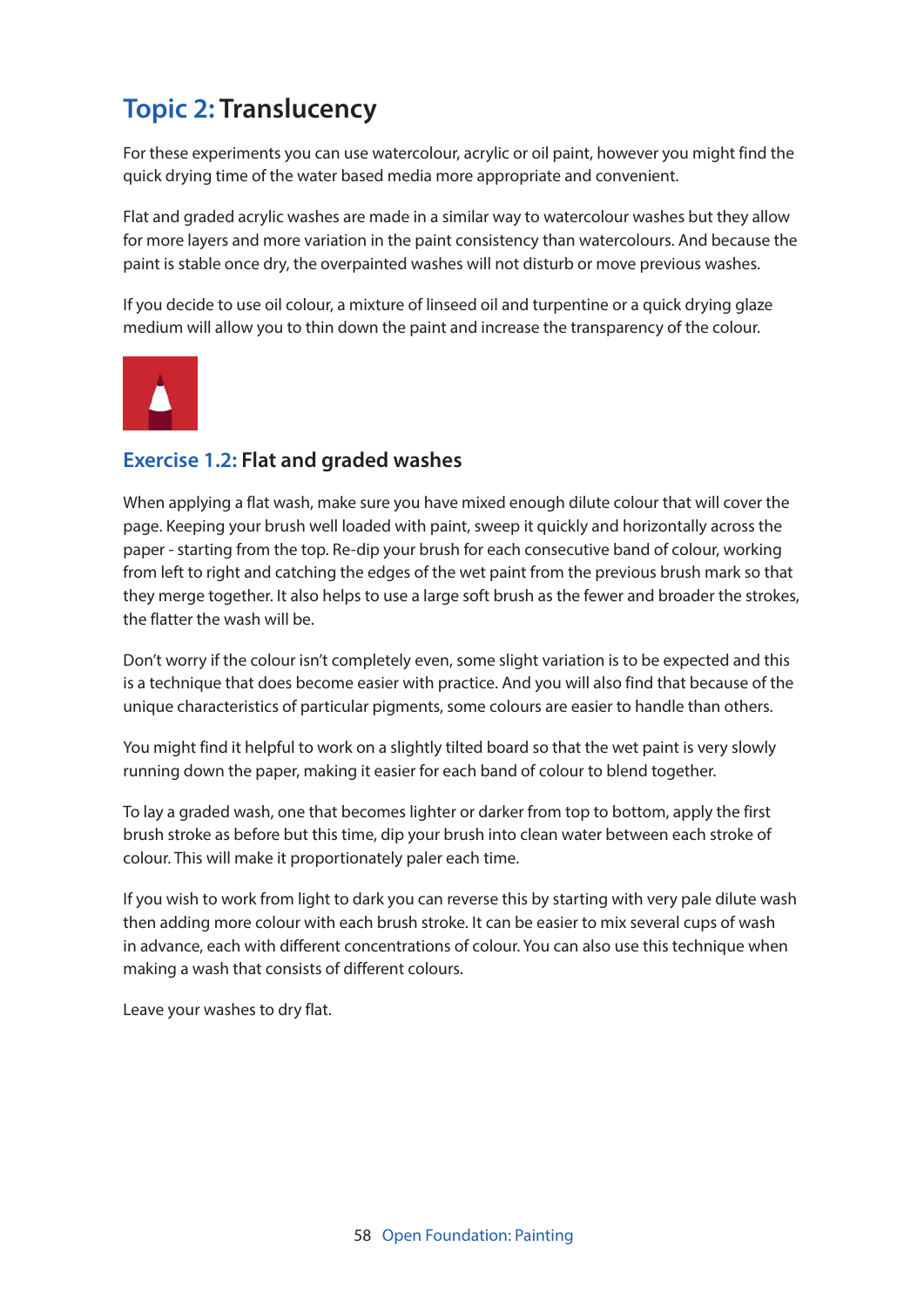

Flat wash with dilute acrylic



Laying a graded wash



Final Graded Wash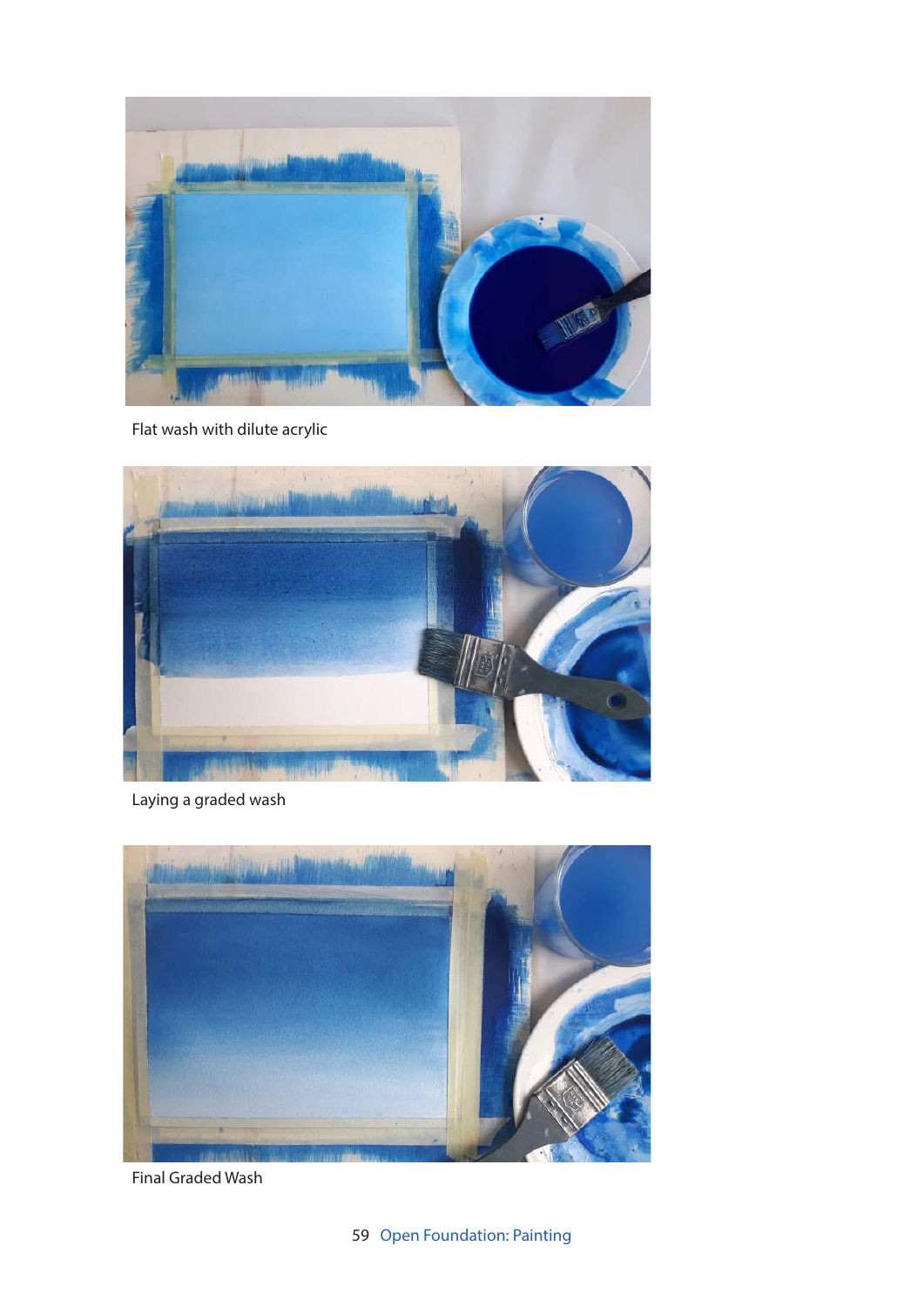

# **Exercise 1.3: Variegated washes**

With any media, exciting effects can be obtained by laying different coloured washes side by side so that they blend into each other wet in wet.

Variegated washes can be manipulated by tipping the paper or board at various angles to encourage the colours to bleed together in a certain way.

You can also try blotting the wet paint with a sponge or paper towel to create an uneven surface. Another technique to experiment with is dropping colour into the still damp wash. Try adding intense colour to your wash and let it bleed into the paler, dilute colour.

Back-runs or 'blooms' can appear when adding dilute colour or water to a damp wash. The liquid pushes the original pigment into irregular, cloud-like shapes.

If you are using oil paint, add a few drops of turpentine and allow the colour to disperse in places, creating a subtle texture.

Look at your experiments - are there any shapes appearing that remind you of recognisable forms? Perhaps elements of a landscape - a winter tree, or the pattern and texture of moss covered walls.

Variegated washes can be an interesting starting point or background for a painting. Leave your washes to dry - you will be returning to them for the next exercise.

Emil Nolde, Steamer in the sunset, Watercolour on Japanese paper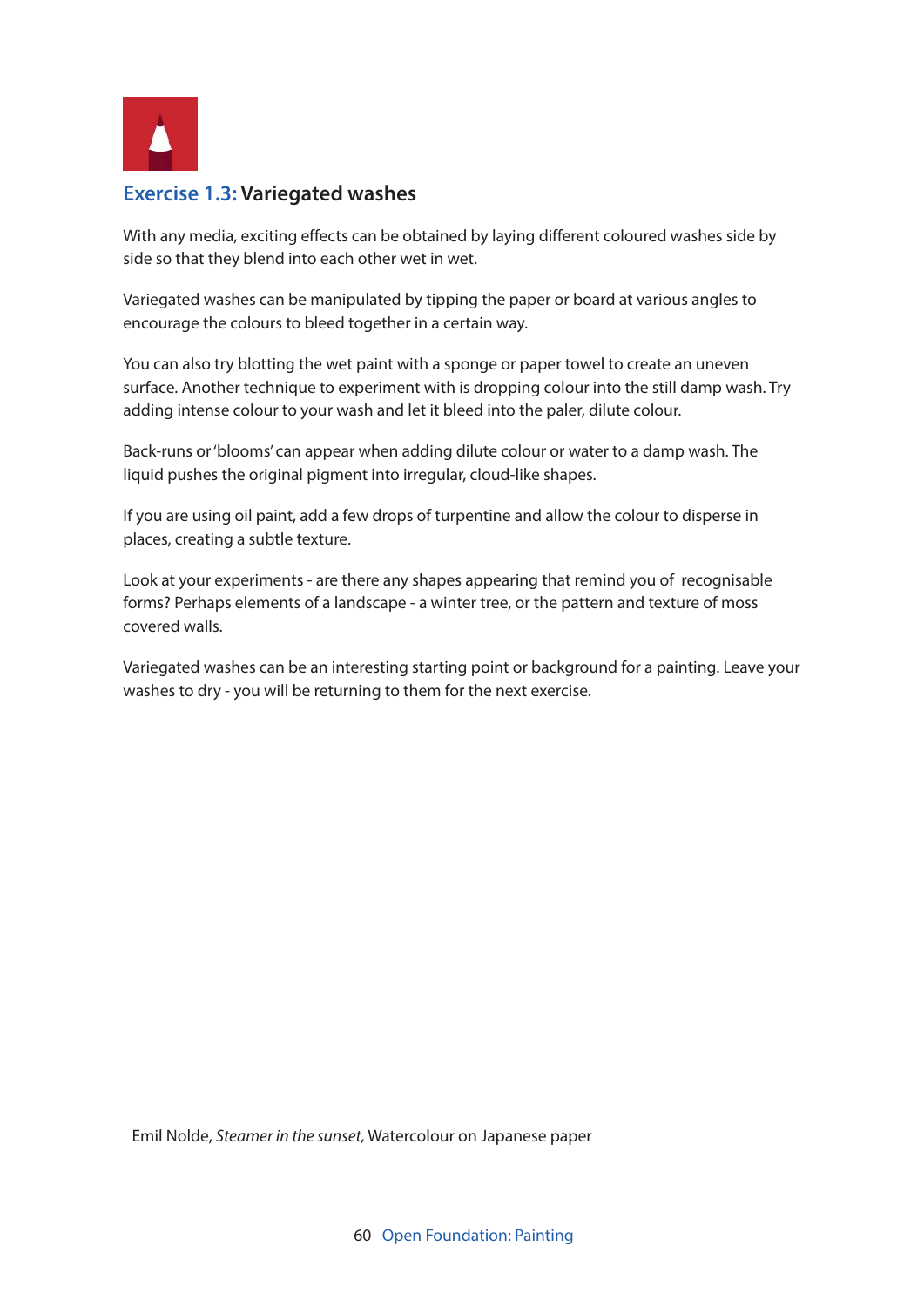

# **Exercise 1.4: Working on top of a background wash**

Select two of your washes that have the most interesting and uneven surface quality.

Using photographs, your imagination or the view from your window as inspiration, add a few shapes with less dilute, more intense colour so that you are getting a darker tone.

You are beginning to explore the idea of creating an illusion with paint but not getting absorbed in detail. Try using some of the types of brush marks you experimented with earlier.

For example, you might use a small round brush to add the outlines of the shape of a plant allowing the mark to have a graceful fluidity. Or you could use a wide flat brush to describe shadows across a garden path. Perhaps you could suggest a stormy sky by adding the darker colour with a dry brush. Try not to obliterate the background wash completely but allow some areas to provide an interesting pattern and texture. Again, this is an experiment, you are not aiming to create a finished painting.

Elizabeth Magill, Close, oil on canvas 2000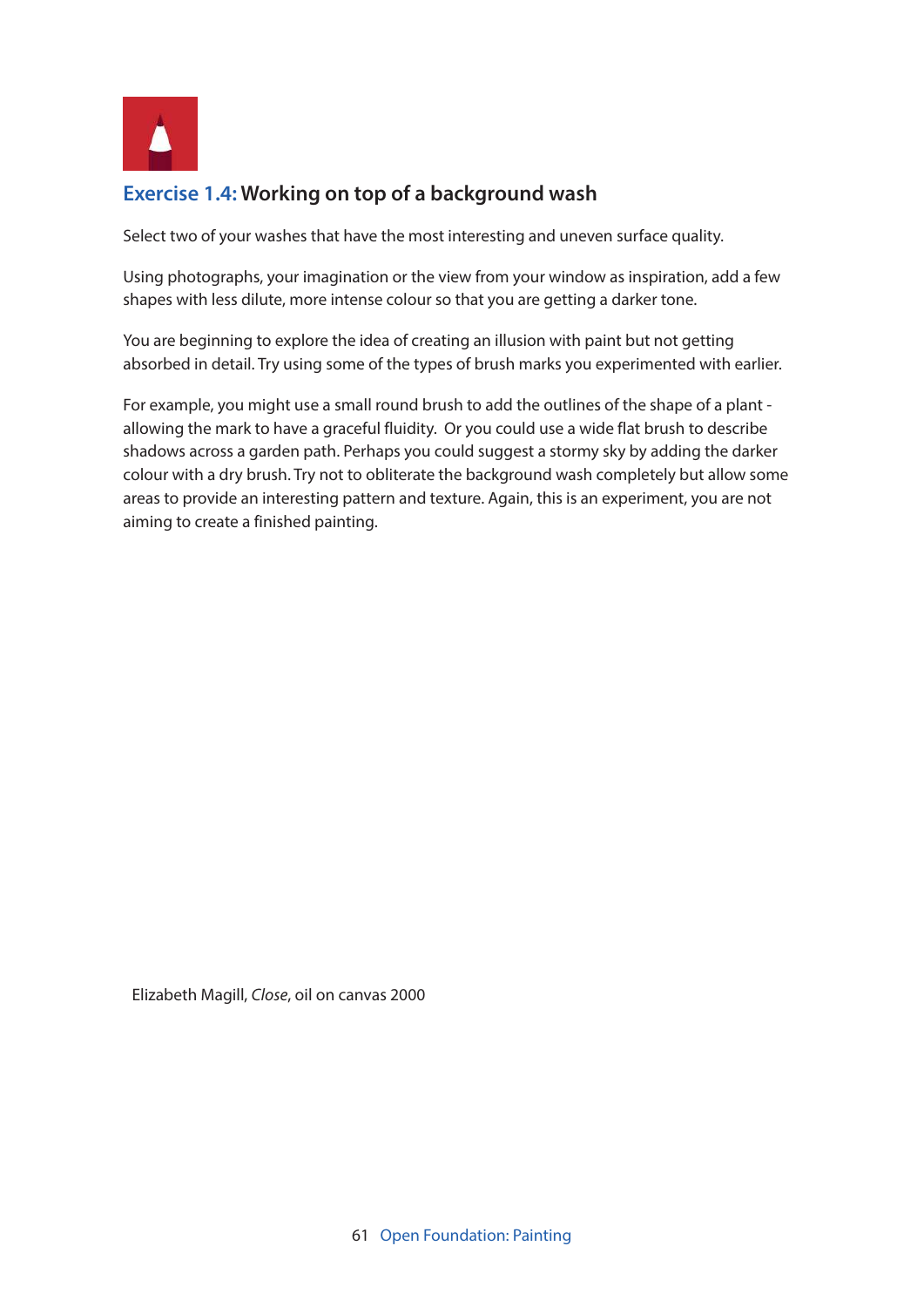# **Alla Prima**

Alla Prima means 'at the first try' and is the rapid execution of a painting, usually completed in a single sitting. It does not refer to a specific technique but it it does work better if brushstrokes are clean and fresh. Impressionists such as Monet, Pissarro and Renoir favoured this approach in their desire to capture the fleeting effects of light.

Because you are dealing with shape, tone, colour and texture all at once, it is best to avoid complicated colour mixing and to have your palette well organised. Often, there is no underpainting or drawing - the idea being to capture the essence of the subject matter as boldly as possible. However, it is important to set out with a clear idea of what you want to convey in your painting and the impression you want to create.

Claude Monet, Sunset at Lavacourt, oil on canvas 1880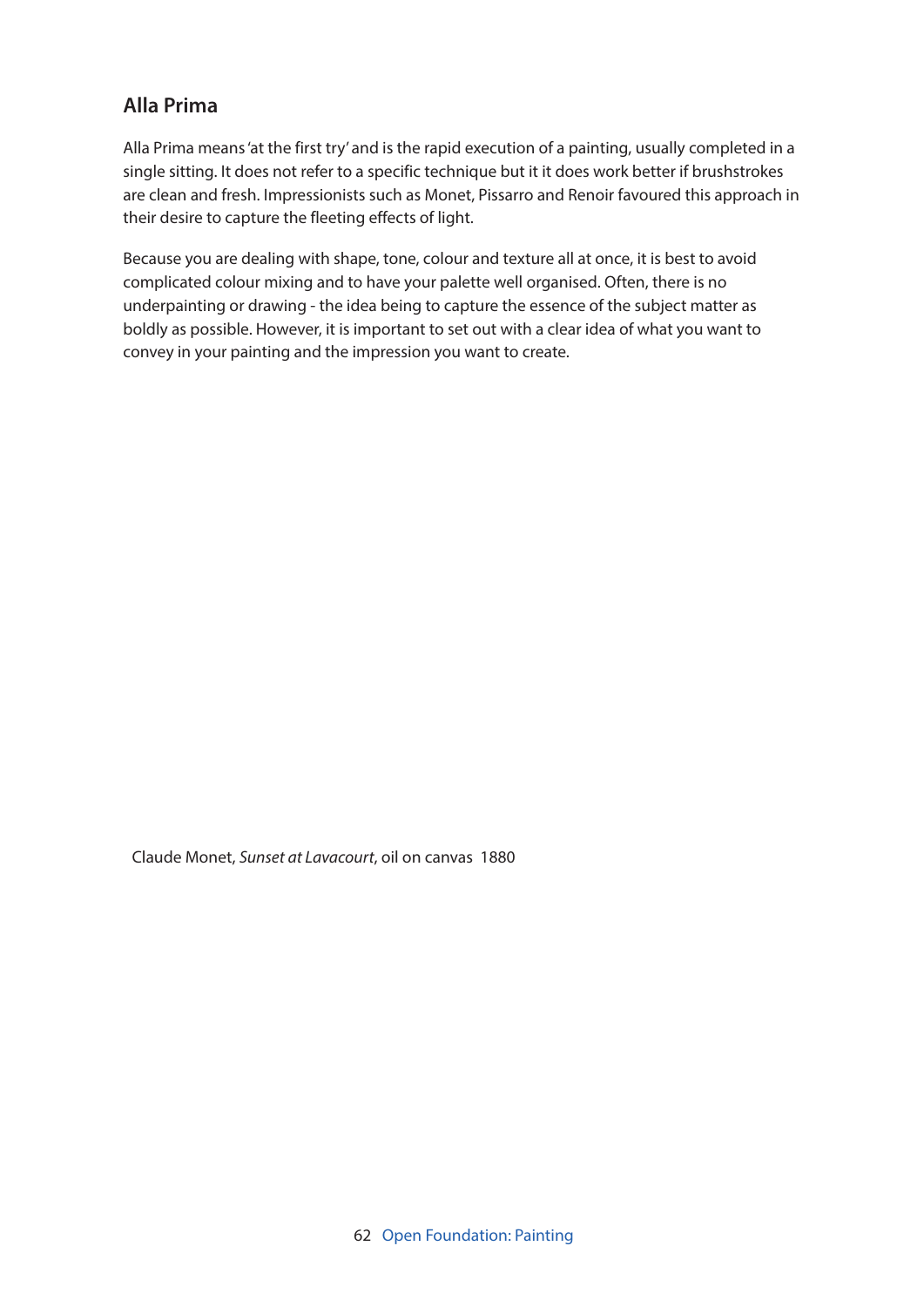

# **Research Point - Impressionism**

Impressionism was born out of a desire to paint modern life on the spot, in front of the subject rather than in the studio. Breaking away from traditional methods and subjects, the impressionists employed lively brushwork and bright colours to capture the fleeting light and colour of natural scenes. Using short strokes of paint and placing colours side by side rather than mixed and blended, the colour appeared more vivid.

Paris in the late nineteenth century was a centre of entertainment and excitement like no other european city at that time. The impressionists tried to depict this modern city with its theatres, bars and dance halls. And taking advantage of the new railways they could travel to the more rural suburbs to capture the movement of changing light by painting en plein air (outdoors).

The term Impressionism was originally used negatively by an art critic in 1874 in response to their first group exhibition in Paris. This new style of work was frequently dismissed by the art establishment for looking 'too unfinished' but the public began to embrace this fresh new vision and the group of artists continued to develop their ideas.

The diverse group of artists includes Edouard Manet, Camille Pissarro, Edgar Degas, Mary Cassat, Alfred Sisley, Claude Monet, Berthe Morisot and Pierre Auguste Renoir.

All of these artists vary in terms of style but they were united in their desire to disrupt conventional forms of painting and interpret the world around them in new ways.

Edgar Degas, Dancers in a studio, oil on canvas, 1900-1905

Look at the work of two of the Impressionist artists. Compare their ways of using brush marks to convey a sense of movement and an 'Impression' of a scene. Also look at how they used their mark making to suggest the changing qualities of light. Make notes in your learning log.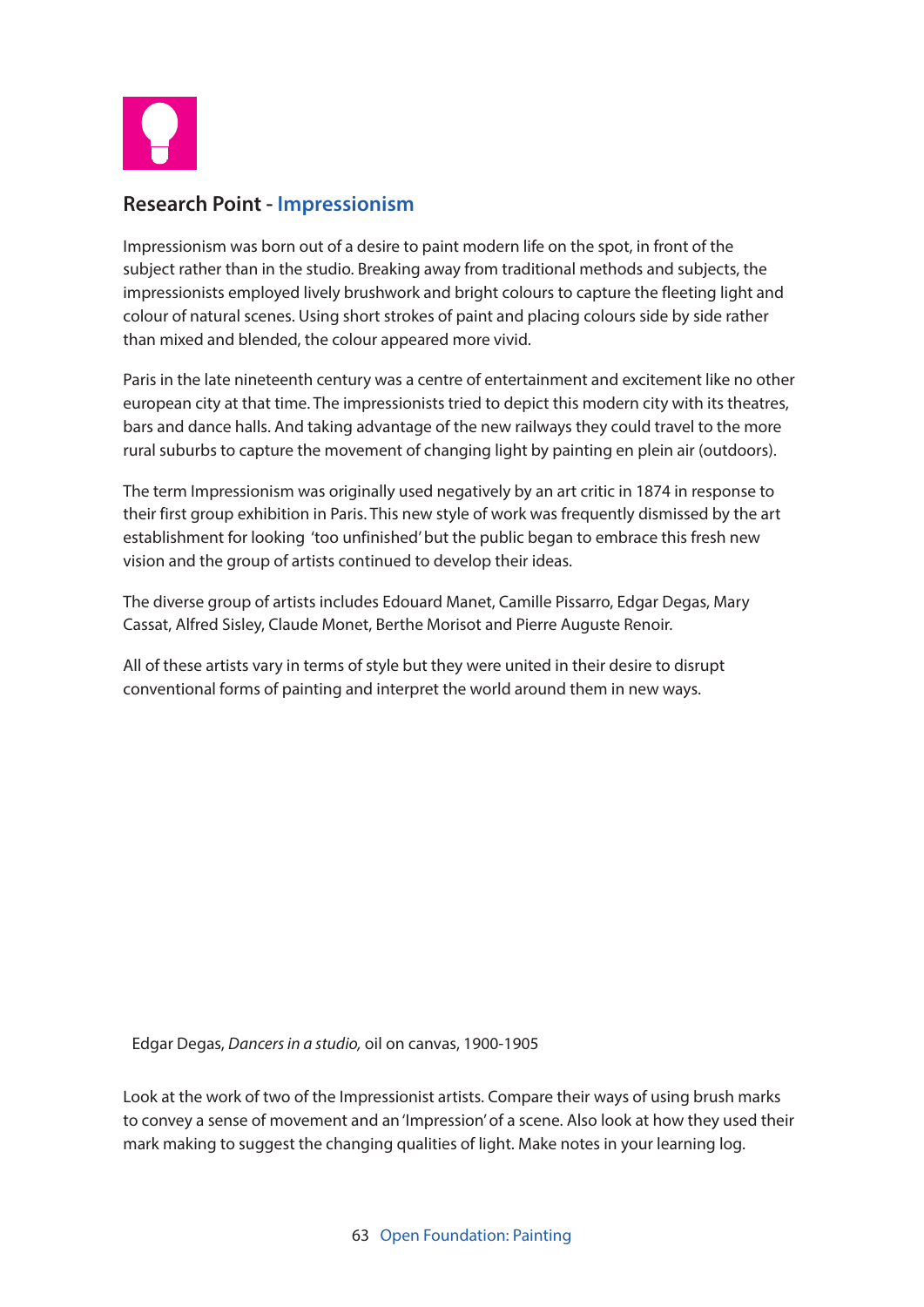# **Topic 3: Developing your mark making**

Giorgio Morandi (1890 - 1964) was an Italian painter who specialised in still life. His paintings are noted for their limited palette and tonal subtlety in depicting simple subjects such as vases, bottles and flowers.

#### **One can travel this world and see nothing. To achieve understanding it is necessary not to see many things, but to look hard at what you do see.**

Georgio Morandi

Set up a simple still life of one or two objects. Choose simple forms with a limited amount of detail or pattern. For instance, a red pepper and teacup, or a candle and a pear.

Do think about objects that you like, that sit well together or have interesting contrasts. You will enjoy painting more if you find your subject engaging in some way.

For the following four exercises you will be using a limited range of primary colours such as cadmium yellow, ultramarine blue and cadmium red as well as zinc white and an earth colour such as raw umber. You will be exploring the different possibilities of colour

Giorgio Morandi, Still Life, oil on canvas 1952

mixing and combining in more detail as you progress through the course but for now keep it quite simple as you will be focusing on how you apply the paint.

You are not attempting to accurately depict the objects in detail, you are just beginning to use paint to describe form and suggest surface texture. Don't forget to notice the shadows that fall across the surface and any highlights. Work on A4 or A3 size paper or board. Spend approximately 30-45 minutes on each study.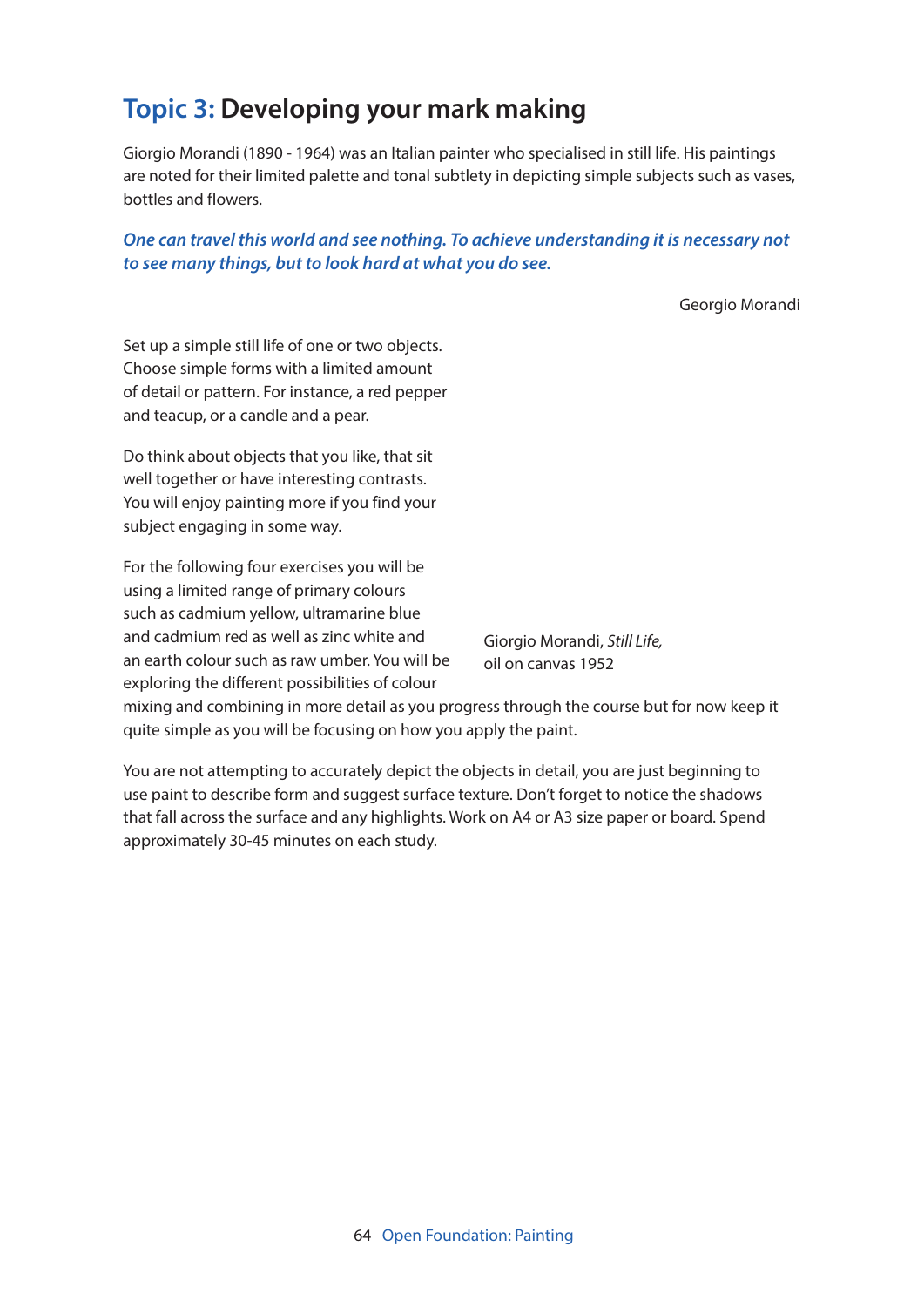

# **Exercise 1.5: Drawing with paint**

Paint can be used in a very similar way to drawing materials such as charcoal in that it can be used to explore the simple shapes and outlines of a subject in a linear way. Often painters might sketch out a composition using a loose, dry brush technique with a single colour rather than using pencil or charcoal. But they might also decide to keep the painting as a very simple sketch.

For this first exercise you are making a drawing with paint so look at the outlines of your objects and where they meet the shadows. Try holding the brush quite loosely to allow for a more fluid line. Vary the amount of pressure you are applying to the surface and notice how this affects the quality of the line. A more rigid hold on the brush can produce a more decisive mark while a gentle hold, lower down the brush can give a more gestural quality.

Georges Braque, Still life, oil on canvas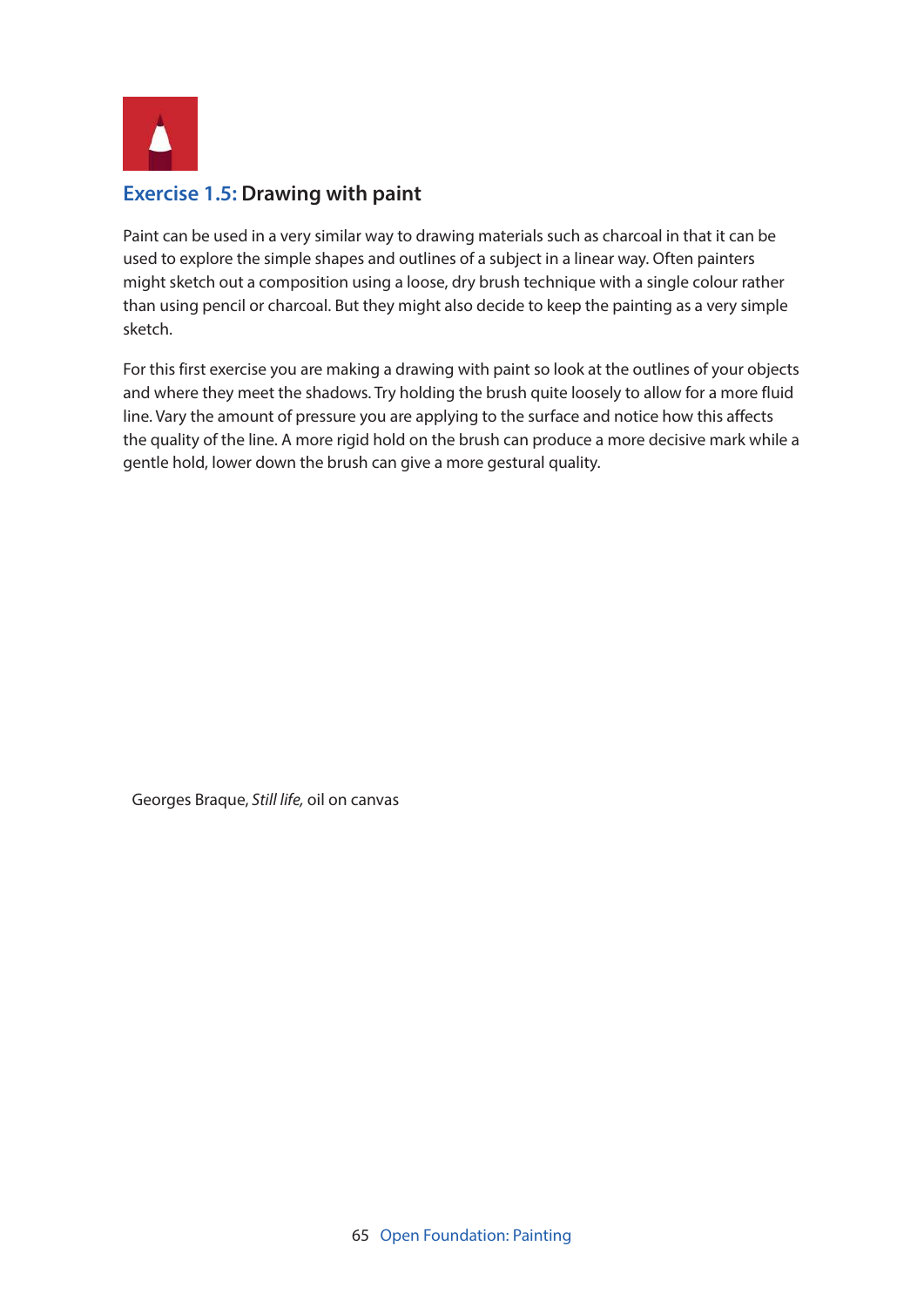

## **Exercise 1.6: Blending wet into wet**

Blending can be achieved by dragging one colour over the edge of the next with a flat or round brush so that they are softly merging together. This is easier to achieve with oil paints because of the slow drying time but it is also possible with acrylics if you work quite quickly or if you add slow drying medium. Subtle brush marks may remain visible and add a very delicate texture to the surface. Alternatively, a soft, dry brush or blender can be used to gently stroke the surface of the paint to make the brush marks invisible. You could try both approaches in different sections of the painting and compare the effects.

It may seem like a challenging method but the level of precision involved can vary. Sometimes sections of a painting are blended but have quite strong contrasts and visible brush marks while other areas are more delicately described.

You are just starting to move paint around a surface and getting used to how it behaves so don't worry too much about the finished painting.

Lucian Freud, Still life with horns,1954, oil on panel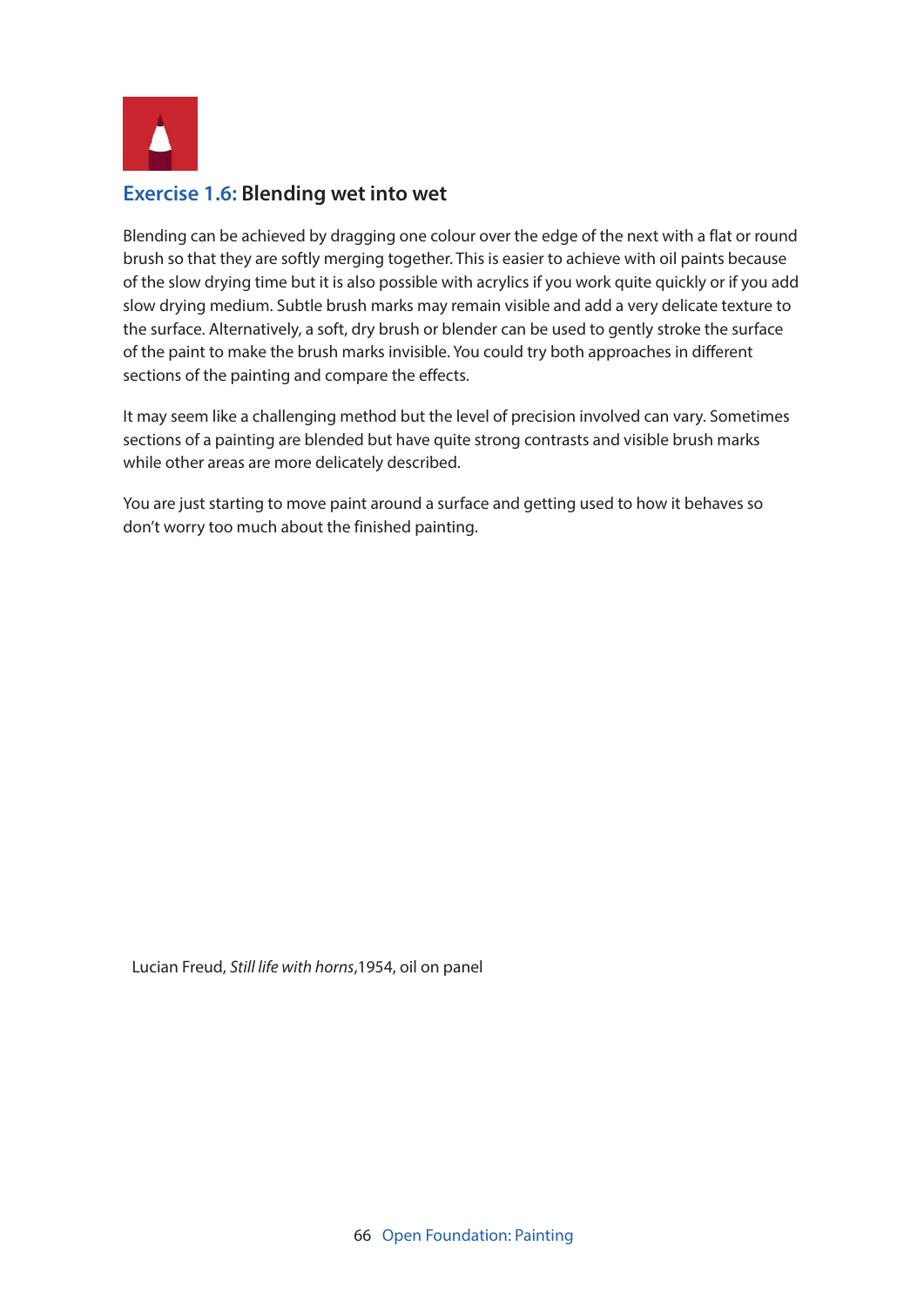

# **Exercise 1.7: Flat brush to form**

Now you will use a small and medium sized flat brush to suggest the shape, form and contours of your still life set up.

Flat brush strokes can enhance and emphasise form, even if the object is soft and curved. The direction, length and weight of a mark can help to describe the planes of an object. Three dimensional form being suggested without blending the paint but with tone and colour contrasts.

You are working quickly so even with acrylic paint there will be time for you to soften some of the edges but you are allowing brush marks to remain visible, keeping the paint quite thick in places.

Loading the brush with paint and keeping the colours clean, try to apply your marks with confidence. Don't be afraid to sometimes exaggerate the contrast between the light and dark areas and allow the rich texture of the paint itself to enhance the results.

Paul Cezanne, Still life with apples, oil on canvas, 1878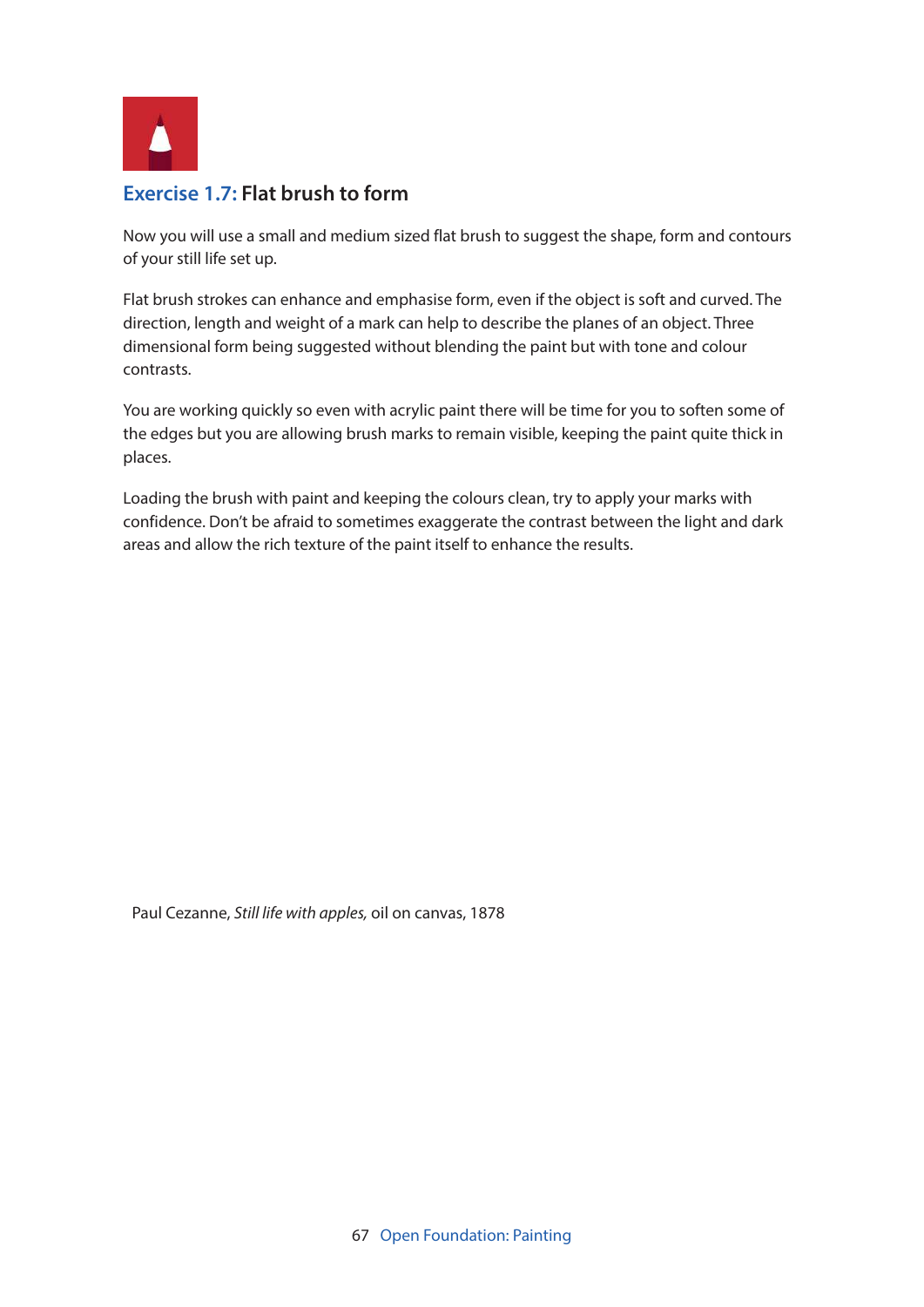

# **Exercise 1.8: Expressive marks**

For your final study you will work quickly and expressively with bold gestures. A vase of flowers is a good subject matter with the fluid shapes and vibrant colours. Even for the soft folds of petals, a dramatic brush mark can add the illusion of form and add a dynamic quality to a painting. You might want to refer to some of your earlier experiments with mark making and add some splatters or drips. Perhaps scratch into the surface of the wet paint with a palette knife to suggest outlines. Or combine a background wash with angular mark making. This is your opportunity to experiment and explore so try a new way of working and enjoy the process.

Henri Matisse, Flowers in a Pitcher, oil on canvas 1908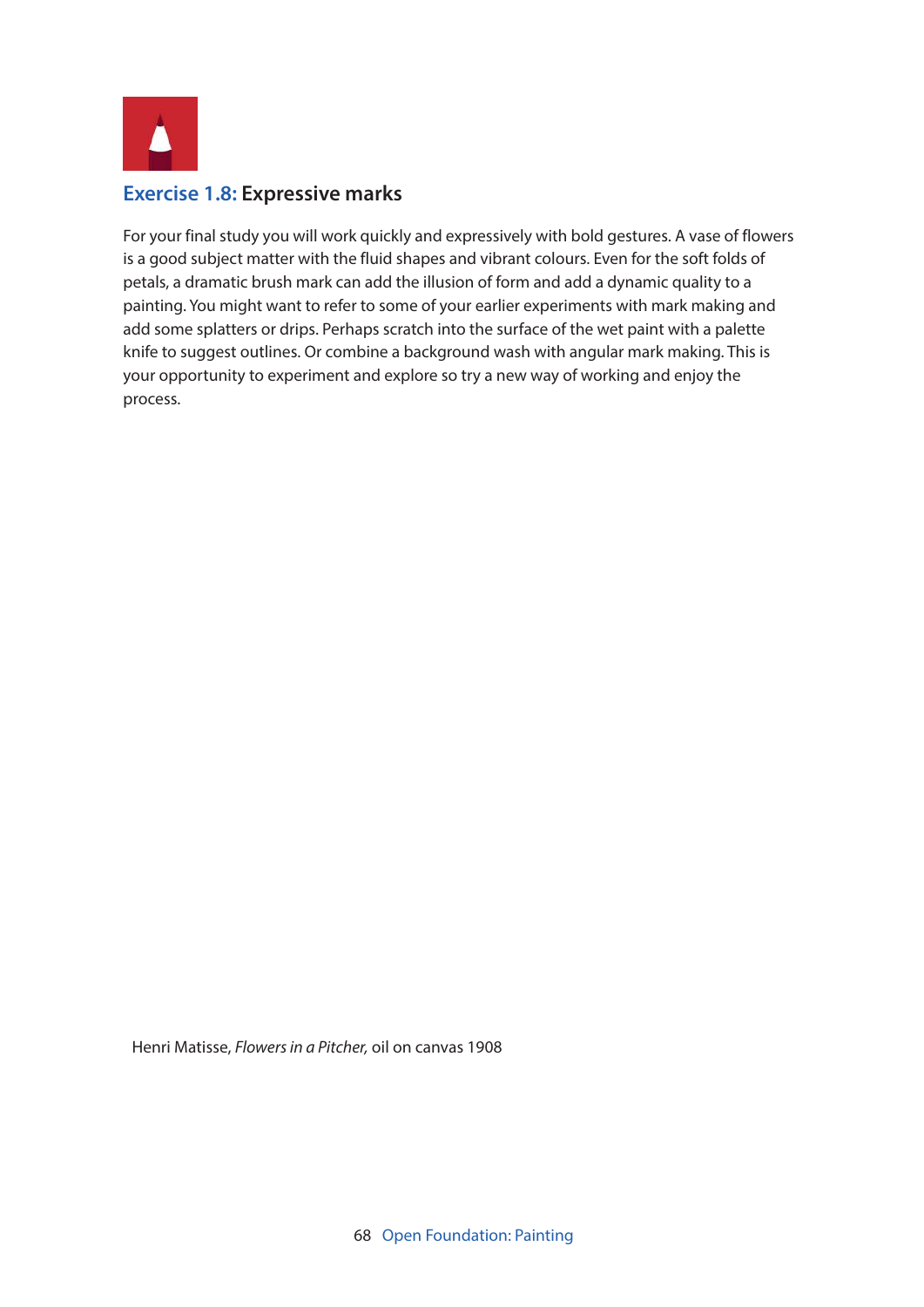## **Impasto**

Thick, opaque paint applied heavily with a brush or knife is called Impasto. The paint is laid on thickly, usually with short movements of the brush so that the paint stands away from the support and creates a slightly raised surface. An entire painting can be built up with heavy impasto to create a lively surface. For this reason Impasto works well with the Alla Prima method of painting. And like that method, it is important to try and avoid over mixing colours on the painting and allow the colour to retain it's vibrancy. Thick paint and rapid brushstrokes allow the picture to be built up quickly and in a spontaneous manner. Van Gogh is perhaps the most famous user of the expressive Impasto technique, creating swirling lines and strokes that emphasised a sense of movement.

Impasto can also be used in combination with glazing to suggest depth. Titian and Rembrandt painted their shadows with thin, dark glazes to make them recede, while modelling the highlights on skin and fabric with thick impasto to make them appear three dimensional and to catch the light. An impasto passage that is dry can be painted over with a transparent glaze which sinks into the crevices of the paint and accentuates the texture.

Vincent Van Gogh, Olive Orchard Mid-June, oil on Canvas 1889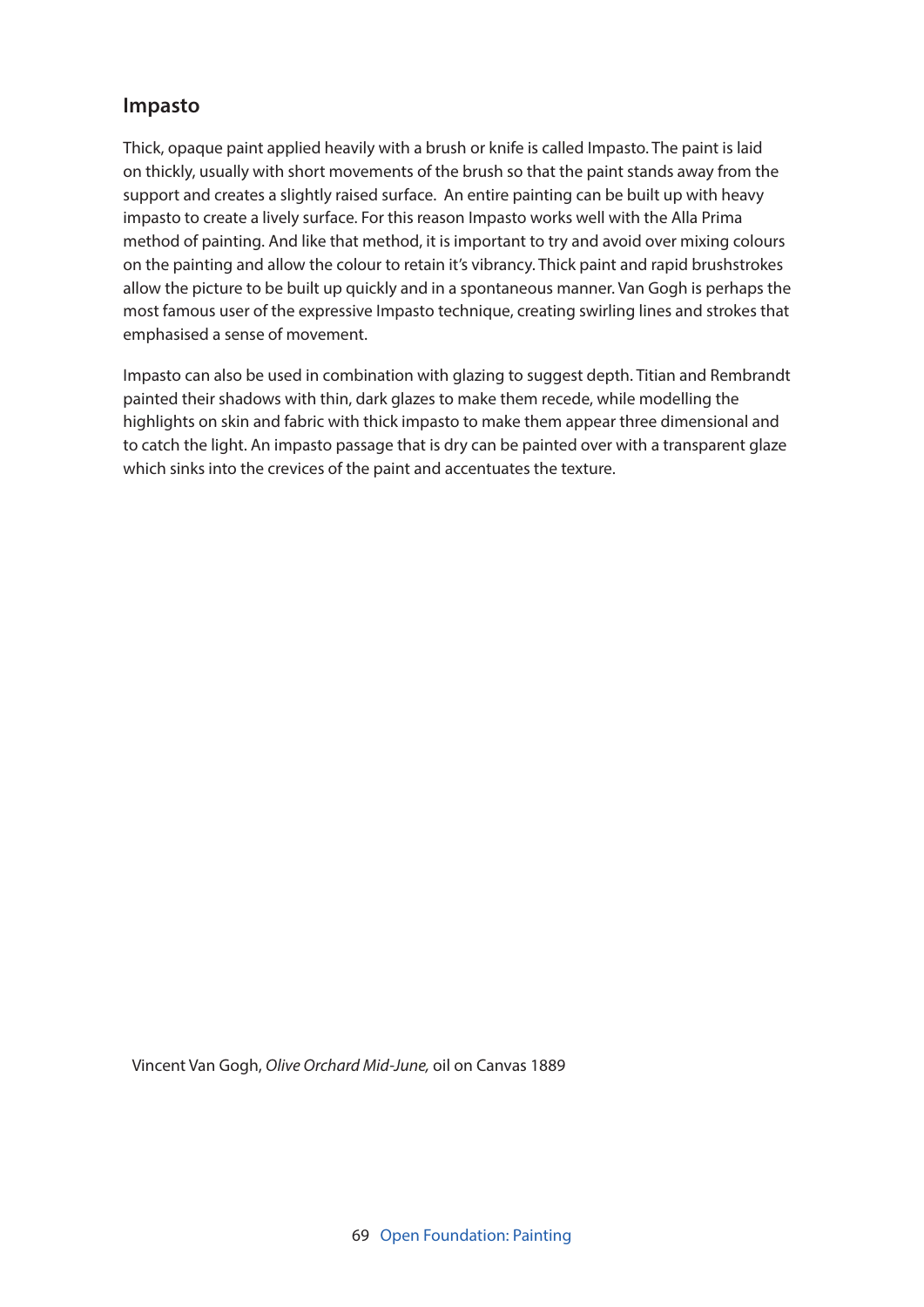

# **Exercise 1.9: Impasto study**

As a final exercise for part one, try making a study that incorporates impasto technique. Heavy paper or board works best because of the weight of the paint but this is just a quick experiment so you don't need to be too precious.

Because it is important to try and keep the colours fresh, it can be helpful to plan the composition with thin underpainting or a sketch with paint - as you did in an earlier exercise. This doesn't prevent you from being expressive with the paint when you apply it more thickly, but it does mean you have some structure in place that then allows you to be more confident with your mark making. It is easy to run into difficulty with thick paint if there isn't at least a loose plan for what you hope to achieve.

For this exercise, choose your own subject matter - it could be a corner of the room where you are working or another still life set up. You might want to refer to a photograph or memory of a seascape - this technique lends itself to the movement and energy of the outside elements.

You can continue to use the limited palette but you could try exploring different mixtures.

Spend no more than an hour on this piece so that you aren't tempted to start adding detail keep your brush marks looking clean and fresh.

Frank Auerbach, Mornington Crescent Winter, oil on board, 1969